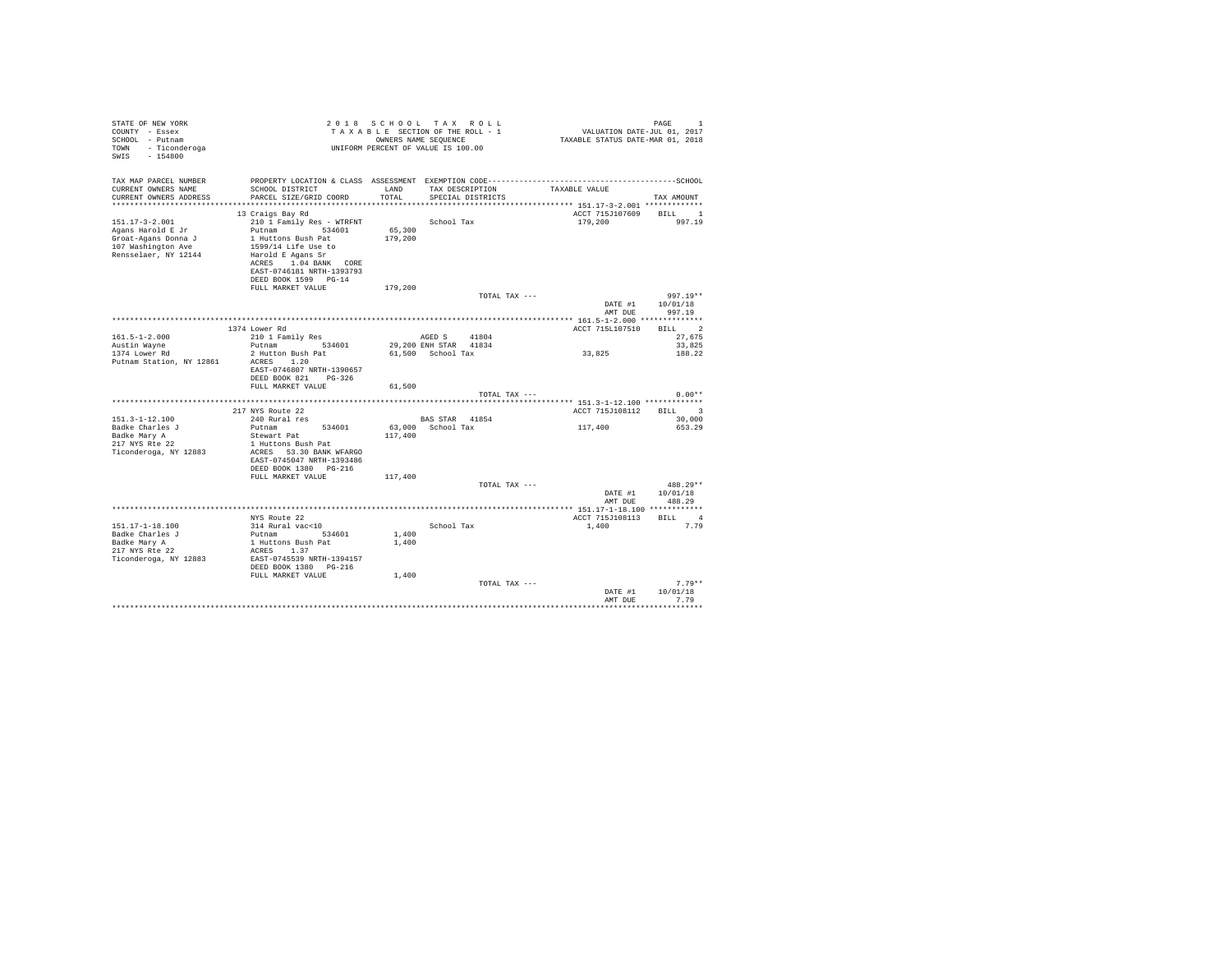| STATE OF NEW YORK<br>COUNTY - Essex<br>SCHOOL - Putnam<br>TOWN - Ticonderoga<br>SWIS - 154800                    |                                                                                                                                                                                            | 2018 SCHOOL TAX ROLL<br>TAXABLE SECTION OF THE ROLL - 1<br>OWNERS NAME SEQUENCE<br>UNIFORM PERCENT OF VALUE IS 100.00                                   | PAGE<br>$\overline{2}$<br>VALUATION DATE-JUL 01, 2017<br>TAXABLE STATUS DATE-MAR 01, 2018                                                        |
|------------------------------------------------------------------------------------------------------------------|--------------------------------------------------------------------------------------------------------------------------------------------------------------------------------------------|---------------------------------------------------------------------------------------------------------------------------------------------------------|--------------------------------------------------------------------------------------------------------------------------------------------------|
| TAX MAP PARCEL NUMBER<br>CURRENT OWNERS NAME<br>CURRENT OWNERS ADDRESS                                           | SCHOOL DISTRICT<br>PARCEL SIZE/GRID COORD                                                                                                                                                  | PROPERTY LOCATION & CLASS ASSESSMENT EXEMPTION CODE-----------------------------------SCHOOL<br>TAX DESCRIPTION<br>T.AND<br>TOTAL.<br>SPECIAL DISTRICTS | TAXABLE VALUE<br>TAX AMOUNT                                                                                                                      |
|                                                                                                                  |                                                                                                                                                                                            |                                                                                                                                                         |                                                                                                                                                  |
| $151.17 - 1 - 17.003$<br>Badke Jesse J<br>219 NYS Rt 22<br>Ticonderoga, NY 12883                                 | 219 NYS Route 22<br>210 1 Family Res<br>Putnam 534601<br>1 Huttons Bush Pat<br>ACRES 1.02 BANK1STARSG<br>EAST-0745565 NRTH-1393756<br>DEED BOOK 1643 PG-159                                | <b>BAS STAR 41854</b><br>29.000 School Tax<br>69,900                                                                                                    | ACCT 715J108109<br><b>BILL</b><br>5<br>30,000<br>69,900<br>388.97                                                                                |
|                                                                                                                  | FULL MARKET VALUE                                                                                                                                                                          | 69,900                                                                                                                                                  |                                                                                                                                                  |
|                                                                                                                  |                                                                                                                                                                                            | TOTAL TAX ---                                                                                                                                           | $223.97**$<br>DATE #1<br>10/01/18<br>223.97<br>AMT DUE                                                                                           |
|                                                                                                                  |                                                                                                                                                                                            |                                                                                                                                                         |                                                                                                                                                  |
| $161.5 - 1 - 1.200$<br>Barber Martin F<br>Barber Melodie<br>68 Nys Rte 22<br>PO Box 517<br>Ticonderoga, NY 12883 | 68 NYS Route 22<br>210 1 Family Res<br>Putnam 534601<br>2 Huttons Bush Patent<br>ACRES 3.00<br>EAST-0745181 NRTH-1390069<br>DEED BOOK 963 PG-257<br>FIILL MARKET VALUE<br>208 NYS Route 22 | ENH STAR 41834<br>31,000 School Tax<br>105,200<br>105,200<br>TOTAL TAX ---                                                                              | RTLL 6<br>ACCT 715.7191011<br>66,800<br>105,200<br>585.40<br>$229.40**$<br>DATE #1<br>10/01/18<br>229.40<br>AMT DUE<br>BILL 7<br>ACCT 715J107401 |
| $151.17 - 1 - 9.000$                                                                                             | 210 1 Family Res                                                                                                                                                                           | AGED ALL 41800                                                                                                                                          | 22,300                                                                                                                                           |
| Bennett Sheila<br>208 NYS Route 22<br>Putnam Station, NY 12861                                                   | Putnam 534601<br>1 Huttons Bush Pat<br>ACRES 0.60<br>EAST-0745835 NRTH-1393377<br>DEED BOOK 1014 PG-118<br>FULL MARKET VALUE                                                               | 21,500 ENH STAR 41834<br>44,600 School Tax<br>44,600                                                                                                    | 22,300<br>22,300<br>124.09                                                                                                                       |
|                                                                                                                  |                                                                                                                                                                                            | TOTAL TAX ---                                                                                                                                           | $0.00**$                                                                                                                                         |
| $151.17 - 1 - 1.000$<br>Blanchard Mary Louise<br>276 NYS Route 22<br>Ticonderoga, NY 12883                       | 276 NYS Route 22<br>210 1 Family Res<br>Putnam 534601<br>1 Huttons Bush Pat<br>ACRES 2.40<br>EAST-0745782 NRTH-1395118<br>DEED BOOK 1865 PG-140<br>FULL MARKET VALUE                       | ENH STAR 41834<br>30,400 School Tax<br>87,400<br>87.400                                                                                                 | ACCT 715J108008<br>BILL 8<br>66,800<br>87,400<br>486.35                                                                                          |
|                                                                                                                  |                                                                                                                                                                                            | TOTAL TAX ---                                                                                                                                           | $130.35**$<br>10/01/18<br>DATE #1<br>AMT DUR<br>130.35                                                                                           |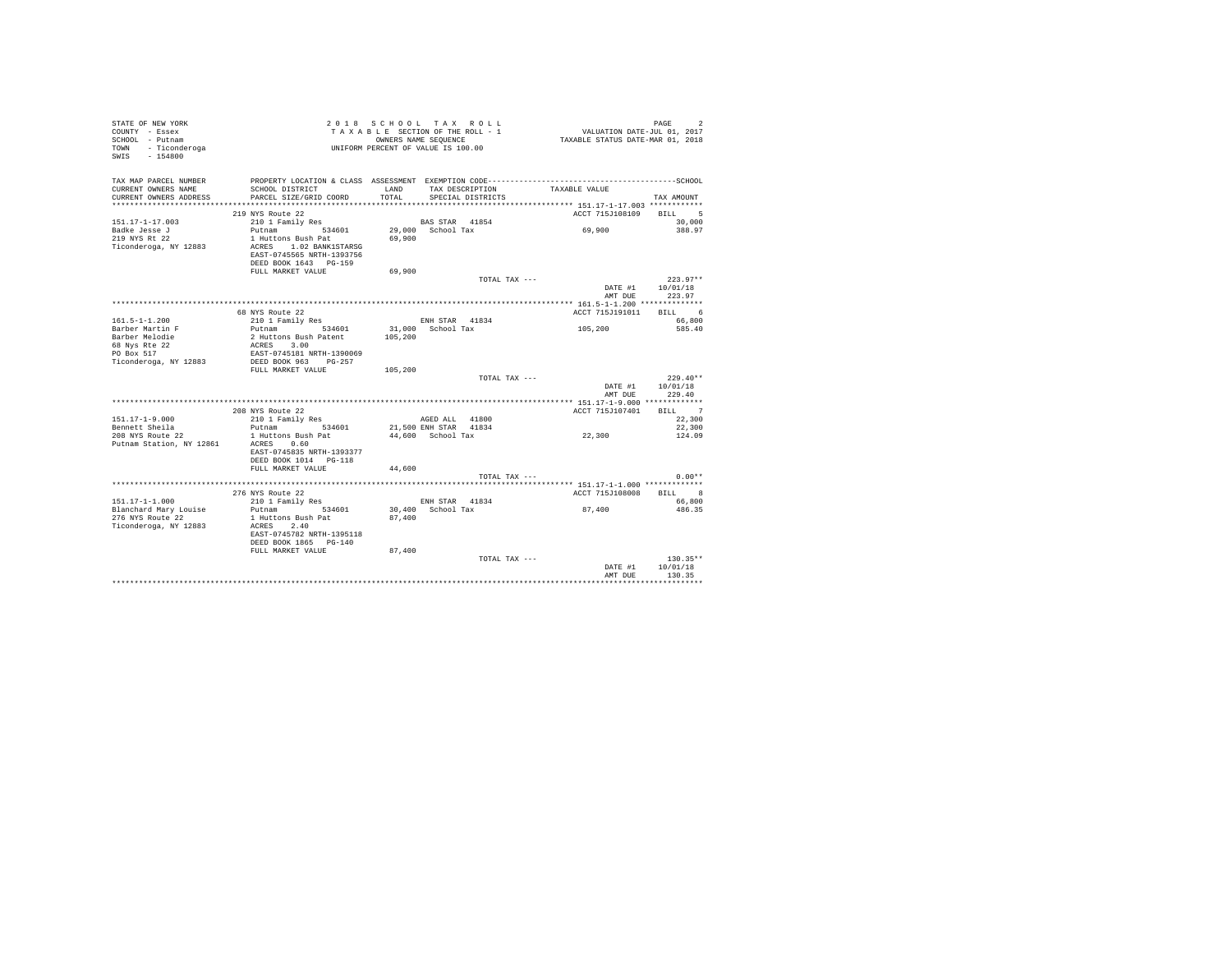| COUNTY - Essex<br>SCHOOL - Putnam<br>TOWN - Ticonderoga<br>SWIS - 154800 | UNIFORM PERCENT OF VALUE IS 100.00              | 2018 SCHOOL TAX ROLL<br>TAXABLE SECTION OF THE ROLL - 1<br>OWNERS NAME SEQUENCE |                    |                   | VALUATION DATE-JUL 01, 2017<br>TAXABLE STATUS DATE-MAR 01, 2018 | PAGE<br>3              |
|--------------------------------------------------------------------------|-------------------------------------------------|---------------------------------------------------------------------------------|--------------------|-------------------|-----------------------------------------------------------------|------------------------|
| TAX MAP PARCEL NUMBER<br>CURRENT OWNERS NAME<br>CURRENT OWNERS ADDRESS   | SCHOOL DISTRICT<br>PARCEL SIZE/GRID COORD       | LAND<br>TOTAL                                                                   |                    | SPECIAL DISTRICTS | TAX DESCRIPTION TAXABLE VALUE                                   | TAX AMOUNT             |
|                                                                          |                                                 |                                                                                 |                    |                   |                                                                 |                        |
|                                                                          | NYS Route 22                                    |                                                                                 |                    |                   | ACCT 715J114502                                                 | BILL 9                 |
| $160.2 - 2 - 7.000$                                                      | 322 Rural vac>10                                |                                                                                 | School Tax         |                   | 43,100                                                          | 239.84                 |
| Blood Belva                                                              | Putnam 534601                                   | 43,100                                                                          |                    |                   |                                                                 |                        |
| 15 NYS Rt 22                                                             | 2 & 4 Huttons Bush Pat                          | 43,100                                                                          |                    |                   |                                                                 |                        |
| Putnam Station, NY 12861                                                 | ACRES 32.70<br>EAST-0743584 NRTH-1388783        |                                                                                 |                    |                   |                                                                 |                        |
|                                                                          | FULL MARKET VALUE                               | 43,100                                                                          |                    |                   |                                                                 |                        |
|                                                                          |                                                 |                                                                                 |                    | TOTAL TAX ---     |                                                                 | $239.84**$             |
|                                                                          |                                                 |                                                                                 |                    |                   | DATE #1                                                         | 10/01/18               |
|                                                                          |                                                 |                                                                                 |                    |                   | AMT DUE                                                         | 239.84                 |
|                                                                          | 15 NYS Route 22                                 |                                                                                 |                    |                   | ACCT 715J108014                                                 | BILL 10                |
| $160.2 - 2 - 5.000$                                                      | 210 1 Family Res                                |                                                                                 | AGED ALL 41800     |                   |                                                                 | 51,000                 |
| Blood William                                                            | Putnam 534601                                   | 30,100 ENH STAR 41834                                                           |                    |                   |                                                                 | 51,000                 |
| c/o Belva Blood                                                          | 6 Huttons Bush Pat                              |                                                                                 | 102,000 School Tax |                   | 51,000                                                          | 283.80                 |
| 15 NYS Rte 22                                                            | 1207/13 Life Use To                             |                                                                                 |                    |                   |                                                                 |                        |
| Putnam Station, NY 12861                                                 | Belva Blood                                     |                                                                                 |                    |                   |                                                                 |                        |
|                                                                          | ACRES 2.10<br>EAST-0744537 NRTH-1388778         |                                                                                 |                    |                   |                                                                 |                        |
|                                                                          | DEED BOOK 1207 PG-13                            |                                                                                 |                    |                   |                                                                 |                        |
|                                                                          | FULL MARKET VALUE                               | 102,000                                                                         |                    |                   |                                                                 |                        |
|                                                                          |                                                 |                                                                                 |                    | TOTAL TAX ---     |                                                                 | $0.00**$               |
|                                                                          |                                                 |                                                                                 |                    |                   |                                                                 |                        |
| $151.17 - 2 - 2.000$                                                     | 48 Wilson Bay Rd<br>260 Seasonal res - WTRFNT   |                                                                                 | School Tax         |                   | ACCT 715J113711 BILL 11<br>55,400                               | 308.28                 |
| Brooking Marie                                                           | Putnam 534601                                   | 36,600                                                                          |                    |                   |                                                                 |                        |
| Michalak Joseph E                                                        | 1 Huttons Bush Pat                              | 55,400                                                                          |                    |                   |                                                                 |                        |
| c/o Mary Michalak                                                        | ACRES 0.30                                      |                                                                                 |                    |                   |                                                                 |                        |
| PO Box 94                                                                | EAST-0746269 NRTH-1395003                       |                                                                                 |                    |                   |                                                                 |                        |
| Lake Luzerne, NY 12846                                                   | DEED BOOK 1680 PG-69                            |                                                                                 |                    |                   |                                                                 |                        |
|                                                                          | FULL MARKET VALUE                               | 55,400                                                                          |                    | TOTAL TAX ---     |                                                                 | 308.28**               |
|                                                                          |                                                 |                                                                                 |                    |                   | DATE #1                                                         | 10/01/18               |
|                                                                          |                                                 |                                                                                 |                    |                   |                                                                 | 308.28                 |
|                                                                          |                                                 |                                                                                 |                    |                   | AMT DUE                                                         |                        |
|                                                                          |                                                 |                                                                                 |                    |                   |                                                                 |                        |
|                                                                          | 135 NYS Route 22                                |                                                                                 |                    |                   | ACCT 715J108710                                                 | BILL 12                |
| $161.1 - 1 - 1.110$                                                      | 240 Rural res                                   |                                                                                 | BAS STAR 41854     |                   |                                                                 | 30,000                 |
| Charleton Ruth C                                                         | Putnam 534601                                   |                                                                                 | 67.500 School Tax  |                   | 137,800                                                         | 766.81                 |
| 135 NYS Route 22                                                         | 1 Huttons Bush Pat                              | 137,800                                                                         |                    |                   |                                                                 |                        |
| Putnam, NY 12861                                                         | 1607/300-Life Use to Fran<br>Carolyn K Charlton |                                                                                 |                    |                   |                                                                 |                        |
|                                                                          | ACRES 60.26                                     |                                                                                 |                    |                   |                                                                 |                        |
|                                                                          | EAST-0745343 NRTH-1391559                       |                                                                                 |                    |                   |                                                                 |                        |
|                                                                          | DEED BOOK 1607 PG-300                           |                                                                                 |                    |                   |                                                                 |                        |
|                                                                          | FULL MARKET VALUE                               | 137,800                                                                         |                    |                   |                                                                 |                        |
|                                                                          |                                                 |                                                                                 |                    | TOTAL TAX ---     | DATE #1                                                         | $601.81**$<br>10/01/18 |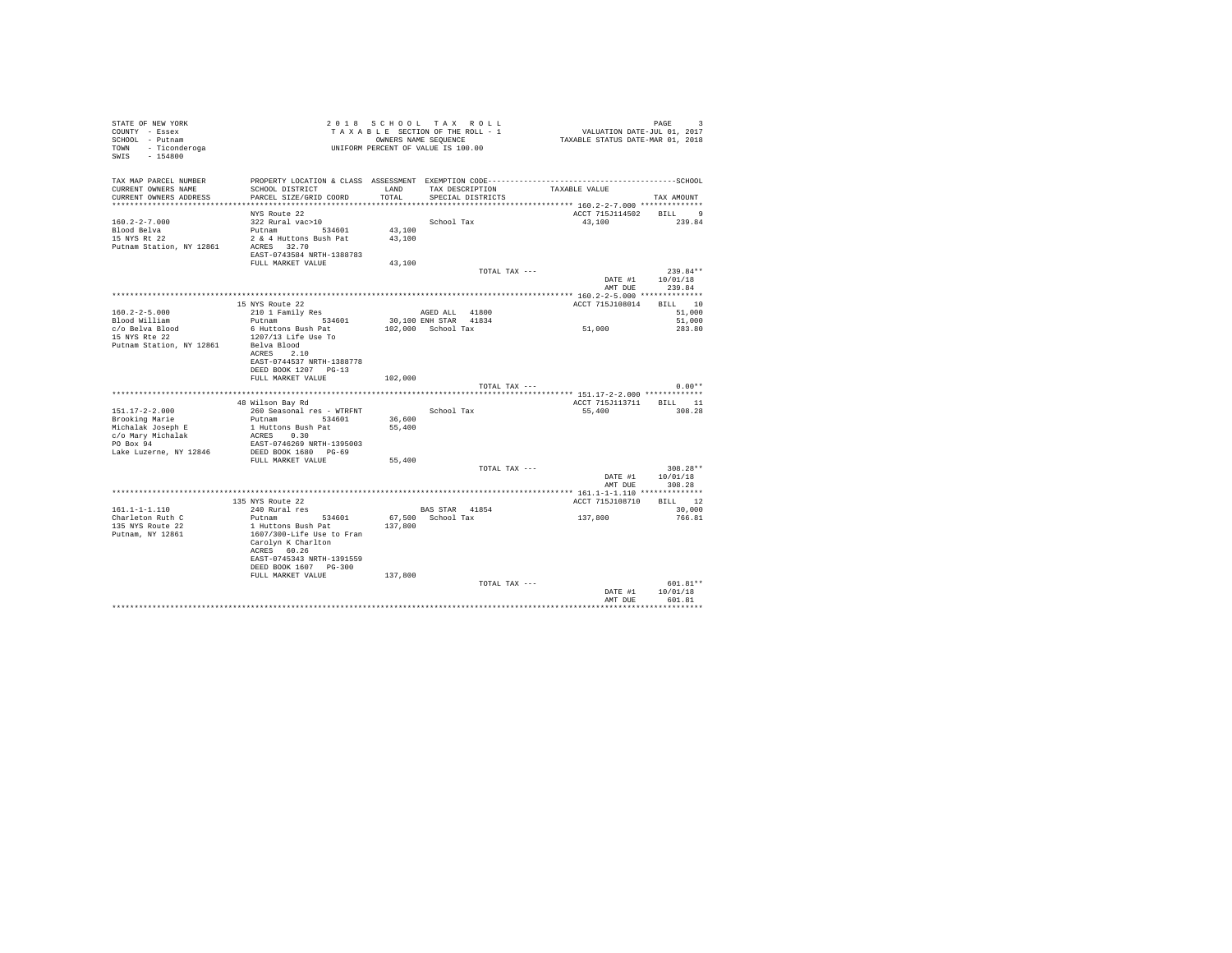| TAX MAP PARCEL NUMBER<br>PROPERTY LOCATION & CLASS ASSESSMENT EXEMPTION CODE-----------------------------------SCHOOL<br>CURRENT OWNERS NAME<br>SCHOOL DISTRICT<br>LAND<br>TAX DESCRIPTION<br>TAXABLE VALUE<br>PARCEL SIZE/GRID COORD<br>TOTAL<br>CURRENT OWNERS ADDRESS<br>SPECIAL DISTRICTS<br>TAX AMOUNT<br>ACCT 715J108409 BILL 13<br>52 Wilson Bay Rd<br>304.39<br>$151.17 - 2 - 1.000$<br>260 Seasonal res - WTRFNT<br>School Tax<br>54,700<br>Clark Jason R<br>Putnam 534601<br>30,000<br>94 Truthville Rd<br>1 Huttons Bush Pat<br>54,700<br>ACRES 0.20<br>Granville, NY 12832<br>EAST-0746247 NRTH-1395085<br>DEED BOOK 1880 PG-251<br>54,700<br>FULL MARKET VALUE<br>$304.39**$<br>TOTAL TAX ---<br>DATE #1 10/01/18<br>AMT DUE<br>304.39<br>1310 Lower Rd<br>ACCT 715J187014 BILL 14<br>$161.5 - 1 - 4.200$<br>314 Rural vac<10<br>School Tax<br>22,800<br>126.87<br>Putnam 534601<br>Curcio Frank P<br>22,800<br>22,800<br>1186 Lower Rd<br>3 Huttons Bush Patent<br>Putnam Station, NY 12861<br>ACRES 1.30<br>EAST-0747264 NRTH-1389171<br>DEED BOOK 1895 PG-26<br>22,800<br>FULL MARKET VALUE<br>$126.87**$<br>TOTAL TAX ---<br>DATE #1<br>10/01/18<br>126.87<br>AMT DUE<br>57 NYS Route 22<br>ACCT 715J108706 BILL 15<br>$160.2 - 2 - 3.000$<br>116 Other stock<br>ENH STAR 41834<br>66,800<br>Putnam 534601<br>98.700 School Tax<br>147,700<br>Curtis Josephine A<br>821.90<br>2 Huttons Bush Pat Turner 147,700<br>57 NYS Route 22<br>Putnam Station, NY 12861<br>ACRES 157.10<br>EAST-0743322 NRTH-1391750<br>DEED BOOK 1792 PG-323<br>147,700<br>FULL MARKET VALUE<br>$465.90**$<br>TOTAL TAX ---<br>DATE #1 10/01/18<br>AMT DUE<br>465.90<br>ACCT 715J108705 BILL 16<br>NYS Route 22<br>314 Rural vac<10<br>25.60<br>$160.2 - 2 - 6.000$<br>School Tax<br>4,600<br>Curtis Josephine A<br>Putnam 534601<br>4,600<br>57 NYS Route 22<br>2 Huttons Bush Pat<br>4,600<br>Putnam Station, NY 12861<br>ACRES 9.20<br>EAST-0743935 NRTH-1389221<br>DEED BOOK 1792 PG-323<br>4,600<br>FULL MARKET VALUE<br>$25.60**$<br>TOTAL TAX ---<br>10/01/18<br>DATE #1 | STATE OF NEW YORK<br>COUNTY - Essex<br>SCHOOL - Putnam<br>- Ticonderoga<br>TOWN<br>SWIS - 154800 |  | 2018 SCHOOL TAX ROLL<br>TAXABLE SECTION OF THE ROLL - 1<br>OWNERS NAME SEOUENCE<br>UNIFORM PERCENT OF VALUE IS 100.00 | 4<br>VALUATION DATE-JUL 01, 2017<br>TAXABLE STATUS DATE-MAR 01, 2018 | PAGE<br>$\overline{4}$ |
|--------------------------------------------------------------------------------------------------------------------------------------------------------------------------------------------------------------------------------------------------------------------------------------------------------------------------------------------------------------------------------------------------------------------------------------------------------------------------------------------------------------------------------------------------------------------------------------------------------------------------------------------------------------------------------------------------------------------------------------------------------------------------------------------------------------------------------------------------------------------------------------------------------------------------------------------------------------------------------------------------------------------------------------------------------------------------------------------------------------------------------------------------------------------------------------------------------------------------------------------------------------------------------------------------------------------------------------------------------------------------------------------------------------------------------------------------------------------------------------------------------------------------------------------------------------------------------------------------------------------------------------------------------------------------------------------------------------------------------------------------------------------------------------------------------------------------------------------------------------------------------------------------------------------------------------------------------------------------------------------------------------------------------------------------------------------------|--------------------------------------------------------------------------------------------------|--|-----------------------------------------------------------------------------------------------------------------------|----------------------------------------------------------------------|------------------------|
|                                                                                                                                                                                                                                                                                                                                                                                                                                                                                                                                                                                                                                                                                                                                                                                                                                                                                                                                                                                                                                                                                                                                                                                                                                                                                                                                                                                                                                                                                                                                                                                                                                                                                                                                                                                                                                                                                                                                                                                                                                                                          |                                                                                                  |  |                                                                                                                       |                                                                      |                        |
|                                                                                                                                                                                                                                                                                                                                                                                                                                                                                                                                                                                                                                                                                                                                                                                                                                                                                                                                                                                                                                                                                                                                                                                                                                                                                                                                                                                                                                                                                                                                                                                                                                                                                                                                                                                                                                                                                                                                                                                                                                                                          |                                                                                                  |  |                                                                                                                       |                                                                      |                        |
|                                                                                                                                                                                                                                                                                                                                                                                                                                                                                                                                                                                                                                                                                                                                                                                                                                                                                                                                                                                                                                                                                                                                                                                                                                                                                                                                                                                                                                                                                                                                                                                                                                                                                                                                                                                                                                                                                                                                                                                                                                                                          |                                                                                                  |  |                                                                                                                       |                                                                      |                        |
|                                                                                                                                                                                                                                                                                                                                                                                                                                                                                                                                                                                                                                                                                                                                                                                                                                                                                                                                                                                                                                                                                                                                                                                                                                                                                                                                                                                                                                                                                                                                                                                                                                                                                                                                                                                                                                                                                                                                                                                                                                                                          |                                                                                                  |  |                                                                                                                       |                                                                      |                        |
|                                                                                                                                                                                                                                                                                                                                                                                                                                                                                                                                                                                                                                                                                                                                                                                                                                                                                                                                                                                                                                                                                                                                                                                                                                                                                                                                                                                                                                                                                                                                                                                                                                                                                                                                                                                                                                                                                                                                                                                                                                                                          |                                                                                                  |  |                                                                                                                       |                                                                      |                        |
|                                                                                                                                                                                                                                                                                                                                                                                                                                                                                                                                                                                                                                                                                                                                                                                                                                                                                                                                                                                                                                                                                                                                                                                                                                                                                                                                                                                                                                                                                                                                                                                                                                                                                                                                                                                                                                                                                                                                                                                                                                                                          |                                                                                                  |  |                                                                                                                       |                                                                      |                        |
|                                                                                                                                                                                                                                                                                                                                                                                                                                                                                                                                                                                                                                                                                                                                                                                                                                                                                                                                                                                                                                                                                                                                                                                                                                                                                                                                                                                                                                                                                                                                                                                                                                                                                                                                                                                                                                                                                                                                                                                                                                                                          |                                                                                                  |  |                                                                                                                       |                                                                      |                        |
|                                                                                                                                                                                                                                                                                                                                                                                                                                                                                                                                                                                                                                                                                                                                                                                                                                                                                                                                                                                                                                                                                                                                                                                                                                                                                                                                                                                                                                                                                                                                                                                                                                                                                                                                                                                                                                                                                                                                                                                                                                                                          |                                                                                                  |  |                                                                                                                       |                                                                      |                        |
|                                                                                                                                                                                                                                                                                                                                                                                                                                                                                                                                                                                                                                                                                                                                                                                                                                                                                                                                                                                                                                                                                                                                                                                                                                                                                                                                                                                                                                                                                                                                                                                                                                                                                                                                                                                                                                                                                                                                                                                                                                                                          |                                                                                                  |  |                                                                                                                       |                                                                      |                        |
|                                                                                                                                                                                                                                                                                                                                                                                                                                                                                                                                                                                                                                                                                                                                                                                                                                                                                                                                                                                                                                                                                                                                                                                                                                                                                                                                                                                                                                                                                                                                                                                                                                                                                                                                                                                                                                                                                                                                                                                                                                                                          |                                                                                                  |  |                                                                                                                       |                                                                      |                        |
|                                                                                                                                                                                                                                                                                                                                                                                                                                                                                                                                                                                                                                                                                                                                                                                                                                                                                                                                                                                                                                                                                                                                                                                                                                                                                                                                                                                                                                                                                                                                                                                                                                                                                                                                                                                                                                                                                                                                                                                                                                                                          |                                                                                                  |  |                                                                                                                       |                                                                      |                        |
|                                                                                                                                                                                                                                                                                                                                                                                                                                                                                                                                                                                                                                                                                                                                                                                                                                                                                                                                                                                                                                                                                                                                                                                                                                                                                                                                                                                                                                                                                                                                                                                                                                                                                                                                                                                                                                                                                                                                                                                                                                                                          |                                                                                                  |  |                                                                                                                       |                                                                      |                        |
|                                                                                                                                                                                                                                                                                                                                                                                                                                                                                                                                                                                                                                                                                                                                                                                                                                                                                                                                                                                                                                                                                                                                                                                                                                                                                                                                                                                                                                                                                                                                                                                                                                                                                                                                                                                                                                                                                                                                                                                                                                                                          |                                                                                                  |  |                                                                                                                       |                                                                      |                        |
|                                                                                                                                                                                                                                                                                                                                                                                                                                                                                                                                                                                                                                                                                                                                                                                                                                                                                                                                                                                                                                                                                                                                                                                                                                                                                                                                                                                                                                                                                                                                                                                                                                                                                                                                                                                                                                                                                                                                                                                                                                                                          |                                                                                                  |  |                                                                                                                       |                                                                      |                        |
|                                                                                                                                                                                                                                                                                                                                                                                                                                                                                                                                                                                                                                                                                                                                                                                                                                                                                                                                                                                                                                                                                                                                                                                                                                                                                                                                                                                                                                                                                                                                                                                                                                                                                                                                                                                                                                                                                                                                                                                                                                                                          |                                                                                                  |  |                                                                                                                       |                                                                      |                        |
|                                                                                                                                                                                                                                                                                                                                                                                                                                                                                                                                                                                                                                                                                                                                                                                                                                                                                                                                                                                                                                                                                                                                                                                                                                                                                                                                                                                                                                                                                                                                                                                                                                                                                                                                                                                                                                                                                                                                                                                                                                                                          |                                                                                                  |  |                                                                                                                       |                                                                      |                        |
|                                                                                                                                                                                                                                                                                                                                                                                                                                                                                                                                                                                                                                                                                                                                                                                                                                                                                                                                                                                                                                                                                                                                                                                                                                                                                                                                                                                                                                                                                                                                                                                                                                                                                                                                                                                                                                                                                                                                                                                                                                                                          |                                                                                                  |  |                                                                                                                       |                                                                      |                        |
|                                                                                                                                                                                                                                                                                                                                                                                                                                                                                                                                                                                                                                                                                                                                                                                                                                                                                                                                                                                                                                                                                                                                                                                                                                                                                                                                                                                                                                                                                                                                                                                                                                                                                                                                                                                                                                                                                                                                                                                                                                                                          |                                                                                                  |  |                                                                                                                       |                                                                      |                        |
|                                                                                                                                                                                                                                                                                                                                                                                                                                                                                                                                                                                                                                                                                                                                                                                                                                                                                                                                                                                                                                                                                                                                                                                                                                                                                                                                                                                                                                                                                                                                                                                                                                                                                                                                                                                                                                                                                                                                                                                                                                                                          |                                                                                                  |  |                                                                                                                       |                                                                      |                        |
|                                                                                                                                                                                                                                                                                                                                                                                                                                                                                                                                                                                                                                                                                                                                                                                                                                                                                                                                                                                                                                                                                                                                                                                                                                                                                                                                                                                                                                                                                                                                                                                                                                                                                                                                                                                                                                                                                                                                                                                                                                                                          |                                                                                                  |  |                                                                                                                       |                                                                      |                        |
|                                                                                                                                                                                                                                                                                                                                                                                                                                                                                                                                                                                                                                                                                                                                                                                                                                                                                                                                                                                                                                                                                                                                                                                                                                                                                                                                                                                                                                                                                                                                                                                                                                                                                                                                                                                                                                                                                                                                                                                                                                                                          |                                                                                                  |  |                                                                                                                       |                                                                      |                        |
|                                                                                                                                                                                                                                                                                                                                                                                                                                                                                                                                                                                                                                                                                                                                                                                                                                                                                                                                                                                                                                                                                                                                                                                                                                                                                                                                                                                                                                                                                                                                                                                                                                                                                                                                                                                                                                                                                                                                                                                                                                                                          |                                                                                                  |  |                                                                                                                       | AMT DUE                                                              | 25.60                  |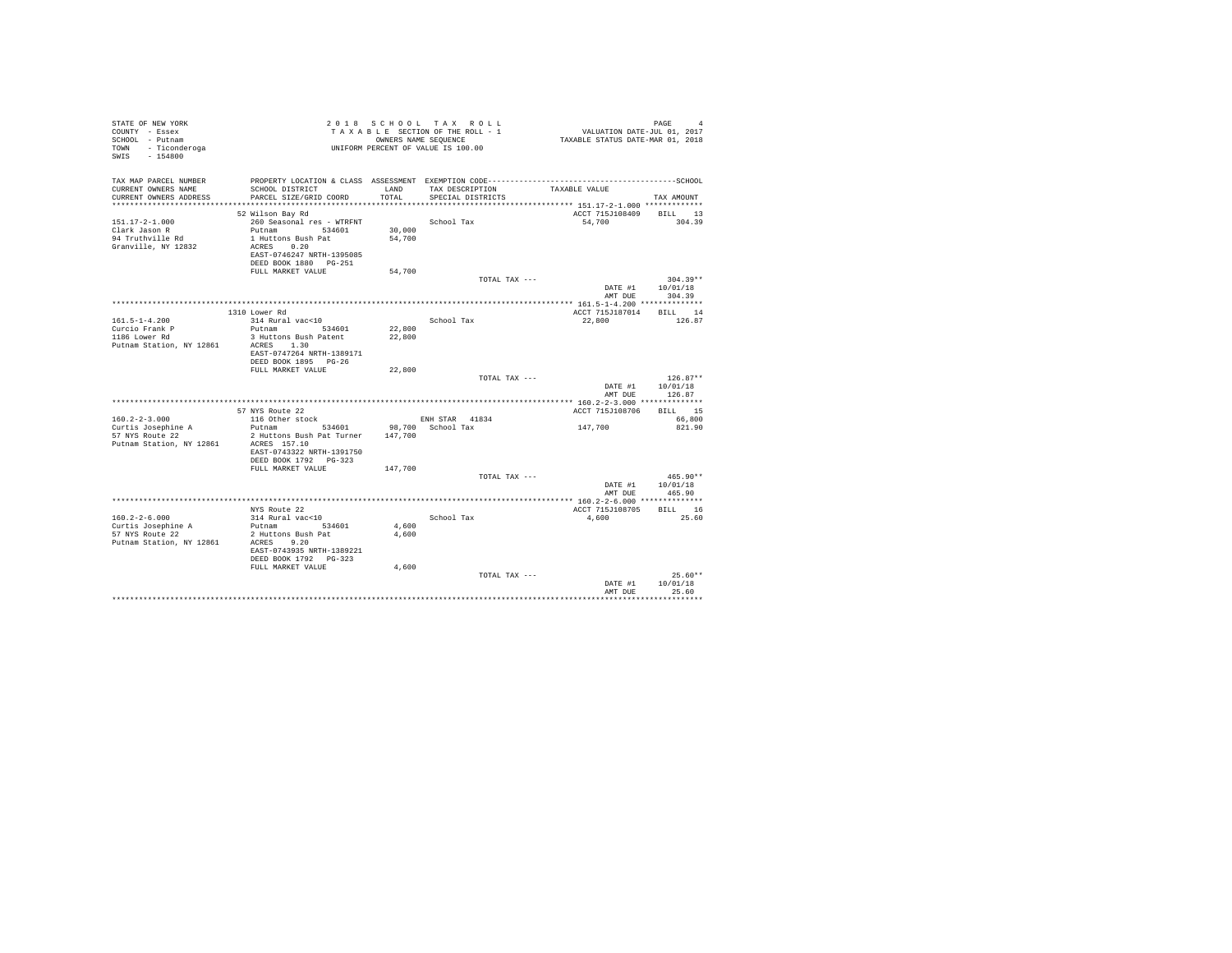| STATE OF NEW YORK<br>COUNTY - Essex<br>SCHOOL - Putnam<br>- Ticonderoga<br>TOWN<br>SWIS<br>$-154800$ | 2 0 1 8                                            | OWNERS NAME SEQUENCE | SCHOOL TAX ROLL<br>TAXABLE SECTION OF THE ROLL - 1<br>UNIFORM PERCENT OF VALUE IS 100.00 | VALUATION DATE-JUL 01, 2017<br>TAXABLE STATUS DATE-MAR 01, 2018 | PAGE<br>5                        |
|------------------------------------------------------------------------------------------------------|----------------------------------------------------|----------------------|------------------------------------------------------------------------------------------|-----------------------------------------------------------------|----------------------------------|
| TAX MAP PARCEL NUMBER                                                                                |                                                    |                      |                                                                                          |                                                                 |                                  |
| CURRENT OWNERS NAME<br>CURRENT OWNERS ADDRESS                                                        | SCHOOL DISTRICT<br>PARCEL SIZE/GRID COORD          | LAND<br>TOTAL        | TAX DESCRIPTION<br>SPECIAL DISTRICTS                                                     | TAXABLE VALUE                                                   |                                  |
| ************************                                                                             |                                                    |                      |                                                                                          |                                                                 | TAX AMOUNT                       |
|                                                                                                      | NYS Route 22                                       |                      |                                                                                          | ACCT 715J178704                                                 | BILL 17                          |
| $160.2 - 2 - 8.000$                                                                                  | 910 Priv forest                                    |                      | School Tax                                                                               | 46,000                                                          | 255.97                           |
| Curtis Josephine A                                                                                   | Putnam<br>534601                                   | 46,000               |                                                                                          |                                                                 |                                  |
| 57 NYS Route 22                                                                                      | Turner Patent                                      | 46,000               |                                                                                          |                                                                 |                                  |
| Putnam Station, NY 12861                                                                             | ACRES 99.20                                        |                      |                                                                                          |                                                                 |                                  |
|                                                                                                      | EAST-0742255 NRTH-1389401<br>DEED BOOK 1792 PG-323 |                      |                                                                                          |                                                                 |                                  |
|                                                                                                      | FULL MARKET VALUE                                  | 46,000               |                                                                                          |                                                                 |                                  |
|                                                                                                      |                                                    |                      | TOTAL TAX ---                                                                            |                                                                 | $255.97**$                       |
|                                                                                                      |                                                    |                      |                                                                                          | DATE #1<br>AMT DUE                                              | 10/01/18<br>255.97               |
|                                                                                                      |                                                    |                      |                                                                                          |                                                                 |                                  |
|                                                                                                      | Shore Airport Rd                                   |                      |                                                                                          | ACCT 715J195011                                                 | BILL 18                          |
| $140.1 - 1 - 7.100/9$<br>D&H Railway Corp                                                            | 260 Seasonal res<br>Putnam 534601                  | 9.000                | School Tax                                                                               | 28,100                                                          | 156.37                           |
| 7th Floor Tax Dept                                                                                   | Huttons Bush Pat                                   | 28,100               |                                                                                          |                                                                 |                                  |
| 120 S 6th St                                                                                         | Tm #104.1-1-7 Camp Only                            |                      |                                                                                          |                                                                 |                                  |
| Minneapolis, MN 55402-1803                                                                           | EAST-0746587 NRTH-1420618                          |                      |                                                                                          |                                                                 |                                  |
|                                                                                                      | FULL MARKET VALUE                                  | 28,100               |                                                                                          |                                                                 |                                  |
|                                                                                                      |                                                    |                      | TOTAL TAX ---                                                                            | DATE #1<br>AMT DUE                                              | $156.37**$<br>10/01/18<br>156.37 |
|                                                                                                      |                                                    |                      |                                                                                          |                                                                 |                                  |
|                                                                                                      | 32 NYS Route 22                                    |                      |                                                                                          | ACCT 715J178020                                                 | BILL.<br>19                      |
| $161.5 - 1 - 7.100$                                                                                  | 240 Rural res                                      |                      | School Tax                                                                               | 188,500                                                         | 1,048.94                         |
| Dayton Colleen G                                                                                     | Putnam<br>534601                                   | 33,700               |                                                                                          |                                                                 |                                  |
| 24 Fisher Ln<br>Panton, VT 05491                                                                     | Lot 2 Huttons Bush Pat<br>ACRES 12.75              | 188,500              |                                                                                          |                                                                 |                                  |
|                                                                                                      | EAST-0745570 NRTH-1389494                          |                      |                                                                                          |                                                                 |                                  |
|                                                                                                      | DEED BOOK 1786 PG-214                              |                      |                                                                                          |                                                                 |                                  |
|                                                                                                      | FULL MARKET VALUE                                  | 188,500              |                                                                                          |                                                                 |                                  |
|                                                                                                      |                                                    |                      | TOTAL TAX ---                                                                            |                                                                 | $1.048.94**$                     |
|                                                                                                      |                                                    |                      |                                                                                          | DATE #1                                                         | 10/01/18                         |
|                                                                                                      |                                                    |                      |                                                                                          | AMT DUE<br>********* 161.5-1-1.100 **************               | 1.048.94                         |
|                                                                                                      | NYS Route 22                                       |                      |                                                                                          | ACCT 715J110003                                                 | BILL 20                          |
| $161.5 - 1 - 1.100$                                                                                  | 322 Rural vac>10                                   |                      | School Tax                                                                               | 8,600                                                           | 47.86                            |
| Dayton James J Trust                                                                                 | Putnam 534601                                      | 8,600                |                                                                                          |                                                                 |                                  |
| Dayton Lovena L                                                                                      | 2 Huttons Bush Pat                                 | 8,600                |                                                                                          |                                                                 |                                  |
| 24 Fisher Ln                                                                                         | ACRES 13.30<br>EAST-0745480 NRTH-1390366           |                      |                                                                                          |                                                                 |                                  |
| Vergennes, VT 05491                                                                                  | DEED BOOK 1709 PG-6                                |                      |                                                                                          |                                                                 |                                  |
|                                                                                                      | FULL MARKET VALUE                                  | 8,600                |                                                                                          |                                                                 |                                  |
|                                                                                                      |                                                    |                      | TOTAL TAX ---                                                                            |                                                                 | $47.86**$                        |
|                                                                                                      |                                                    |                      |                                                                                          | DATE #1                                                         | 10/01/18                         |
|                                                                                                      |                                                    |                      |                                                                                          | AMT DUE                                                         | 47.86                            |
|                                                                                                      |                                                    |                      |                                                                                          |                                                                 |                                  |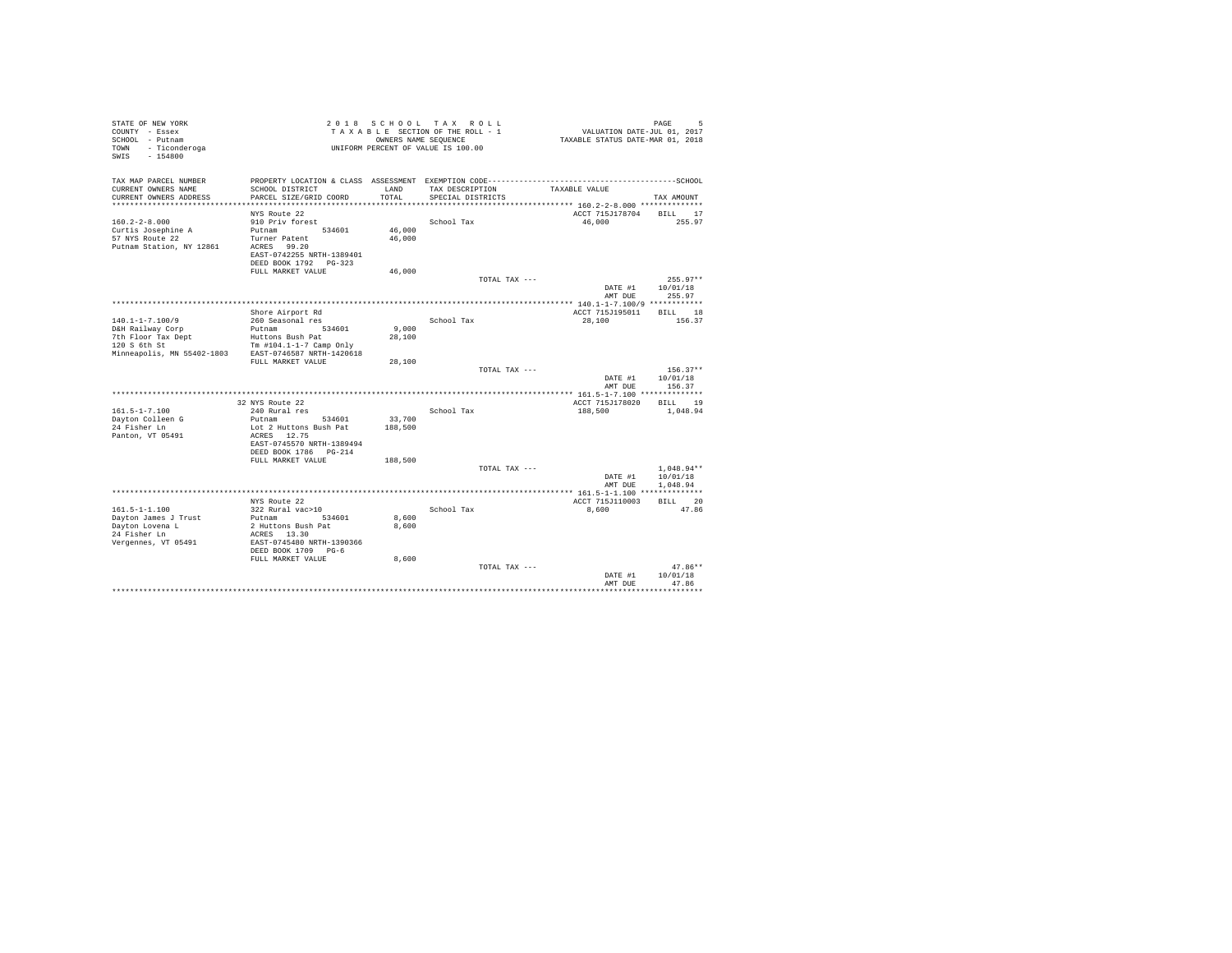| STATE OF NEW YORK<br>COUNTY - Essex<br>SCHOOL - Putnam |                                           |         | 2018 SCHOOL TAX ROLL<br>TAXABLE SECTION OF THE ROLL - 1<br>OWNERS NAME SEQUENCE | PAGE 6<br>VALUATION DATE-JUL 01, 2017<br>TAXABLE STATUS DATE-MAR 01, 2018 |                          |
|--------------------------------------------------------|-------------------------------------------|---------|---------------------------------------------------------------------------------|---------------------------------------------------------------------------|--------------------------|
| TOWN - Ticonderoga<br>SWIS - 154800                    |                                           |         | UNIFORM PERCENT OF VALUE IS 100.00                                              |                                                                           |                          |
| TAX MAP PARCEL NUMBER                                  |                                           |         |                                                                                 |                                                                           |                          |
| CURRENT OWNERS NAME                                    | SCHOOL DISTRICT                           | LAND    | TAX DESCRIPTION                                                                 | TAXABLE VALUE                                                             |                          |
| CURRENT OWNERS ADDRESS                                 | PARCEL SIZE/GRID COORD                    | TOTAL   | SPECIAL DISTRICTS                                                               |                                                                           | TAX AMOUNT               |
|                                                        | 44 Wilson Bay Rd                          |         |                                                                                 | ACCT 715J115704 BILL 21                                                   |                          |
| 151.17-2-3.100                                         | 210 1 Family Res - WTRFNT                 |         | BAS STAR 41854                                                                  |                                                                           | 30,000                   |
| Dolbeck Keith A                                        | Putnam 534601                             |         | 63,300 School Tax                                                               | 189,000                                                                   | 1,051.72                 |
| Dolbeck Mary A                                         | 1 Huttons Bush Pat                        | 189,000 |                                                                                 |                                                                           |                          |
| 44 Wilson Bay Rd                                       | Bldgs 1&2                                 |         |                                                                                 |                                                                           |                          |
| Ticonderoga, NY 12883                                  | ACRES 2.31                                |         |                                                                                 |                                                                           |                          |
|                                                        | EAST-0746284 NRTH-1394766                 |         |                                                                                 |                                                                           |                          |
|                                                        | DEED BOOK 564 PG-058                      |         |                                                                                 |                                                                           |                          |
|                                                        | FULL MARKET VALUE                         | 189,000 | TOTAL TAX ---                                                                   |                                                                           | 886.72**                 |
|                                                        |                                           |         |                                                                                 |                                                                           | DATE #1 10/01/18         |
|                                                        |                                           |         |                                                                                 | AMT DUE                                                                   | 886.72                   |
|                                                        |                                           |         |                                                                                 |                                                                           |                          |
|                                                        | NYS Route 22                              |         |                                                                                 | ACCT 715J115709                                                           | BILL 22                  |
| 151.17-2-4.100                                         | 314 Rural vac<10 - WTRFNT                 |         | School Tax                                                                      | 9,600                                                                     | 53.42                    |
| Dolbeck Keith A                                        | Putnam 534601                             | 9,600   |                                                                                 |                                                                           |                          |
| Dolbeck Mary A                                         | 1 Huttons Bush Pat<br>ACRES 1.00          | 9,600   |                                                                                 |                                                                           |                          |
| 44 Wilson Bay Rd<br>Ticonderoga, NY 12883              | EAST-0746472 NRTH-1394619                 |         |                                                                                 |                                                                           |                          |
|                                                        | DEED BOOK 1315 PG-7                       |         |                                                                                 |                                                                           |                          |
|                                                        | FULL MARKET VALUE                         | 9,600   |                                                                                 |                                                                           |                          |
|                                                        |                                           |         | TOTAL TAX ---                                                                   |                                                                           | $53.42**$                |
|                                                        |                                           |         |                                                                                 |                                                                           | DATE #1   10/01/18       |
|                                                        |                                           |         |                                                                                 | AMT DUE                                                                   | 53.42                    |
|                                                        |                                           |         |                                                                                 |                                                                           |                          |
| $151.17 - 1 - 2.000$                                   | NYS Route 22<br>314 Rural vac<10          |         | School Tax                                                                      | ACCT 715J178690<br>300 000                                                | BILL 23<br>1.67          |
| Essex County                                           | Putnam 534601                             | 300     |                                                                                 |                                                                           |                          |
| Varmette Property                                      | 1 Huttons Bush Patent                     | 300     |                                                                                 |                                                                           |                          |
| 100 Court St                                           | ACRES 0.30                                |         |                                                                                 |                                                                           |                          |
| PO Box 217                                             | EAST-0745888 NRTH-1395211                 |         |                                                                                 |                                                                           |                          |
| Elizabethtown, NY 12932                                | DEED BOOK 1128 PG-189                     |         |                                                                                 |                                                                           |                          |
|                                                        | FULL MARKET VALUE                         | 300     |                                                                                 |                                                                           |                          |
|                                                        |                                           |         | TOTAL TAX ---                                                                   |                                                                           | $1.67**$                 |
|                                                        |                                           |         |                                                                                 | AMT DUE                                                                   | DATE #1 10/01/18<br>1.67 |
|                                                        |                                           |         |                                                                                 | *************** 151.17-1-11.000 ************                              |                          |
|                                                        | 186 NYS Route 22                          |         |                                                                                 | ACCT 715J116303                                                           | BILL 24                  |
| 151.17-1-11.000                                        | 210 1 Family Res                          |         | ENH STAR 41834                                                                  |                                                                           | 66,800                   |
| Hadden Elizabeth A                                     | Putnam 534601                             |         | 25,800 School Tax                                                               | 84,100                                                                    | 467.99                   |
| Gilbo Owen D<br>186 NYS Rte 22                         | 1 Huttons Bush Pat                        | 84,100  |                                                                                 |                                                                           |                          |
|                                                        | ACRES 0.40                                |         |                                                                                 |                                                                           |                          |
| Putnam Station, NY 12861                               | EAST-0745837 NRTH-1392823                 |         |                                                                                 |                                                                           |                          |
|                                                        | DEED BOOK 1406 PG-77<br>FULL MARKET VALUE | 84,100  |                                                                                 |                                                                           |                          |
|                                                        |                                           |         | TOTAL TAX ---                                                                   |                                                                           | $111.99**$               |
|                                                        |                                           |         |                                                                                 | DATE #1                                                                   | 10/01/18                 |
|                                                        |                                           |         |                                                                                 | AMT DUE                                                                   | 111.99                   |
|                                                        |                                           |         |                                                                                 |                                                                           |                          |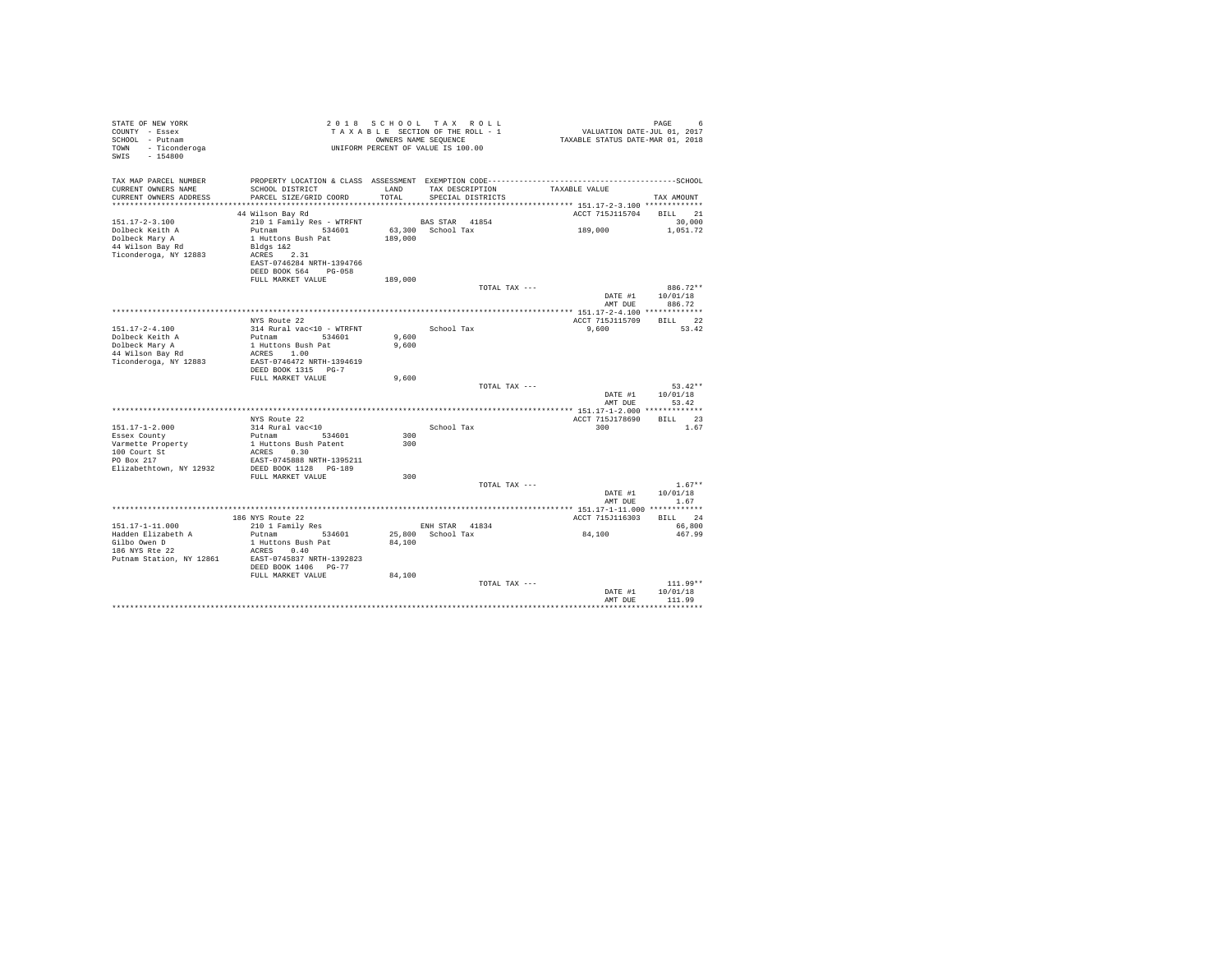| STATE OF NEW YORK                       |                                     |                   | 2018 SCHOOL TAX ROLL                |                                                       | PAGE<br>7                        |
|-----------------------------------------|-------------------------------------|-------------------|-------------------------------------|-------------------------------------------------------|----------------------------------|
| COUNTY - Essex                          |                                     |                   | TAXABLE SECTION OF THE ROLL - 1     |                                                       | VALUATION DATE-JUL 01, 2017      |
| SCHOOL - Putnam                         |                                     |                   | OWNERS NAME SEQUENCE                |                                                       | TAXABLE STATUS DATE-MAR 01, 2018 |
| TOWN - Ticonderoga<br>$-154800$<br>SWIS |                                     |                   | UNIFORM PERCENT OF VALUE IS 100.00  |                                                       |                                  |
|                                         |                                     |                   |                                     |                                                       |                                  |
|                                         |                                     |                   |                                     |                                                       |                                  |
| TAX MAP PARCEL NUMBER                   |                                     |                   |                                     |                                                       |                                  |
| CURRENT OWNERS NAME                     | SCHOOL DISTRICT                     | LAND              | TAX DESCRIPTION                     | TAXABLE VALUE                                         |                                  |
| CURRENT OWNERS ADDRESS                  | PARCEL SIZE/GRID COORD              | TOTAL             | SPECIAL DISTRICTS                   |                                                       | TAX AMOUNT                       |
| ************************                |                                     |                   |                                     | ************************ 151.17-1-3.000 ************* |                                  |
|                                         | NYS Route 22                        |                   |                                     | ACCT 715J178691                                       | BILL 25                          |
| $151.17 - 1 - 3.000$                    | 314 Rural vac<10                    |                   | School Tax                          | 700 700                                               | 3.90                             |
| Harper Robert M                         | Putnam 534601                       | 700               |                                     |                                                       |                                  |
| 56 Frederick St                         | 1 Huttons Bush Patent               | 700               |                                     |                                                       |                                  |
| PO Box 204                              | ACRES 0.70                          |                   |                                     |                                                       |                                  |
| Constantia, NY 13044                    | EAST-0745749 NRTH-1394998           |                   |                                     |                                                       |                                  |
|                                         | DEED BOOK 1818 PG-174               |                   |                                     |                                                       |                                  |
|                                         | FULL MARKET VALUE                   | 700               |                                     |                                                       |                                  |
|                                         |                                     |                   |                                     | TOTAL TAX ---                                         | $3.90**$                         |
|                                         |                                     |                   |                                     | DATE #1                                               | 10/01/18                         |
|                                         |                                     |                   |                                     | AMT DUE                                               | 3.90                             |
|                                         |                                     |                   |                                     |                                                       |                                  |
|                                         | 1404 Lower Rd                       |                   |                                     | ACCT 715Z005005                                       | BILL 26                          |
| 161.1-1-1.120                           | 240 Rural res<br>Putnam 534601      |                   | BAS STAR 41854<br>81,200 School Tax | 853,300                                               | 30,000                           |
| Hearburg Scott<br>Hearburg Robin        | 1 Hutton Bush Pat                   | 853,300           |                                     |                                                       | 4,748.33                         |
| PO Box 270                              | ACRES 31.33                         |                   |                                     |                                                       |                                  |
| Ticonderoga, NY 12883                   | EAST-0746089 NRTH-1391617           |                   |                                     |                                                       |                                  |
|                                         | DEED BOOK 1648 PG-170               |                   |                                     |                                                       |                                  |
|                                         | FULL MARKET VALUE                   | 853,300           |                                     |                                                       |                                  |
|                                         |                                     |                   |                                     | TOTAL TAX ---                                         | $4,583.33**$                     |
|                                         |                                     |                   |                                     | DATE #1                                               | 10/01/18                         |
|                                         |                                     |                   |                                     | AMT DUE                                               | 4.583.33                         |
|                                         |                                     |                   |                                     |                                                       |                                  |
|                                         | NYS Route 22                        |                   |                                     | ACCT 715J108711                                       | BILL 27                          |
| $161.1 - 2 - 1.000$                     | 311 Res vac land                    |                   | School Tax                          | 12,100                                                | 67.33                            |
| Hearburg Scott                          | Putnam 534601                       | 12,100            |                                     |                                                       |                                  |
| Hearburg Robin                          | 1 Huttons Bush Pat                  | 12,100            |                                     |                                                       |                                  |
| PO Box 270                              | ACRES 2.40                          |                   |                                     |                                                       |                                  |
| Ticonderoga, NY 12883                   | EAST-0746650 NRTH-1391709           |                   |                                     |                                                       |                                  |
|                                         | DEED BOOK 1418    PG-191            |                   |                                     |                                                       |                                  |
|                                         | FULL MARKET VALUE                   | 12,100            |                                     |                                                       |                                  |
|                                         |                                     |                   |                                     | TOTAL TAX ---                                         | $67.33**$                        |
|                                         |                                     |                   |                                     | DATE #1                                               | 10/01/18                         |
|                                         |                                     |                   |                                     | AMT DUE                                               | 67.33                            |
|                                         |                                     |                   |                                     |                                                       |                                  |
|                                         | 165 NYS Route 22                    |                   |                                     | ACCT 715J115707                                       | BILL 28                          |
| 151.17-1-15.000                         | 210 1 Family Res                    |                   | School Tax                          | 164,800                                               | 917.06                           |
| Hodges Jacques C<br>Hodges Nancy B      | Putnam 534601<br>1 Huttons Bush Pat | 47,000<br>164,800 |                                     |                                                       |                                  |
| 165 NYS Route 22                        | 1420/232 Life Use To                |                   |                                     |                                                       |                                  |
| Putnam Station, NY 12861                | Robert & Marjorie Musser            |                   |                                     |                                                       |                                  |
|                                         | ACRES 4.45 BANK1STARSG              |                   |                                     |                                                       |                                  |
|                                         | EAST-0745541 NRTH-1392580           |                   |                                     |                                                       |                                  |
|                                         | DEED BOOK 1712 PG-77                |                   |                                     |                                                       |                                  |
|                                         | FULL MARKET VALUE                   | 164,800           |                                     |                                                       |                                  |
|                                         |                                     |                   |                                     | TOTAL TAX ---                                         | $917.06**$                       |
|                                         |                                     |                   |                                     | DATE #1                                               | 10/01/18                         |
|                                         |                                     |                   |                                     | AMT DUE                                               | 917.06                           |
|                                         |                                     |                   |                                     |                                                       |                                  |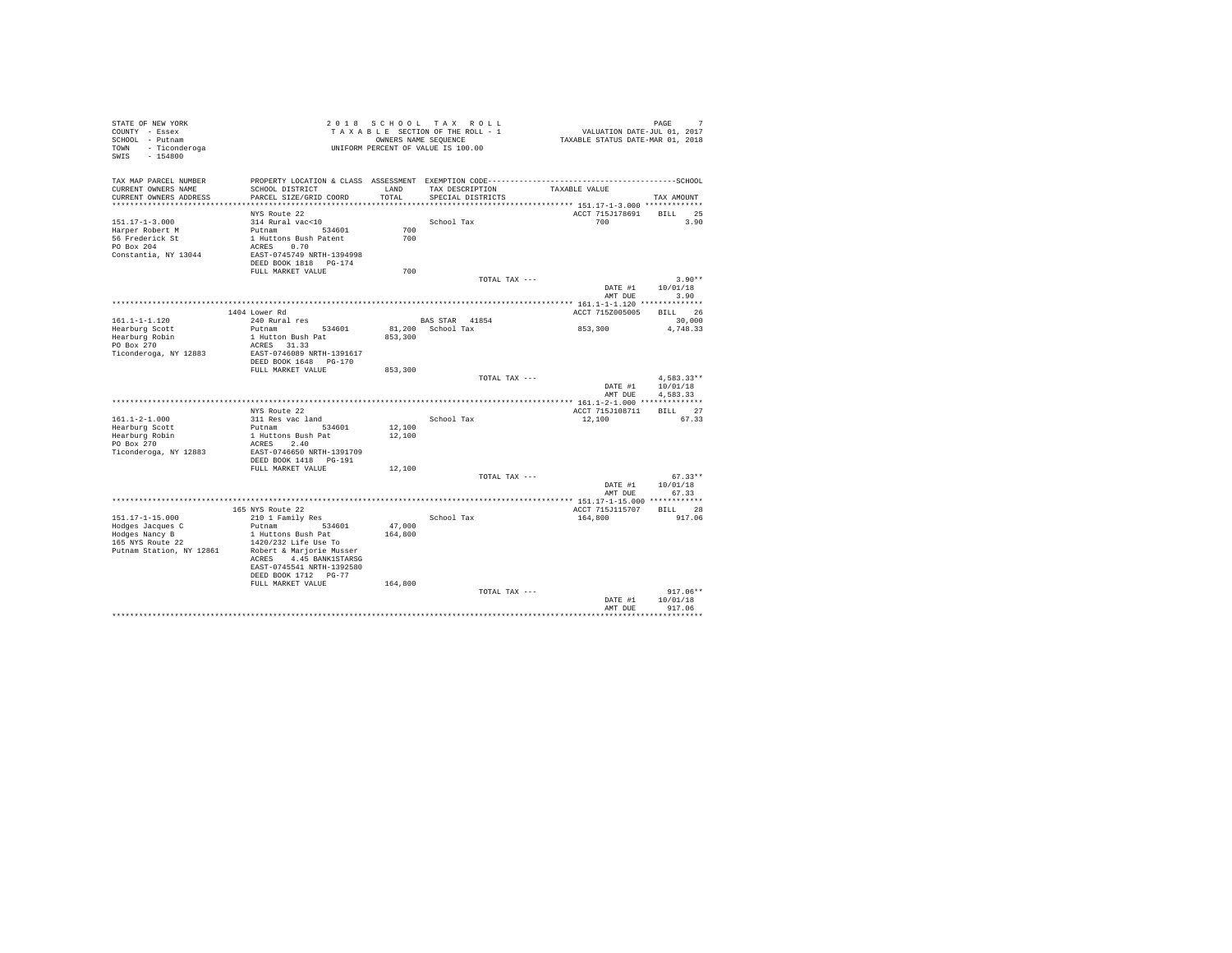| STATE OF NEW YORK<br>COUNTY - Essex<br>SCHOOL - Putnam<br>TOWN - Ticonderoga<br>SWIS - 154800 |                                           |               | 2018 SCHOOL TAX ROLL<br>TAXABLE SECTION OF THE ROLL - 1<br>OWNERS NAME SEQUENCE<br>UNIFORM PERCENT OF VALUE IS 100.00 | VALUATION DATE-JUL 01, 2017<br>TAXABLE STATUS DATE-MAR 01, 2018 | PAGE<br>8                  |
|-----------------------------------------------------------------------------------------------|-------------------------------------------|---------------|-----------------------------------------------------------------------------------------------------------------------|-----------------------------------------------------------------|----------------------------|
|                                                                                               |                                           |               |                                                                                                                       |                                                                 |                            |
| TAX MAP PARCEL NUMBER                                                                         |                                           |               |                                                                                                                       |                                                                 |                            |
| CURRENT OWNERS NAME<br>CURRENT OWNERS ADDRESS                                                 | SCHOOL DISTRICT<br>PARCEL SIZE/GRID COORD | LAND<br>TOTAL | TAX DESCRIPTION<br>SPECIAL DISTRICTS                                                                                  | TAXABLE VALUE                                                   | TAX AMOUNT                 |
|                                                                                               |                                           |               |                                                                                                                       |                                                                 |                            |
| 20 Wilson Bay Rd                                                                              |                                           |               |                                                                                                                       | ACCT 715J110903 BILL 29                                         |                            |
| 151.17-2-7.000                                                                                | 260 Seasonal res - WTRFNT                 |               | School Tax                                                                                                            | 100,000                                                         | 556.47                     |
| Hodgson H. David                                                                              | Putnam 534601                             | 22,000        |                                                                                                                       |                                                                 |                            |
| Hodgson Margaret D<br>46 Bell Mtn Rd                                                          | 1 Huttons Bush Pat<br>ACRES 0.40          | 100,000       |                                                                                                                       |                                                                 |                            |
| Queensbury, NY 12804                                                                          | EAST-0746198 NRTH-1394337                 |               |                                                                                                                       |                                                                 |                            |
|                                                                                               | DEED BOOK 922 PG-106                      |               |                                                                                                                       |                                                                 |                            |
|                                                                                               | FULL MARKET VALUE                         | 100,000       |                                                                                                                       |                                                                 |                            |
|                                                                                               |                                           |               | TOTAL TAX ---                                                                                                         |                                                                 | 556.47**                   |
|                                                                                               |                                           |               |                                                                                                                       | DATE #1                                                         | 10/01/18<br>556.47         |
|                                                                                               |                                           |               |                                                                                                                       | AMT DUE                                                         |                            |
| 174 NYS Route 22                                                                              |                                           |               |                                                                                                                       | ACCT 715J111815                                                 | BILL 30                    |
| 151.17-1-12.000                                                                               | 260 Seasonal res                          |               | School Tax                                                                                                            | 44,300                                                          | 246.51                     |
| Huston Marilyn A                                                                              | Putnam 534601                             | 20,100        |                                                                                                                       |                                                                 |                            |
| 333 Eleanor St                                                                                | 1 Huttons Bush Pat                        | 44,300        |                                                                                                                       |                                                                 |                            |
| Schenectady, NY 12306                                                                         | Bk 887 Pg 100<br>ACRES 0.30               |               |                                                                                                                       |                                                                 |                            |
|                                                                                               | EAST-0745838 NRTH-1392644                 |               |                                                                                                                       |                                                                 |                            |
|                                                                                               | DEED BOOK 493 PG-325                      |               |                                                                                                                       |                                                                 |                            |
|                                                                                               | FULL MARKET VALUE                         | 44,300        |                                                                                                                       |                                                                 |                            |
|                                                                                               |                                           |               | TOTAL TAX ---                                                                                                         |                                                                 | $246.51**$                 |
|                                                                                               |                                           |               |                                                                                                                       | AMT DUE                                                         | DATE #1 10/01/18<br>246.51 |
|                                                                                               |                                           |               |                                                                                                                       |                                                                 |                            |
| 270 NYS Route 22                                                                              |                                           |               |                                                                                                                       | ACCT 715J107707                                                 | BILL 31                    |
| $151.17 - 1 - 4.000$                                                                          | 210 1 Family Res                          |               | School Tax                                                                                                            | 97,200                                                          | 540.89                     |
| Johnson Susan M                                                                               | Putnam 534601                             | 24,500        |                                                                                                                       |                                                                 |                            |
| 17019 NYS Route 22<br>Putnam, NY 12861                                                        | 1 Huttons Bush Pat<br>ACRES 0.20          | 97,200        |                                                                                                                       |                                                                 |                            |
|                                                                                               | EAST-0745919 NRTH-1394885                 |               |                                                                                                                       |                                                                 |                            |
|                                                                                               | DEED BOOK 1873 PG-131                     |               |                                                                                                                       |                                                                 |                            |
|                                                                                               | FULL MARKET VALUE                         | 97,200        |                                                                                                                       |                                                                 |                            |
|                                                                                               |                                           |               | TOTAL TAX ---                                                                                                         |                                                                 | 540.89**                   |
|                                                                                               |                                           |               |                                                                                                                       | DATE #1<br>AMT DUE                                              | 10/01/18<br>540.89         |
|                                                                                               |                                           |               |                                                                                                                       |                                                                 |                            |
| 198 NYS Route 22                                                                              |                                           |               |                                                                                                                       | ACCT 715J117408                                                 | BILL 32                    |
| 151.17-1-10.000                                                                               | 312 Vac w/imprv                           |               | School Tax                                                                                                            | 33,000                                                          | 183.63                     |
| Judd Wesley H                                                                                 | Putnam 534601                             | 27,500        |                                                                                                                       |                                                                 |                            |
| Judd Nancy B<br>1543 Belle Meade Ct<br>ACRES 0.75                                             | 1 Huttons Bush Pat                        | 33,000        |                                                                                                                       |                                                                 |                            |
| Prescott, AZ 86301                                                                            | EAST-0745836 NRTH-1393105                 |               |                                                                                                                       |                                                                 |                            |
|                                                                                               | DEED BOOK 1094 PG-173                     |               |                                                                                                                       |                                                                 |                            |
|                                                                                               | FULL MARKET VALUE                         | 33,000        |                                                                                                                       |                                                                 |                            |
|                                                                                               |                                           |               | TOTAL TAX ---                                                                                                         |                                                                 | $183.63**$                 |
|                                                                                               |                                           |               |                                                                                                                       | DATE #1<br>AMT DUE                                              | 10/01/18<br>183.63         |
|                                                                                               |                                           |               |                                                                                                                       |                                                                 |                            |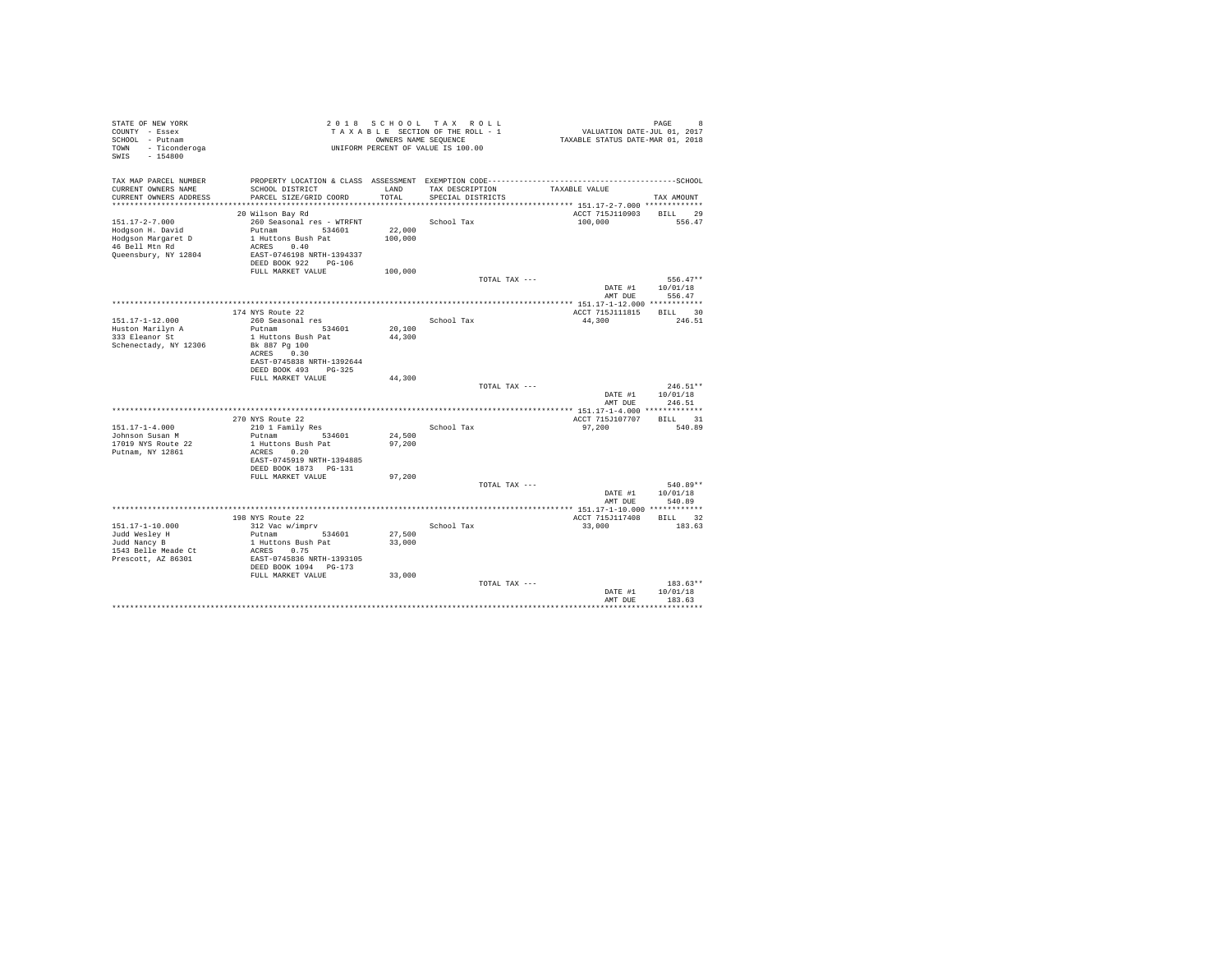| STATE OF NEW YORK<br>COUNTY - Essex<br>SCHOOL - Putnam<br>- Ticonderoga<br>TOWN<br>$-154800$<br>SWTS | 2 0 1 8                                                          | OWNERS NAME SEQUENCE | SCHOOL TAX ROLL<br>TAXABLE SECTION OF THE ROLL - 1<br>UNIFORM PERCENT OF VALUE IS 100.00 | VALUATION DATE-JUL 01, 2017<br>TAXABLE STATUS DATE-MAR 01, 2018 | 9<br>PAGE                |
|------------------------------------------------------------------------------------------------------|------------------------------------------------------------------|----------------------|------------------------------------------------------------------------------------------|-----------------------------------------------------------------|--------------------------|
| TAX MAP PARCEL NUMBER                                                                                | PROPERTY LOCATION & CLASS ASSESSMENT EXEMPTION CODE------------- |                      |                                                                                          |                                                                 | ------------------SCHOOL |
| CURRENT OWNERS NAME<br>CURRENT OWNERS ADDRESS                                                        | SCHOOL DISTRICT<br>PARCEL SIZE/GRID COORD                        | LAND<br>TOTAL        | TAX DESCRIPTION<br>SPECIAL DISTRICTS                                                     | TAXABLE VALUE                                                   | TAX AMOUNT               |
|                                                                                                      |                                                                  |                      |                                                                                          |                                                                 |                          |
|                                                                                                      | NYS Route 22                                                     |                      |                                                                                          | ACCT 715Z003006                                                 | <b>BILL</b><br>33        |
| $151.17 - 2 - 3.200$                                                                                 | 314 Rural vac<10                                                 |                      | School Tax                                                                               | 100                                                             | 0.56                     |
| Kay Thomas F                                                                                         | Putnam<br>534601                                                 | 100                  |                                                                                          |                                                                 |                          |
| Sanborn Beverly A                                                                                    | 1 Huttons Bush Pat                                               | 100                  |                                                                                          |                                                                 |                          |
| c/o Albert Kay                                                                                       | 1708/254-Life Use to                                             |                      |                                                                                          |                                                                 |                          |
| 30 Wilson Bay Rd                                                                                     | Albert & Joan Kav<br>0.04                                        |                      |                                                                                          |                                                                 |                          |
| Ticonderoga, NY 12883                                                                                | ACRES<br>EAST-0746312 NRTH-1394520                               |                      |                                                                                          |                                                                 |                          |
|                                                                                                      | DEED BOOK 1708 PG-254                                            |                      |                                                                                          |                                                                 |                          |
|                                                                                                      | FULL MARKET VALUE                                                | 100                  |                                                                                          |                                                                 |                          |
|                                                                                                      |                                                                  |                      | TOTAL TAX ---                                                                            |                                                                 | $0.56**$                 |
|                                                                                                      |                                                                  |                      |                                                                                          | DATE #1                                                         | 10/01/18                 |
|                                                                                                      |                                                                  |                      |                                                                                          | AMT DUE                                                         | 0.56                     |
|                                                                                                      |                                                                  |                      |                                                                                          | *************** 151.17-2-4.200 *************                    |                          |
|                                                                                                      | NYS Route 22                                                     |                      |                                                                                          | ACCT 715Z003007                                                 | 34<br>RTLL.              |
| $151.17 - 2 - 4.200$                                                                                 | 314 Rural vac<10 - WTRFNT                                        |                      | School Tax                                                                               | 3,600                                                           | 20.03                    |
| Kay Thomas F                                                                                         | Putnam<br>534601                                                 | 3,600                |                                                                                          |                                                                 |                          |
| Sanborn Beverly A                                                                                    | 1 Huttons Bush Pat                                               | 3,600                |                                                                                          |                                                                 |                          |
| c/o Albert Kay                                                                                       | 1708/254-Life Use to                                             |                      |                                                                                          |                                                                 |                          |
| 30 Wilson Bay Rd                                                                                     | Albert & Joan Kav                                                |                      |                                                                                          |                                                                 |                          |
| Ticonderoga, NY 12883                                                                                | 0.20<br>ACRES                                                    |                      |                                                                                          |                                                                 |                          |
|                                                                                                      | EAST-0746337 NRTH-1394498                                        |                      |                                                                                          |                                                                 |                          |
|                                                                                                      | DEED BOOK 1708 PG-254                                            |                      |                                                                                          |                                                                 |                          |
|                                                                                                      | FULL MARKET VALUE                                                | 3,600                |                                                                                          |                                                                 |                          |
|                                                                                                      |                                                                  |                      | TOTAL TAX ---                                                                            |                                                                 | $20.03**$                |
|                                                                                                      |                                                                  |                      |                                                                                          | DATE #1                                                         | 10/01/18                 |
|                                                                                                      |                                                                  |                      |                                                                                          | AMT DUE                                                         | 20.03                    |
|                                                                                                      |                                                                  |                      |                                                                                          |                                                                 |                          |
|                                                                                                      | 30 Wilson Bay Rd                                                 |                      |                                                                                          | ACCT 715J109712                                                 | <b>BILL</b><br>35        |
| $151.17 - 2 - 5.000$                                                                                 | 210 1 Family Res - WTRFNT                                        |                      | ENH STAR<br>41834                                                                        |                                                                 | 66,800                   |
| Kay Thomas F                                                                                         | Putnam<br>534601                                                 |                      | 42.300 School Tax                                                                        | 98,600                                                          | 548.68                   |
| Sanborn Beverly A                                                                                    | 1 Huttons Bush Pat                                               | 98,600               |                                                                                          |                                                                 |                          |
| c/o Albert Kay                                                                                       | 1708/254-Life Use to<br>Albert & Joan Kav                        |                      |                                                                                          |                                                                 |                          |
| 30 Wilson Bay Rd<br>Ticonderoga, NY 12883                                                            | 0.43<br>ACRES                                                    |                      |                                                                                          |                                                                 |                          |
|                                                                                                      | EAST-0746345 NRTH-1394426                                        |                      |                                                                                          |                                                                 |                          |
|                                                                                                      | DEED BOOK 1708<br>$PG-254$                                       |                      |                                                                                          |                                                                 |                          |
|                                                                                                      | FULL MARKET VALUE                                                | 98,600               |                                                                                          |                                                                 |                          |
|                                                                                                      |                                                                  |                      | TOTAL TAX ---                                                                            |                                                                 | 192.68**                 |
|                                                                                                      |                                                                  |                      |                                                                                          | DATE #1                                                         | 10/01/18                 |
|                                                                                                      |                                                                  |                      |                                                                                          | AMT DUE                                                         | 192.68                   |
|                                                                                                      |                                                                  |                      |                                                                                          |                                                                 |                          |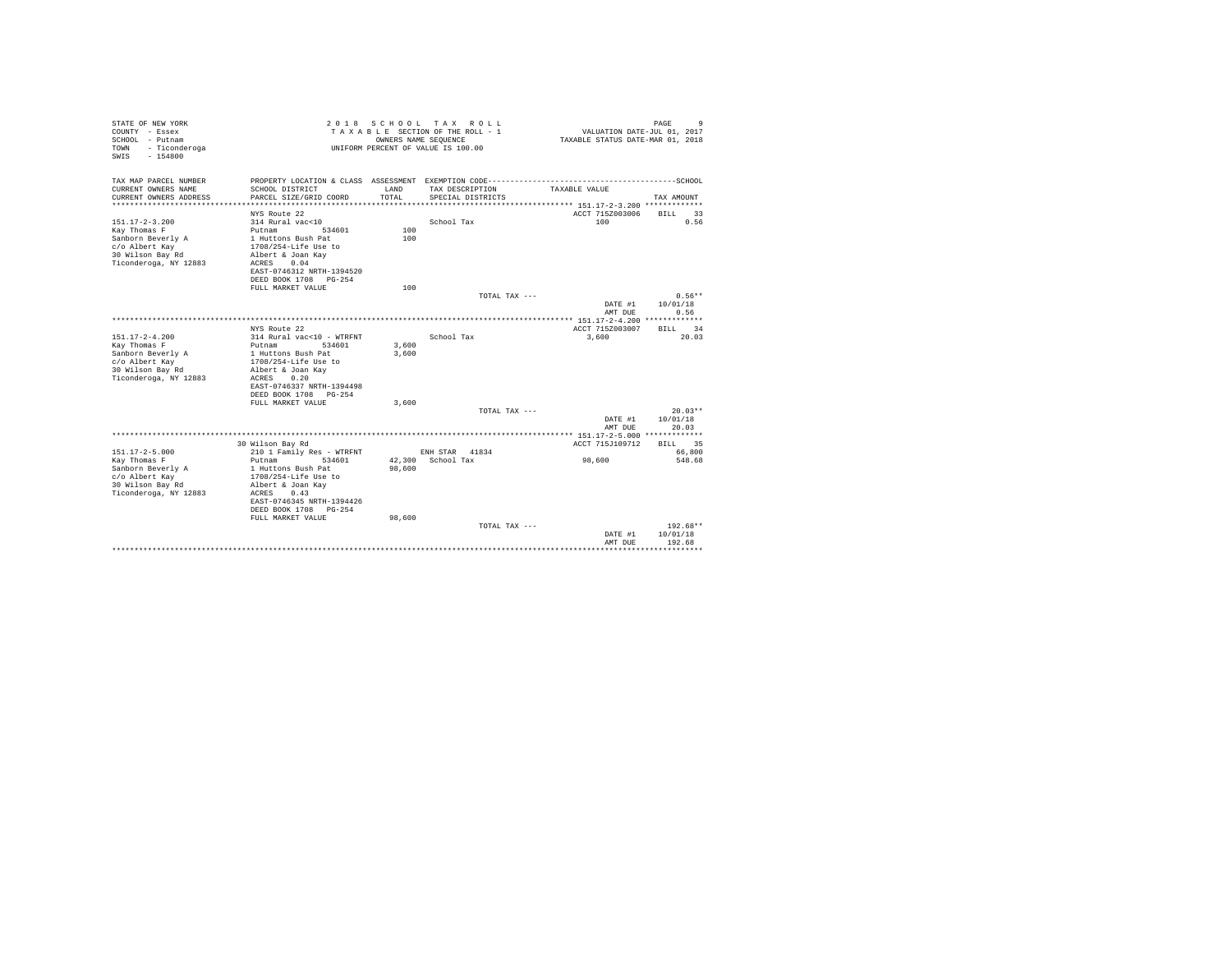| STATE OF NEW YORK<br>COUNTY - Essex                           |                                                   |               | 2018 SCHOOL TAX ROLL<br>TAXABLE SECTION OF THE ROLL - 1    | VALUATION DATE-JUL 01, 2017      | PAGE<br>10           |
|---------------------------------------------------------------|---------------------------------------------------|---------------|------------------------------------------------------------|----------------------------------|----------------------|
| SCHOOL - Putnam<br>TOWN<br>- Ticonderoga<br>$-154800$<br>SWIS |                                                   |               | OWNERS NAME SEQUENCE<br>UNIFORM PERCENT OF VALUE IS 100.00 | TAXABLE STATUS DATE-MAR 01, 2018 |                      |
| TAX MAP PARCEL NUMBER                                         |                                                   |               |                                                            |                                  |                      |
| CURRENT OWNERS NAME<br>CURRENT OWNERS ADDRESS                 | SCHOOL DISTRICT<br>PARCEL SIZE/GRID COORD         | LAND<br>TOTAL | TAX DESCRIPTION<br>SPECIAL DISTRICTS                       | TAXABLE VALUE                    | TAX AMOUNT           |
| ************************                                      |                                                   |               |                                                            |                                  |                      |
|                                                               | NYS Route 22                                      |               |                                                            | ACCT 715J178693                  | BILL 36              |
| $151.17 - 2 - 6.000$                                          | 314 Rural vac<10                                  |               | School Tax                                                 | 200                              | 1.11                 |
| Kay Thomas F                                                  | Putnam 534601                                     | 200           |                                                            |                                  |                      |
| Sanborn Beverly A                                             | 1 Huttons Bush Patent                             | 200           |                                                            |                                  |                      |
| c/o Albert Kay                                                | 1708/254-Life Use to                              |               |                                                            |                                  |                      |
| 30 Wilson Bay Rd<br>Ticonderoga, NY 12883                     | Albert & Joan Kay<br>ACRES 0.20                   |               |                                                            |                                  |                      |
|                                                               | EAST-0746207 NRTH-1394457                         |               |                                                            |                                  |                      |
|                                                               | DEED BOOK 1708 PG-254                             |               |                                                            |                                  |                      |
|                                                               | FULL MARKET VALUE                                 | 200           |                                                            |                                  |                      |
|                                                               |                                                   |               | TOTAL TAX ---                                              |                                  | $1.11**$             |
|                                                               |                                                   |               |                                                            | DATE #1                          | 10/01/18             |
|                                                               |                                                   |               |                                                            | AMT DUE                          | 1.11                 |
|                                                               |                                                   |               |                                                            |                                  |                      |
| $151.17 - 1 - 6.000$                                          | 256 NYS Route 22<br>441 Fuel Store&D              |               | School Tax                                                 | ACCT 715J115710<br>285,700       | BILL 37<br>1,589.82  |
| KTD Enterprises Inc                                           | Putnam 534601                                     | 141,400       |                                                            |                                  |                      |
| D/B/A Mountain Petroleum                                      | 1 Huttons Bush Pat                                | 285,700       |                                                            |                                  |                      |
| Cedar Hill Dr                                                 | ACRES 2.40                                        |               |                                                            |                                  |                      |
| PO Box 778                                                    | EAST-0745811 NRTH-1394508                         |               |                                                            |                                  |                      |
| Schroon Lake, NY 12870                                        | DEED BOOK 1163 PG-1                               |               |                                                            |                                  |                      |
|                                                               | FULL MARKET VALUE                                 | 285,700       |                                                            |                                  |                      |
|                                                               |                                                   |               | TOTAL TAX ---                                              |                                  | $1.589.82**$         |
|                                                               |                                                   |               |                                                            | DATE #1                          | 10/01/18<br>1,589.82 |
|                                                               |                                                   |               |                                                            | AMT DUE                          |                      |
|                                                               | 1393 Lower Rd                                     |               |                                                            | ACCT 715J109309                  | BILL 38              |
| $161.5 - 1 - 3.100$                                           | 240 Rural res                                     |               | School Tax                                                 | 287,400                          | 1,599.28             |
| Maisch Joseph                                                 | Putnam<br>534601                                  | 80,300        |                                                            |                                  |                      |
| Maisch Patricia                                               | 2 Huttons Bush Pat                                | 287,400       |                                                            |                                  |                      |
| 10 Maple Ct                                                   | Survey M Thompson Map3246                         |               |                                                            |                                  |                      |
| Ramsey, NJ 07446                                              | ACRES 35.37                                       |               |                                                            |                                  |                      |
|                                                               | EAST-0746296 NRTH-1390148                         |               |                                                            |                                  |                      |
|                                                               | DEED BOOK 1411 PG-117                             | 287,400       |                                                            |                                  |                      |
|                                                               | FULL MARKET VALUE                                 |               | TOTAL TAX ---                                              |                                  | $1.599.28**$         |
|                                                               |                                                   |               |                                                            | DATE #1                          | 10/01/18             |
|                                                               |                                                   |               |                                                            | AMT DUE                          | 1,599.28             |
|                                                               |                                                   |               |                                                            |                                  |                      |
|                                                               | NYS Route 22                                      |               |                                                            | ACCT 715J114708                  | BILL 39              |
| $161.5 - 1 - 6.000$                                           | 314 Rural vac<10                                  |               | School Tax                                                 | 22,500                           | 125.20               |
| Morrissey Richard T                                           | Putnam<br>534601                                  | 22,500        |                                                            |                                  |                      |
| 11 Terrace Pl                                                 | 2 Huttons Bush Pat                                | 22,500        |                                                            |                                  |                      |
| Trov, NY 12180                                                | ACRES 1.00                                        |               |                                                            |                                  |                      |
|                                                               | EAST-0745902 NRTH-1389586<br>DEED BOOK 1193 PG-22 |               |                                                            |                                  |                      |
|                                                               | FULL MARKET VALUE                                 | 22,500        |                                                            |                                  |                      |
|                                                               |                                                   |               | TOTAL TAX ---                                              |                                  | $125.20**$           |
|                                                               |                                                   |               |                                                            | DATE #1                          | 10/01/18             |
|                                                               |                                                   |               |                                                            | AMT DUE                          | 125.20               |
|                                                               |                                                   |               |                                                            |                                  | .                    |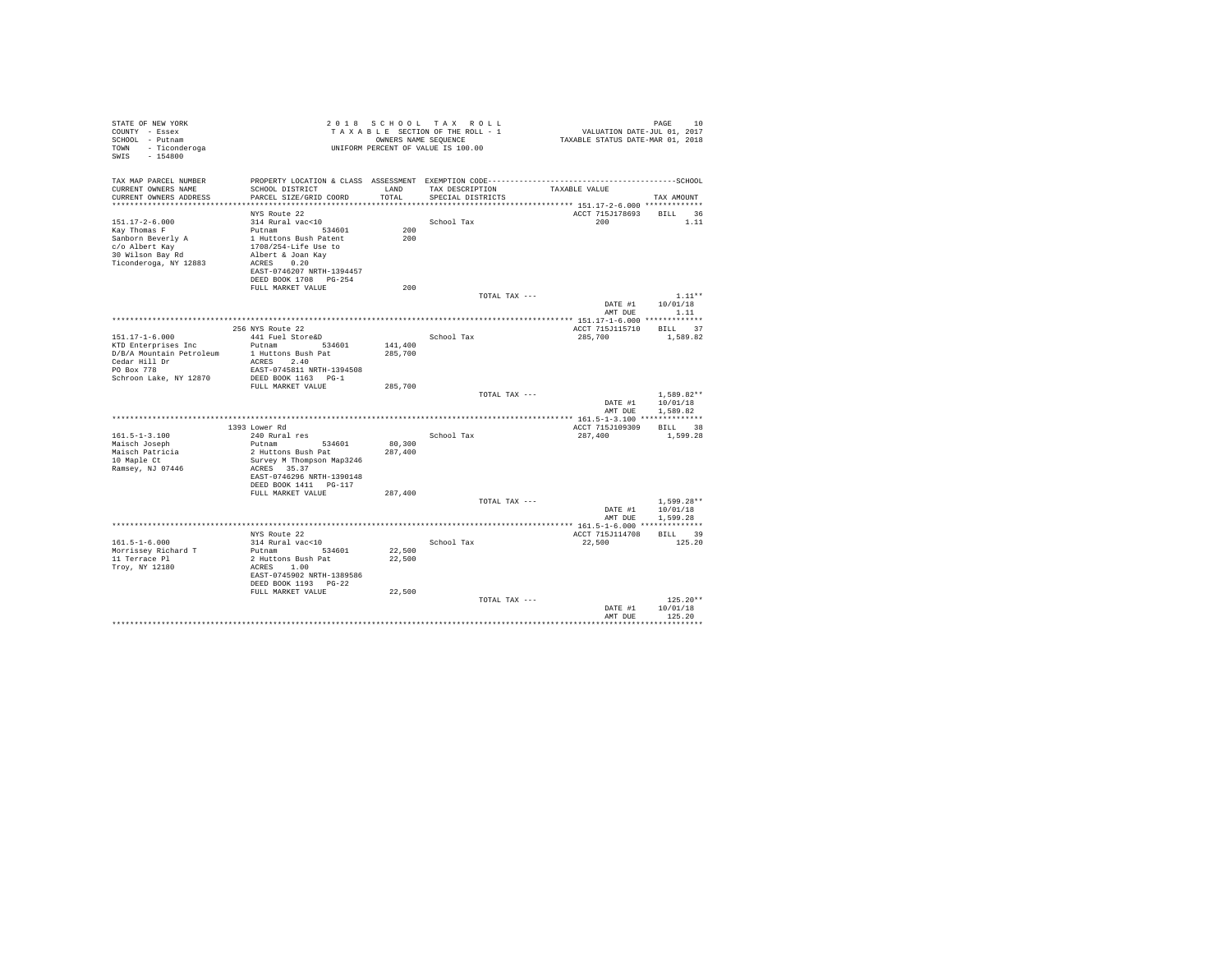| STATE OF NEW YORK<br>COUNTY - Essex                              |                                            |         | 2018 SCHOOL TAX ROLL<br>TAXABLE SECTION OF THE ROLL - 1 | PAGE 11<br>VALUATION DATE-JUL 01, 2017<br>TAXABLE STATUS DATE-MAR 01, 2018 |                                |
|------------------------------------------------------------------|--------------------------------------------|---------|---------------------------------------------------------|----------------------------------------------------------------------------|--------------------------------|
| SCHOOL - Putnam                                                  |                                            |         | OWNERS NAME SEQUENCE                                    |                                                                            |                                |
| TOWN - Ticonderoga<br>SWIS - 154800                              |                                            |         | UNIFORM PERCENT OF VALUE IS 100.00                      |                                                                            |                                |
| TAX MAP PARCEL NUMBER                                            |                                            |         |                                                         |                                                                            |                                |
| CURRENT OWNERS NAME                                              | SCHOOL DISTRICT                            | LAND    | TAX DESCRIPTION                                         | TAXABLE VALUE                                                              |                                |
| CURRENT OWNERS ADDRESS                                           | PARCEL SIZE/GRID COORD                     | TOTAL   | SPECIAL DISTRICTS                                       |                                                                            | TAX AMOUNT                     |
|                                                                  | 216 NYS Route 22                           |         |                                                         | ACCT 715J114504 BILL 40                                                    |                                |
| $151.17 - 1 - 8.000$                                             | 210 1 Family Res                           |         | School Tax                                              | 43,100                                                                     | 239.84                         |
| ODell Ada B (Estate                                              | Putnam 534601                              | 15,100  |                                                         |                                                                            |                                |
| Bushey James                                                     | 1 Huttons Bush Pat                         | 43,100  |                                                         |                                                                            |                                |
| 216 NYS Route 22                                                 | ACRES 2.10                                 |         |                                                         |                                                                            |                                |
| Ticonderoga, NY 12883                                            | EAST-0745810 NRTH-1393719                  |         |                                                         |                                                                            |                                |
|                                                                  | DEED BOOK 1852 PG-119                      |         |                                                         |                                                                            |                                |
| PRIOR OWNER ON 3/01/2018 FULL MARKET VALUE<br>ODell Ada B Estate |                                            | 43,100  |                                                         |                                                                            |                                |
|                                                                  |                                            |         | TOTAL TAX ---                                           |                                                                            | $239.84**$                     |
|                                                                  |                                            |         |                                                         | DATE #1<br>AMT DUE                                                         | 10/01/18<br>239.84             |
|                                                                  |                                            |         |                                                         |                                                                            |                                |
|                                                                  | 11 Craigs Bay Rd                           |         |                                                         | ACCT 715J178007                                                            | BILL 41                        |
| 151.17-3-1.200<br>Porter Richard R                               | 210 1 Family Res<br>Putnam 534601          |         | BAS STAR 41854<br>34,900 School Tax                     | 89,200                                                                     | 30,000<br>496.37               |
| 11 Craigs Bay Rd                                                 | Huttons Bush Pat                           | 89,200  |                                                         |                                                                            |                                |
| Ticonderoga, NY 12883                                            | ACRES 0.24 BANK CHRTR1                     |         |                                                         |                                                                            |                                |
|                                                                  | EAST-0746135 NRTH-1393880                  |         |                                                         |                                                                            |                                |
|                                                                  | DEED BOOK 1697 PG-276                      |         |                                                         |                                                                            |                                |
|                                                                  | FULL MARKET VALUE                          | 89,200  |                                                         |                                                                            |                                |
|                                                                  |                                            |         | TOTAL TAX ---                                           |                                                                            | $331.37**$<br>DATE #1 10/01/18 |
|                                                                  |                                            |         |                                                         | AMT DUE                                                                    | 331.37                         |
|                                                                  |                                            |         |                                                         |                                                                            |                                |
|                                                                  | 166 NYS Route 22                           |         |                                                         | ACCT 715J114901                                                            | BILL 42                        |
| 151.17-1-13.000                                                  | $210$ 1 Family Res                         |         | ENH STAR 41834                                          |                                                                            | 66,800                         |
| Pulling James R                                                  | Putnam 534601                              |         | 20,500 School Tax                                       | 110,400                                                                    | 614.34                         |
| 166 Nys Rte 22<br>Putnam Station, NY 12861                       | 1 Huttons Bush Pat<br>ACRES 0.70           | 110,400 |                                                         |                                                                            |                                |
|                                                                  | EAST-0745847 NRTH-1392452                  |         |                                                         |                                                                            |                                |
|                                                                  | DEED BOOK 703 PG-235                       |         |                                                         |                                                                            |                                |
|                                                                  | FULL MARKET VALUE                          | 110,400 |                                                         |                                                                            |                                |
|                                                                  |                                            |         | TOTAL TAX ---                                           |                                                                            | $258.34**$                     |
|                                                                  |                                            |         |                                                         | DATE #1                                                                    | 10/01/18                       |
|                                                                  |                                            |         |                                                         | AMT DUE                                                                    | 258.34                         |
|                                                                  | NYS Route 22                               |         |                                                         | ACCT 715J178695                                                            | BILL 43                        |
| 151.17-4-2.000                                                   | 312 Vac w/imprv - WTRFNT                   |         | School Tax                                              | 26,200                                                                     | 145.79                         |
|                                                                  | Putnam 534601                              | 25,200  |                                                         |                                                                            |                                |
| Pulling James R<br>Pulling Joan F<br>166 NYS Rte 22              | 1 Huttons Bush Patent                      | 26,200  |                                                         |                                                                            |                                |
|                                                                  | ACRES 0.20                                 |         |                                                         |                                                                            |                                |
| Putnam Station, NY 12861                                         | EAST-0746036 NRTH-1392463                  |         |                                                         |                                                                            |                                |
|                                                                  | DEED BOOK 1094 PG-199<br>FULL MARKET VALUE | 26,200  |                                                         |                                                                            |                                |
|                                                                  |                                            |         | TOTAL TAX ---                                           |                                                                            | $145.79**$                     |
|                                                                  |                                            |         |                                                         | DATE #1                                                                    | 10/01/18                       |
|                                                                  |                                            |         |                                                         | AMT DUE                                                                    | 145.79                         |
|                                                                  |                                            |         |                                                         |                                                                            |                                |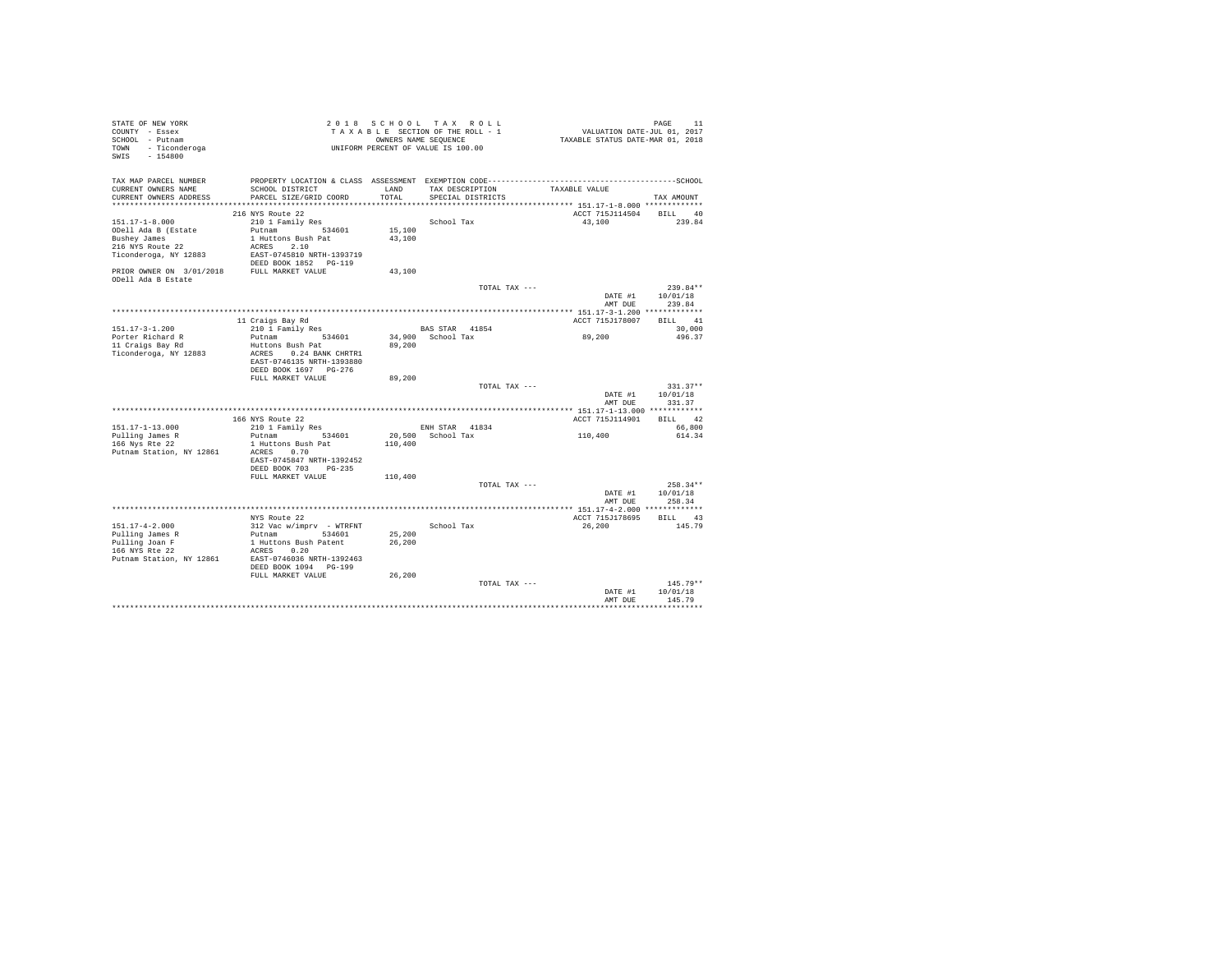| STATE OF NEW YORK<br>COUNTY - Essex<br>SCHOOL - Putnam<br>- Ticonderoga<br>TOWN<br>$-154800$<br>SWIS |                                                    |         | 2018 SCHOOL TAX ROLL<br>TAXABLE SECTION OF THE ROLL - 1<br>OWNERS NAME SEQUENCE<br>UNIFORM PERCENT OF VALUE IS 100.00 | VALUATION DATE-JUL 01, 2017<br>TAXABLE STATUS DATE-MAR 01, 2018 | PAGE<br>12               |
|------------------------------------------------------------------------------------------------------|----------------------------------------------------|---------|-----------------------------------------------------------------------------------------------------------------------|-----------------------------------------------------------------|--------------------------|
|                                                                                                      |                                                    |         |                                                                                                                       |                                                                 |                          |
| TAX MAP PARCEL NUMBER                                                                                |                                                    |         |                                                                                                                       |                                                                 |                          |
| CURRENT OWNERS NAME                                                                                  | SCHOOL DISTRICT                                    | LAND    | TAX DESCRIPTION                                                                                                       | TAXABLE VALUE                                                   |                          |
| CURRENT OWNERS ADDRESS                                                                               | PARCEL SIZE/GRID COORD                             | TOTAL   | SPECIAL DISTRICTS                                                                                                     |                                                                 | TAX AMOUNT               |
|                                                                                                      |                                                    |         |                                                                                                                       | ACCT 715J110606                                                 | <b>BILL</b>              |
| $151.17 - 3 - 6.000$                                                                                 | 16 Craigs Bay Rd<br>210 1 Family Res - WTRFNT      |         | School Tax                                                                                                            | 238,900                                                         | 44<br>1,329.40           |
| Rehbit Matthew C                                                                                     | Putnam 534601                                      | 40,300  |                                                                                                                       |                                                                 |                          |
| Rehbit Rachel V                                                                                      | 1 Huttons Bush Pat                                 | 238,900 |                                                                                                                       |                                                                 |                          |
| 40 Huntington Dr                                                                                     | ACRES 0.40                                         |         |                                                                                                                       |                                                                 |                          |
| Schenectady, NY 12309                                                                                | EAST-0746037 NRTH-1393449                          |         |                                                                                                                       |                                                                 |                          |
|                                                                                                      | DEED BOOK 1893 PG-96                               |         |                                                                                                                       |                                                                 |                          |
|                                                                                                      | FULL MARKET VALUE                                  | 238,900 |                                                                                                                       |                                                                 |                          |
|                                                                                                      |                                                    |         | TOTAL TAX ---                                                                                                         | DATE #1                                                         | $1.329.40**$<br>10/01/18 |
|                                                                                                      |                                                    |         |                                                                                                                       | AMT DUE                                                         | 1,329.40                 |
|                                                                                                      |                                                    |         |                                                                                                                       |                                                                 |                          |
|                                                                                                      | NYS Route 22                                       |         |                                                                                                                       | ACCT 715J108111                                                 | BILL 45                  |
| $151.17 - 1 - 7.000$                                                                                 | 314 Rural vac<10                                   |         | School Tax                                                                                                            | 12,000                                                          | 66.78                    |
| Silver Waters Estates LLC                                                                            | Putnam<br>534601                                   | 12,000  |                                                                                                                       |                                                                 |                          |
| 1038 Wicker St                                                                                       | 1 Huttons Bush Pat                                 | 12,000  |                                                                                                                       |                                                                 |                          |
| Ticonderoga, NY 12883                                                                                | ACRES 1.70                                         |         |                                                                                                                       |                                                                 |                          |
|                                                                                                      | EAST-0745782 NRTH-1394167<br>DEED BOOK 1576 PG-177 |         |                                                                                                                       |                                                                 |                          |
|                                                                                                      | FULL MARKET VALUE                                  | 12,000  |                                                                                                                       |                                                                 |                          |
|                                                                                                      |                                                    |         | TOTAL TAX ---                                                                                                         |                                                                 | 66.78**                  |
|                                                                                                      |                                                    |         |                                                                                                                       | DATE #1                                                         | 10/01/18                 |
|                                                                                                      |                                                    |         |                                                                                                                       | AMT DUE                                                         | 66.78                    |
|                                                                                                      |                                                    |         |                                                                                                                       |                                                                 |                          |
|                                                                                                      | 264 NYS Route 22                                   |         |                                                                                                                       | ACCT 715J174022                                                 | BILL 46                  |
| $151.17 - 1 - 5.000$<br>Smith Robert W Sr                                                            | 210 1 Family Res<br>Putnam<br>534601               | 26,500  | School Tax                                                                                                            | 93,700                                                          | 521.41                   |
| 264 NYS Route22                                                                                      | 1 Huttons Bush Pat                                 | 93,700  |                                                                                                                       |                                                                 |                          |
| Ticonderoga, NY 12883                                                                                | ACRES 0.52 BANK M&TBNK                             |         |                                                                                                                       |                                                                 |                          |
|                                                                                                      | EAST-0745895 NRTH-1394771                          |         |                                                                                                                       |                                                                 |                          |
|                                                                                                      | DEED BOOK 1707 PG-279                              |         |                                                                                                                       |                                                                 |                          |
|                                                                                                      | FULL MARKET VALUE                                  | 93,700  |                                                                                                                       |                                                                 |                          |
|                                                                                                      |                                                    |         | TOTAL TAX ---                                                                                                         |                                                                 | $521.41**$               |
|                                                                                                      |                                                    |         |                                                                                                                       | DATE #1<br>AMT DUE                                              | 10/01/18<br>521.41       |
|                                                                                                      |                                                    |         |                                                                                                                       |                                                                 |                          |
|                                                                                                      | NYS Route 22                                       |         |                                                                                                                       | ACCT 715J178694                                                 | BILL 47                  |
| $151.17 - 4 - 1.000$                                                                                 | 314 Rural vac<10 - WTRFNT                          |         | School Tax                                                                                                            | 1,800                                                           | 10.02                    |
| Studer Joseph I                                                                                      | Putnam 534601                                      | 1,800   |                                                                                                                       |                                                                 |                          |
| 600 Harrisburg Rd                                                                                    | 1 Huttons Bush Patent                              | 1,800   |                                                                                                                       |                                                                 |                          |
| Stony Creek, NY 12878                                                                                | ACRES 0.10                                         |         |                                                                                                                       |                                                                 |                          |
|                                                                                                      | EAST-0745977 NRTH-1392869<br>DEED BOOK 1371 PG-217 |         |                                                                                                                       |                                                                 |                          |
|                                                                                                      | FULL MARKET VALUE                                  | 1,800   |                                                                                                                       |                                                                 |                          |
|                                                                                                      |                                                    |         | TOTAL TAX ---                                                                                                         |                                                                 | $10.02**$                |
|                                                                                                      |                                                    |         |                                                                                                                       | DATE #1                                                         | 10/01/18                 |
|                                                                                                      |                                                    |         |                                                                                                                       | AMT DUE                                                         | 10.02                    |
|                                                                                                      |                                                    |         |                                                                                                                       |                                                                 |                          |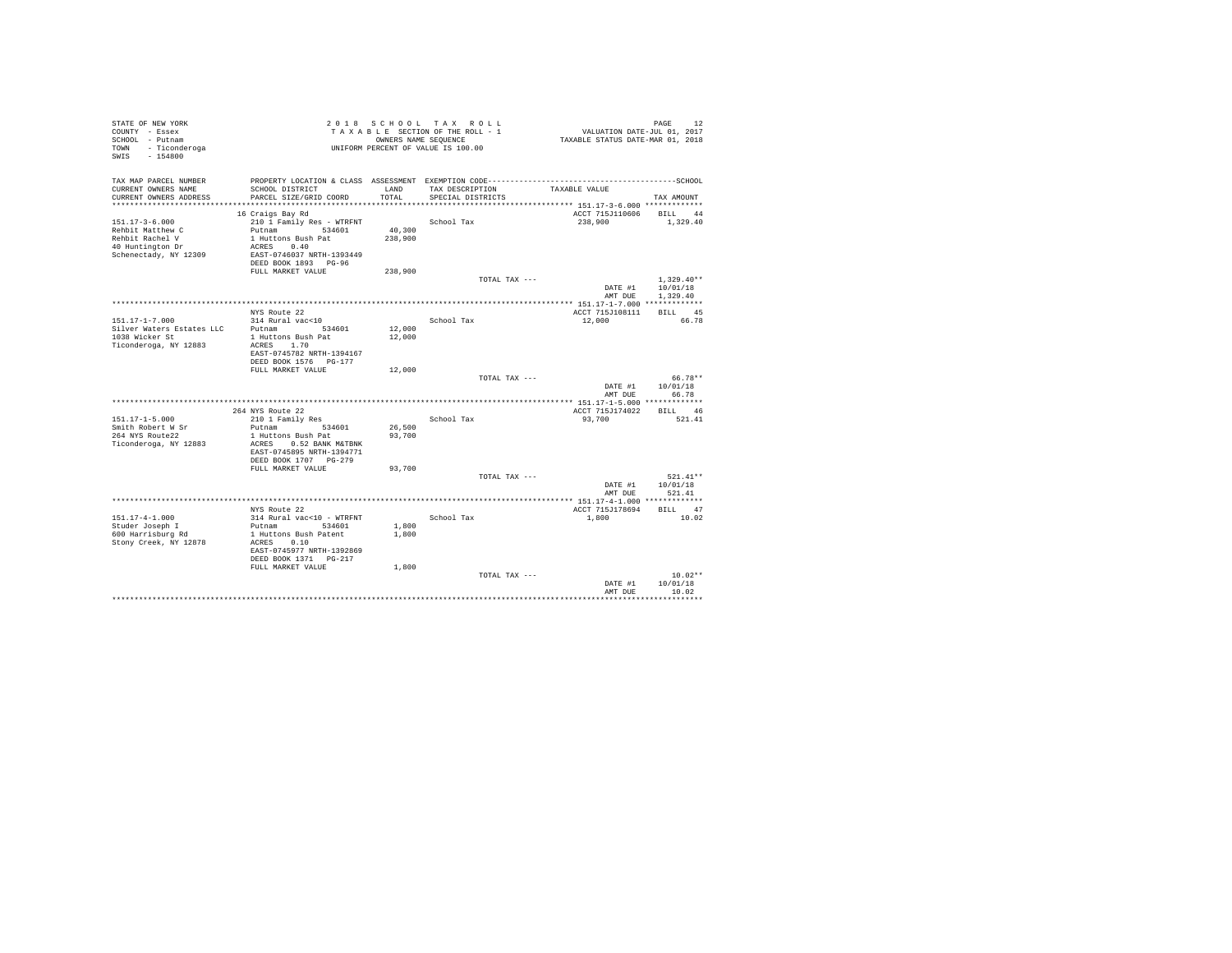| STATE OF NEW YORK<br>COUNTY - Essex<br>SCHOOL - Putnam |                                                                                              |         | 2018 SCHOOL TAX ROLL<br>TAXABLE SECTION OF THE ROLL - 1<br>OWNERS NAME SEQUENCE | PAGE 13<br>VALUATION DATE-JUL 01, 2017<br>TAXABLE STATUS DATE-MAR 01, 2018 | PAGE<br>13              |
|--------------------------------------------------------|----------------------------------------------------------------------------------------------|---------|---------------------------------------------------------------------------------|----------------------------------------------------------------------------|-------------------------|
| TOWN - Ticonderoga<br>SWIS - 154800                    | UNIFORM PERCENT OF VALUE IS 100.00                                                           |         |                                                                                 |                                                                            |                         |
| TAX MAP PARCEL NUMBER                                  | PROPERTY LOCATION & CLASS ASSESSMENT EXEMPTION CODE-----------------------------------SCHOOL |         |                                                                                 |                                                                            |                         |
| CURRENT OWNERS NAME                                    | SCHOOL DISTRICT                                                                              | LAND    | TAX DESCRIPTION                                                                 | TAXABLE VALUE                                                              |                         |
| CURRENT OWNERS ADDRESS                                 | PARCEL SIZE/GRID COORD                                                                       | TOTAL   | SPECIAL DISTRICTS                                                               |                                                                            | TAX AMOUNT              |
|                                                        | Lower Rd                                                                                     |         |                                                                                 |                                                                            | ACCT 715J183007 BILL 48 |
| $161.5 - 1 - 5.200$                                    | 314 Rural vac<10                                                                             |         | School Tax                                                                      | 25,800                                                                     | 143.57                  |
| Thompson Brian C                                       | Putnam 534601                                                                                | 25,800  |                                                                                 |                                                                            |                         |
| A-23 Calle Las Colinas                                 | 3 Huttons Bush Patent                                                                        | 25,800  |                                                                                 |                                                                            |                         |
| San Juan PR, PR 00926                                  | ACRES 4.25                                                                                   |         |                                                                                 |                                                                            |                         |
|                                                        | EAST-0746827 NRTH-1389106                                                                    |         |                                                                                 |                                                                            |                         |
|                                                        | DEED BOOK 1904 PG-50<br>FULL MARKET VALUE                                                    | 25,800  |                                                                                 |                                                                            |                         |
|                                                        |                                                                                              |         |                                                                                 | TOTAL TAX ---                                                              | $143.57**$              |
|                                                        |                                                                                              |         |                                                                                 | DATE #1                                                                    | 10/01/18                |
|                                                        |                                                                                              |         |                                                                                 |                                                                            | AMT DUE 143.57          |
|                                                        | 1368 Lower Rd                                                                                |         |                                                                                 | ACCT 715Z002005                                                            | BILL 49                 |
| $161.5 - 1 - 3.210$                                    | 240 Rural res                                                                                |         | BAS STAR 41854                                                                  |                                                                            | 30,000                  |
| VanWert Chattie B                                      | Putnam 534601                                                                                |         | 37,900 School Tax                                                               | 281,000                                                                    | 1,563.67                |
| PO Box 107                                             | 2 Huttons Bush Patent                                                                        | 281,000 |                                                                                 |                                                                            |                         |
| Ticonderoga, NY 12883                                  | ACRES 23.26 BANK1STARSG                                                                      |         |                                                                                 |                                                                            |                         |
|                                                        | EAST-0747278 NRTH-1390161                                                                    |         |                                                                                 |                                                                            |                         |
|                                                        | DEED BOOK 1368 PG-69                                                                         |         |                                                                                 |                                                                            |                         |
|                                                        | FULL MARKET VALUE                                                                            | 281,000 | TOTAL TAX ---                                                                   |                                                                            | $1,398.67**$            |
|                                                        |                                                                                              |         |                                                                                 | DATE #1                                                                    | 10/01/18                |
|                                                        |                                                                                              |         |                                                                                 |                                                                            | AMT DUE<br>1,398.67     |
|                                                        |                                                                                              |         |                                                                                 |                                                                            |                         |
|                                                        | Lower Rd                                                                                     |         |                                                                                 | ACCT 715J178716                                                            | BILL 50                 |
| $161.5 - 2 - 1.000$                                    | 311 Res vac land - WTRFNT                                                                    |         | School Tax                                                                      | 47.800                                                                     | 265.99                  |
| VanWert Chattie B                                      | Putnam 534601                                                                                | 47,800  |                                                                                 |                                                                            |                         |
| PO Box 107                                             | 2 Huttons Bush Patent                                                                        | 47,800  |                                                                                 |                                                                            |                         |
| Ticonderoga, NY 12883                                  | Survey M Thompson Map3246<br>ACRES 6.00 BANK1STARSG                                          |         |                                                                                 |                                                                            |                         |
|                                                        | EAST-0748276 NRTH-1389690                                                                    |         |                                                                                 |                                                                            |                         |
|                                                        | DEED BOOK 1368 PG-69                                                                         |         |                                                                                 |                                                                            |                         |
|                                                        | FULL MARKET VALUE                                                                            | 47,800  |                                                                                 |                                                                            |                         |
|                                                        |                                                                                              |         |                                                                                 | TOTAL TAX ---                                                              | $265.99**$              |
|                                                        |                                                                                              |         |                                                                                 |                                                                            | DATE #1   10/01/18      |
|                                                        |                                                                                              |         |                                                                                 |                                                                            | 265.99<br>AMT DUE       |
|                                                        |                                                                                              |         |                                                                                 |                                                                            | BILL 51                 |
| $161.5 - 1 - 7.200$                                    | 40 NYS Route 22<br>210 1 Family Res                                                          |         | School Tax                                                                      | ACCT 715J109314<br>111,800                                                 | 622.13                  |
| Warren Jamie J                                         | Putnam 534601                                                                                | 31,500  |                                                                                 |                                                                            |                         |
| 40 NYS Route 22                                        | 2 Huttons Bush Pat                                                                           | 111,800 |                                                                                 |                                                                            |                         |
| Ticonderoga, NY 12883                                  | 6.0 Acres                                                                                    |         |                                                                                 |                                                                            |                         |
|                                                        | ACRES 5.90 BANK CORE                                                                         |         |                                                                                 |                                                                            |                         |
|                                                        | EAST-0745084 NRTH-1389613                                                                    |         |                                                                                 |                                                                            |                         |
|                                                        | DEED BOOK 1872 PG-268                                                                        |         |                                                                                 |                                                                            |                         |
|                                                        | FULL MARKET VALUE                                                                            | 111,800 |                                                                                 |                                                                            | $622.13**$              |
|                                                        |                                                                                              |         |                                                                                 | TOTAL TAX ---<br>DATE #1                                                   | 10/01/18                |
|                                                        |                                                                                              |         |                                                                                 | AMT DUE                                                                    | 622.13                  |
|                                                        |                                                                                              |         |                                                                                 |                                                                            |                         |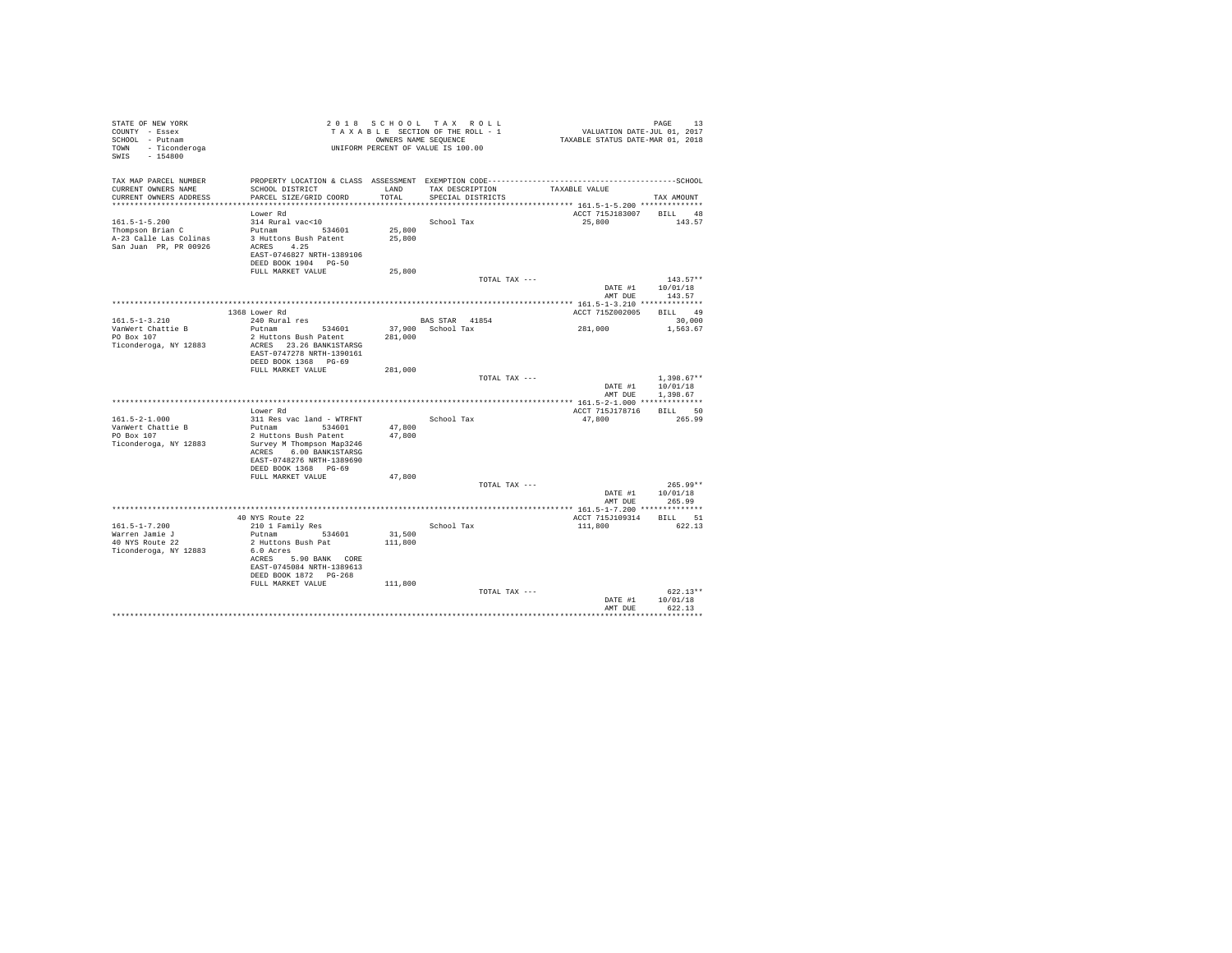| STATE OF NEW YORK<br>COUNTY - Essex<br>SCHOOL - Putnam<br>- Ticonderoga<br>TOWN<br>SWIS<br>$-154800$                                                        |                                                                                                                                                                                                        |                   | 2018 SCHOOL TAX ROLL<br>TAXABLE SECTION OF THE ROLL - 1<br>OWNERS NAME SEOUENCE<br>UNIFORM PERCENT OF VALUE IS 100.00 | PAGE<br>14<br>VALUATION DATE-JUL 01, 2017<br>TAXABLE STATUS DATE-MAR 01, 2018 |                              |  |
|-------------------------------------------------------------------------------------------------------------------------------------------------------------|--------------------------------------------------------------------------------------------------------------------------------------------------------------------------------------------------------|-------------------|-----------------------------------------------------------------------------------------------------------------------|-------------------------------------------------------------------------------|------------------------------|--|
| TAX MAP PARCEL NUMBER<br>CURRENT OWNERS NAME<br>CURRENT OWNERS ADDRESS                                                                                      | SCHOOL DISTRICT<br>PARCEL SIZE/GRID COORD                                                                                                                                                              | LAND<br>TOTAL.    | TAX DESCRIPTION<br>SPECIAL DISTRICTS                                                                                  | TAXABLE VALUE                                                                 | TAX AMOUNT                   |  |
| $151.17 - 3 - 3.000$<br>Whitney Michael J<br>Whitney Frederick J<br>450 Wilton-Gansevoort Rd<br>Gansevoort, NY 12831                                        | 20 Craigs Bay Rd<br>210 1 Family Res - WTRFNT<br>Putnam 534601<br>1 Huttons Bush Pat<br>1556/229 Boundary Line<br>Agreement w/2.001<br>ACRES 0.11<br>EAST-0746192 NRTH-1393694<br>DEED BOOK 1710 PG-25 | 25,600<br>112,100 | School Tax                                                                                                            | ACCT 715J113502 BILL 52<br>112,100                                            | 623.80                       |  |
|                                                                                                                                                             | FULL MARKET VALUE                                                                                                                                                                                      | 112,100           | TOTAL TAX ---                                                                                                         | DATE #1                                                                       | $623.80**$<br>10/01/18       |  |
|                                                                                                                                                             | Craigs Bay Rd                                                                                                                                                                                          |                   |                                                                                                                       | AMT DUE<br>ACCT 715J178726                                                    | 623.80<br>BILL 53            |  |
| $151.17 - 3 - 5.000$<br>Whitney Michael J<br>Whitney Frederick J<br>450 Wilton-Gansevoort Rd<br>Gansevoort, NY 12831                                        | 314 Rural vac<10 - WTRFNT<br>Putnam<br>534601<br>Lot 1 Huttons Bush Pat<br>1623/26-Easement<br>ACRES 0.12<br>EAST-0746100 NRTH-1393610<br>DEED BOOK 1710 PG-25                                         | 7.200<br>7.200    | School Tax                                                                                                            | 7,200                                                                         | 40.07                        |  |
|                                                                                                                                                             | FULL MARKET VALUE                                                                                                                                                                                      | 7.200             | TOTAL TAX ---                                                                                                         | DATE #1                                                                       | $40.07**$<br>10/01/18        |  |
|                                                                                                                                                             |                                                                                                                                                                                                        |                   |                                                                                                                       | AMT DUE                                                                       | 40.07                        |  |
| $151.3 - 1 - 11.000$<br>Young Bruce E<br>PO Box 165<br>Huletts Landing, NY 12841                                                                            | NYS Route 22<br>322 Rural vac>10<br>Putnam 534601<br>Turner Patent<br>ACRES 46.90<br>EAST-0744518 NRTH-1394745                                                                                         | 30,500<br>30,500  | School Tax                                                                                                            | ACCT 715J110309<br>30,500                                                     | BTLL 54<br>169.72            |  |
|                                                                                                                                                             | DEED BOOK 939 PG-156<br>FULL MARKET VALUE                                                                                                                                                              | 30,500            | TOTAL TAX ---                                                                                                         | DATE #1                                                                       | $169.72**$<br>10/01/18       |  |
|                                                                                                                                                             |                                                                                                                                                                                                        |                   |                                                                                                                       | AMT DUE                                                                       | 169.72                       |  |
| $160.2 - 2 - 4.000$<br>Zachmann Raymond C<br>Zachmann June A<br>21 Fairmont Rd<br>Wayne, NJ 07470<br>MAY BE SUBJECT TO PAYMENT<br>UNDER AGDIST LAW TIL 2023 | NYS Route 22<br>314 Rural vac<10<br>534601<br>Putnam<br>3 Huttons Bush Patent<br>ACRES 0.30<br>EAST-0744886 NRTH-1388617<br>DEED BOOK 886 PG-284<br>FULL MARKET VALUE                                  | 200<br>200<br>200 | School Tax                                                                                                            | ACCT 715J178703<br>200                                                        | BTLL 55<br>1.11              |  |
|                                                                                                                                                             |                                                                                                                                                                                                        |                   | TOTAL TAX ---                                                                                                         | DATE #1<br>AMT DUE                                                            | $1.11**$<br>10/01/18<br>1.11 |  |
|                                                                                                                                                             |                                                                                                                                                                                                        |                   |                                                                                                                       |                                                                               | .                            |  |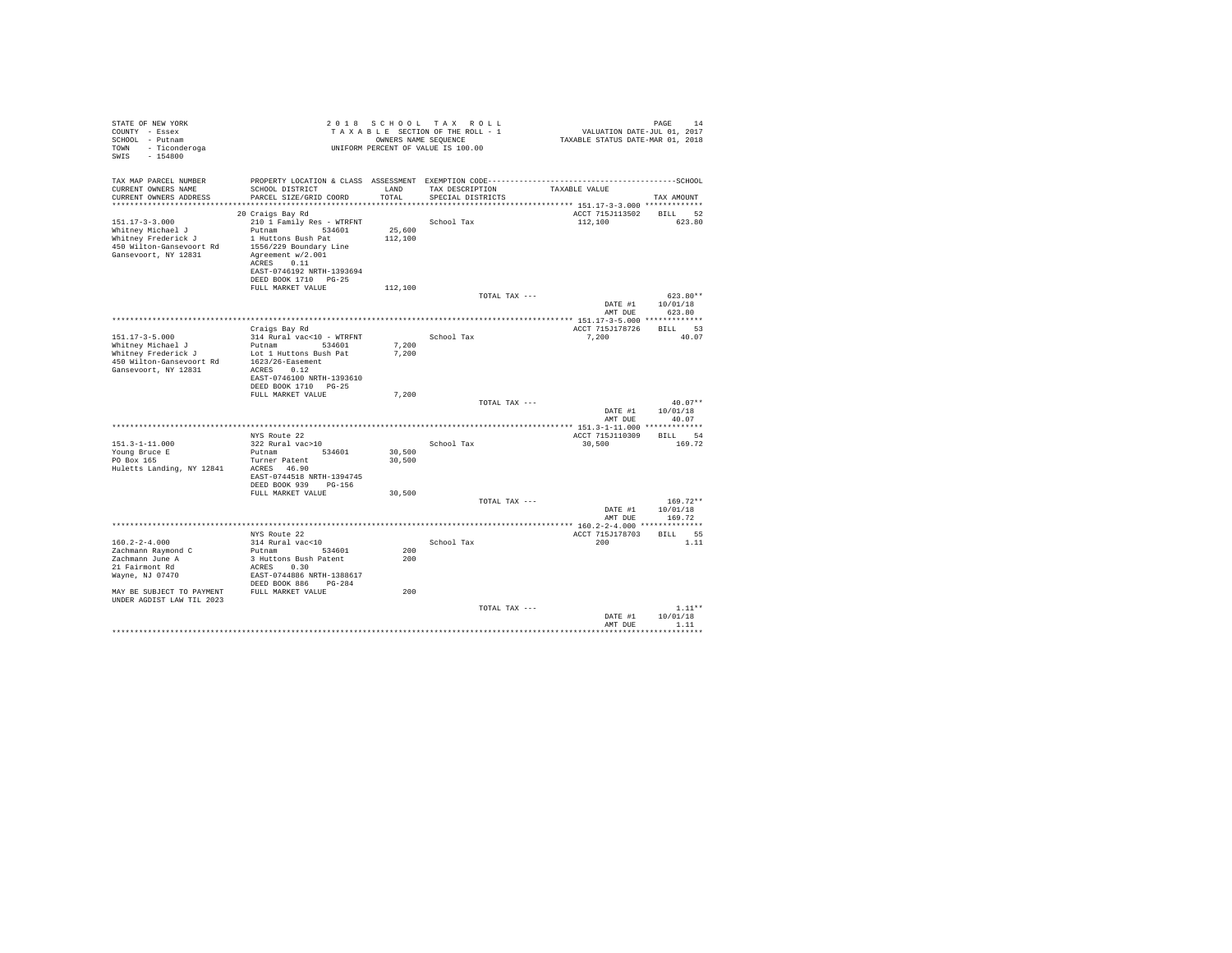| STATE OF NEW YORK<br>COUNTY - Essex<br>$SCHOM.$ - $Pufnam$<br>- Ticonderoga<br>TOWN<br>$-154800$<br>SWIS |                                                        |               | 2018 SCHOOL TAX ROLL<br>TAXABLE SECTION OF THE ROLL - 1<br>OWNERS NAME SEQUENCE<br>UNIFORM PERCENT OF VALUE IS 100.00 | VALUATION DATE-JUL 01, 2017<br>TAXABLE STATUS DATE-MAR 01, 2018           | PAGE<br>15            |
|----------------------------------------------------------------------------------------------------------|--------------------------------------------------------|---------------|-----------------------------------------------------------------------------------------------------------------------|---------------------------------------------------------------------------|-----------------------|
| TAX MAP PARCEL NUMBER<br>CURRENT OWNERS NAME<br>CURRENT OWNERS ADDRESS                                   | SCHOOL DISTRICT<br>PARCEL SIZE/GRID COORD              | LAND<br>TOTAL | TAX DESCRIPTION<br>SPECIAL DISTRICTS                                                                                  | TAXABLE VALUE<br>**************************** 161.5-1-4.100 ************* | TAX AMOUNT            |
|                                                                                                          |                                                        |               |                                                                                                                       | ACCT 715J109201                                                           |                       |
| $161.5 - 1 - 4.100$                                                                                      | Lower Rd<br>322 Rural vac>10                           |               | School Tax                                                                                                            | 29,000                                                                    | RTLL.<br>56<br>161.38 |
| Zachmann Raymond C                                                                                       | Putnam<br>534601                                       | 29,000        |                                                                                                                       |                                                                           |                       |
| Zachmann June A                                                                                          | 3 Huttons Bush Pat                                     | 29,000        |                                                                                                                       |                                                                           |                       |
| 21 Fairmont Rd                                                                                           | ACRES 11.28                                            |               |                                                                                                                       |                                                                           |                       |
| Wayne, NJ 07470                                                                                          | EAST-0747804 NRTH-1389172<br>DEED BOOK 886<br>$PG-284$ |               |                                                                                                                       |                                                                           |                       |
| MAY BE SUBJECT TO PAYMENT<br>UNDER AGDIST LAW TIL 2023                                                   | FULL MARKET VALUE                                      | 29,000        |                                                                                                                       |                                                                           |                       |
|                                                                                                          |                                                        |               | TOTAL TAX ---                                                                                                         |                                                                           | 161.38**              |
|                                                                                                          |                                                        |               |                                                                                                                       | DATE #1<br>AMT DUE                                                        | 10/01/18<br>161.38    |
|                                                                                                          |                                                        |               |                                                                                                                       | ************** 161.5-1-5.100 **************                               |                       |
|                                                                                                          | NYS Route 22                                           |               |                                                                                                                       | ACCT 715J109202                                                           | 57<br><b>BILL</b>     |
| $161.5 - 1 - 5.100$                                                                                      | 322 Rural vac>10                                       |               | School Tax                                                                                                            | 10,000                                                                    | 55.65                 |
| Zachmann Raymond C                                                                                       | 534601<br>Putnam                                       | 10,000        |                                                                                                                       |                                                                           |                       |
| Zachmann June A                                                                                          | 3 Huttons Bush Pat                                     | 10,000        |                                                                                                                       |                                                                           |                       |
| 21 Fairmont Rd                                                                                           | ACRES 17.18                                            |               |                                                                                                                       |                                                                           |                       |
| Wayne, NJ 07470                                                                                          | EAST-0746152 NRTH-1388973<br>DEED BOOK 886<br>$PG-284$ |               |                                                                                                                       |                                                                           |                       |
| MAY RE SUBJECT TO PAYMENT<br>UNDER AGDIST LAW TIL 2023                                                   | FULL MARKET VALUE                                      | 10,000        |                                                                                                                       |                                                                           |                       |
|                                                                                                          |                                                        |               | TOTAL TAX ---                                                                                                         |                                                                           | 55.65**               |
|                                                                                                          |                                                        |               |                                                                                                                       | DATE #1                                                                   | 10/01/18              |
|                                                                                                          |                                                        |               |                                                                                                                       | AMT DUE                                                                   | 55.65                 |
|                                                                                                          |                                                        |               |                                                                                                                       |                                                                           |                       |
|                                                                                                          | Lower Rd                                               |               |                                                                                                                       | ACCT 715J178717                                                           | 58<br><b>BILL</b>     |
| $161.5 - 2 - 2.000$                                                                                      | 322 Rural vac>10 - WTRFNT                              |               | AG. DIST 41730                                                                                                        |                                                                           | $\Omega$              |
| Zachmann Raymond C                                                                                       | Putnam<br>534601                                       |               | 106,600 School Tax                                                                                                    | 106,600                                                                   | 593.19                |
| Zachmann June A                                                                                          | 3 Huttons Bush Patent                                  | 106,600       |                                                                                                                       |                                                                           |                       |
| 21 Fairmont Rd                                                                                           | ACRES 10.30                                            |               |                                                                                                                       |                                                                           |                       |
|                                                                                                          | EAST-0748998 NRTH-1389220                              |               |                                                                                                                       |                                                                           |                       |
| Wayne, NJ 07470                                                                                          | DEED BOOK 886<br>$PG-284$                              |               |                                                                                                                       |                                                                           |                       |
| MAY BE SUBJECT TO PAYMENT<br>UNDER AGDIST LAW TIL 2025                                                   | FULL MARKET VALUE                                      | 106,600       |                                                                                                                       |                                                                           |                       |
|                                                                                                          |                                                        |               | TOTAL TAX ---                                                                                                         |                                                                           | 593.19**              |
|                                                                                                          |                                                        |               |                                                                                                                       | DATE #1                                                                   | 10/01/18<br>593.19    |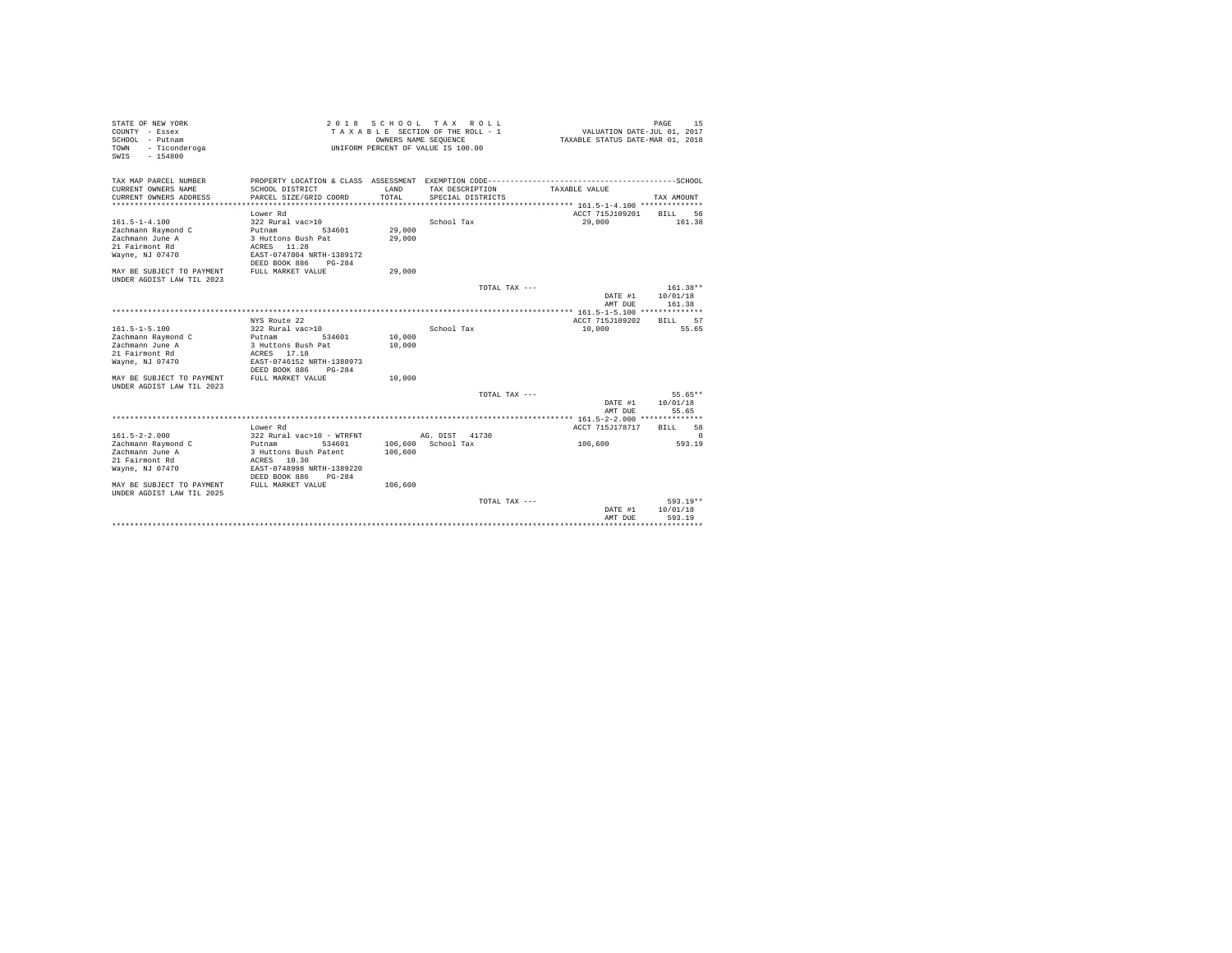|      | STATE OF NEW YORK  | 2018 SCHOOL TAX ROLL               | PAGE                             | 16 |
|------|--------------------|------------------------------------|----------------------------------|----|
|      | COUNTY - Essex     | TAXABLE SECTION OF THE ROLL - 1    | VALUATION DATE-JUL 01, 2017      |    |
|      | SCHOOL - Putnam    |                                    | TAXABLE STATUS DATE-MAR 01, 2018 |    |
|      | TOWN - Ticonderoga | UNIFORM PERCENT OF VALUE IS 100.00 | RPS155/V04/L015                  |    |
| SWIS | - 154800           |                                    | CURRENT DATE 8/27/2018           |    |
|      |                    |                                    |                                  |    |

#### \*\*\* S P E C I A L D I S T R I C T S U M M A R Y \*\*\*

|      | <b>TRAFFIC</b><br>TAI<br>the contract of the contract of the contract of |            | A. | <b>************</b><br>عدد |   | JIAI<br>the contract of the contract of the contract of |
|------|--------------------------------------------------------------------------|------------|----|----------------------------|---|---------------------------------------------------------|
| CODE | PARC                                                                     | TVDR.<br>. |    | זר                         | n | 1 M.A                                                   |

#### NO SPECIAL DISTRICTS AT THIS LEVEL

# \*\*\* S C H O O L D I S T R I C T S U M M A R Y \*\*\*

| CODE   | DISTRICT NAME   | TOTAL<br>PARCELS | ASSESSED<br>LAND | ASSESSED<br>TOTAL | <b>EXEMPT</b><br>AMOUNT<br>--------<br>STAR AMOUNT | TOTAL<br>TAXABLE<br>---------<br>STAR TAXABLE | TOTAL TAX   |
|--------|-----------------|------------------|------------------|-------------------|----------------------------------------------------|-----------------------------------------------|-------------|
|        | Putnam          | 58               | 1854,400         | 5169,700          | 100.975                                            | 5,068,725                                     |             |
| 534601 |                 |                  |                  |                   | 717.925                                            | 4,350,800                                     | 24, 210, 75 |
|        | SUB-TOTAL       | 58               | 1854,400         | 5169,700          | 100.975                                            | 5,068,725                                     |             |
|        | SUB-TOTAL(CONT) |                  |                  |                   | 717.925                                            | 4,350,800                                     | 24, 210, 75 |
|        |                 | 58               | 1854,400         | 5169,700          | 100.975                                            |                                               |             |
|        | TOTAL           |                  |                  |                   |                                                    | 5,068,725                                     |             |
|        | TO TAL (CONT)   |                  |                  |                   | 717.925                                            | 4,350,800                                     | 24, 210, 75 |

#### \*\*\* S Y S T E M C O D E S S U M M A R Y \*\*\*

#### NO SYSTEM EXEMPTIONS AT THIS LEVEL

|       |                 | TOTAL   |         |
|-------|-----------------|---------|---------|
| CODE  | DESCRIPTION     | PARCELS | SCHOOL  |
|       |                 |         |         |
| 41730 | AG. DIST        |         |         |
| 41800 | AGED ALL        | 2       | 73,300  |
| 41804 | AGED S          |         | 27.675  |
| 41834 | ENH STAR        | ٩       | 507.925 |
| 41854 | <b>BAS STAR</b> |         | 210,000 |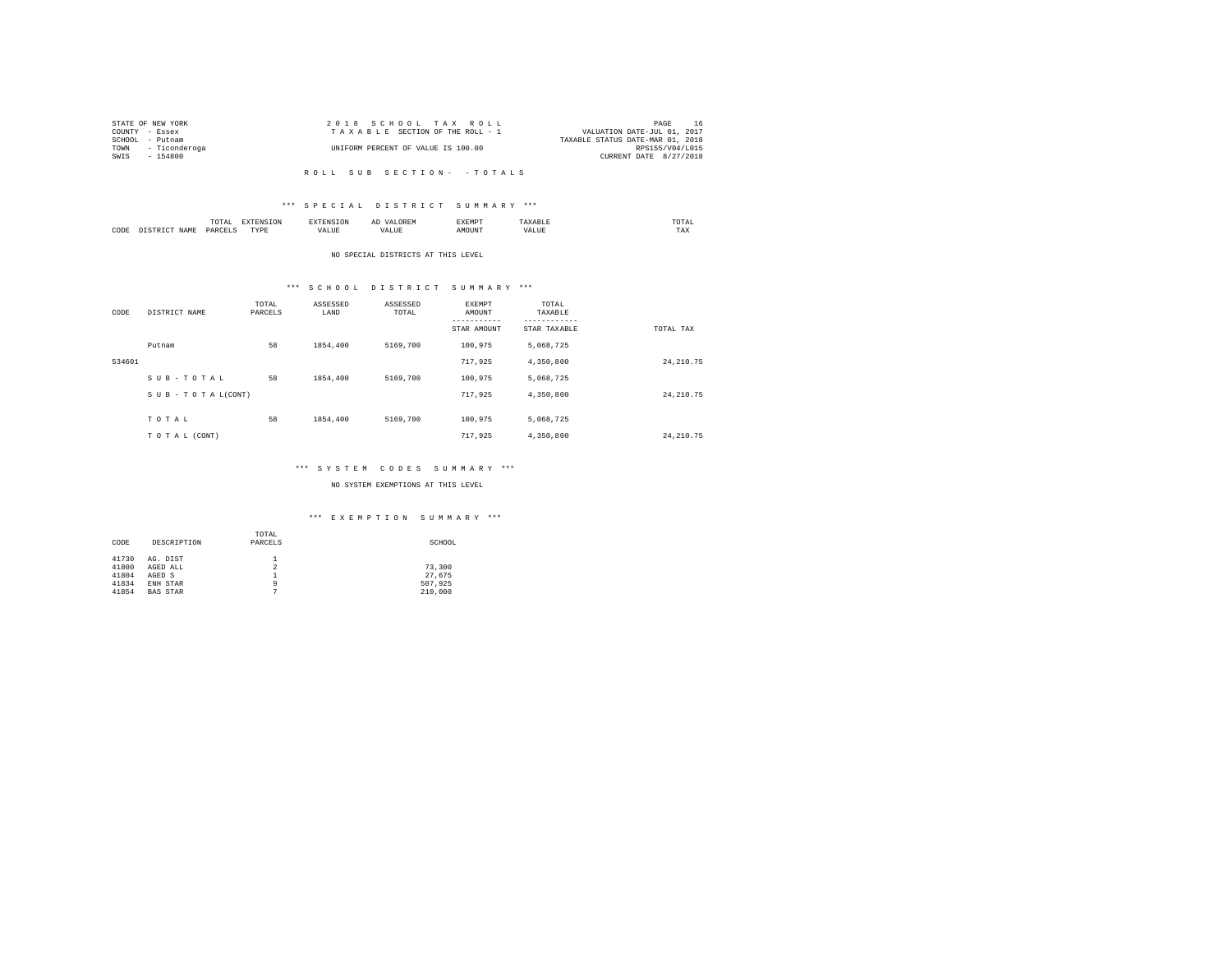|        | STATE OF NEW YORK | 2018 SCHOOL TAX ROLL               | PAGE                             |
|--------|-------------------|------------------------------------|----------------------------------|
|        | COUNTY - Essex    | TAXABLE SECTION OF THE ROLL - 1    | VALUATION DATE-JUL 01, 2017      |
| SCHOOL | - Putnam          |                                    | TAXABLE STATUS DATE-MAR 01, 2018 |
| TOWN   | - Ticonderoga     | UNIFORM PERCENT OF VALUE IS 100.00 | RPS155/V04/L015                  |
| SWIS   | $-154800$         |                                    | CURRENT DATE 8/27/2018           |
|        |                   |                                    |                                  |

#### \*\*\* E X E M P T I O N S U M M A R Y \*\*\*

|      |             | TOTAL   |         |
|------|-------------|---------|---------|
| CODE | DESCRIPTION | PARCELS | SCHOOL  |
|      | TOTAL       | 20      | 818,900 |

| ROLL<br><b>SEC</b> | DESCRIPTION                | TOTAL<br>PARCELS | ASSESSED<br>LAND | ASSESSED<br>TOTAL | EXEMPT<br>AMOUNT<br>STAR AMOUNT | TOTAL<br>TAXABLE<br>STAR TAXABLE | TOTAL<br>TAX |
|--------------------|----------------------------|------------------|------------------|-------------------|---------------------------------|----------------------------------|--------------|
|                    | School Tax                 |                  | 1854,400         | 5169,700          | 100,975<br>717.925              | 5.068.725<br>4,350,800           | 24, 210, 75  |
|                    | SPEC DIST TAXES<br>TAXABLE | 58               |                  |                   |                                 |                                  | 24, 210, 75  |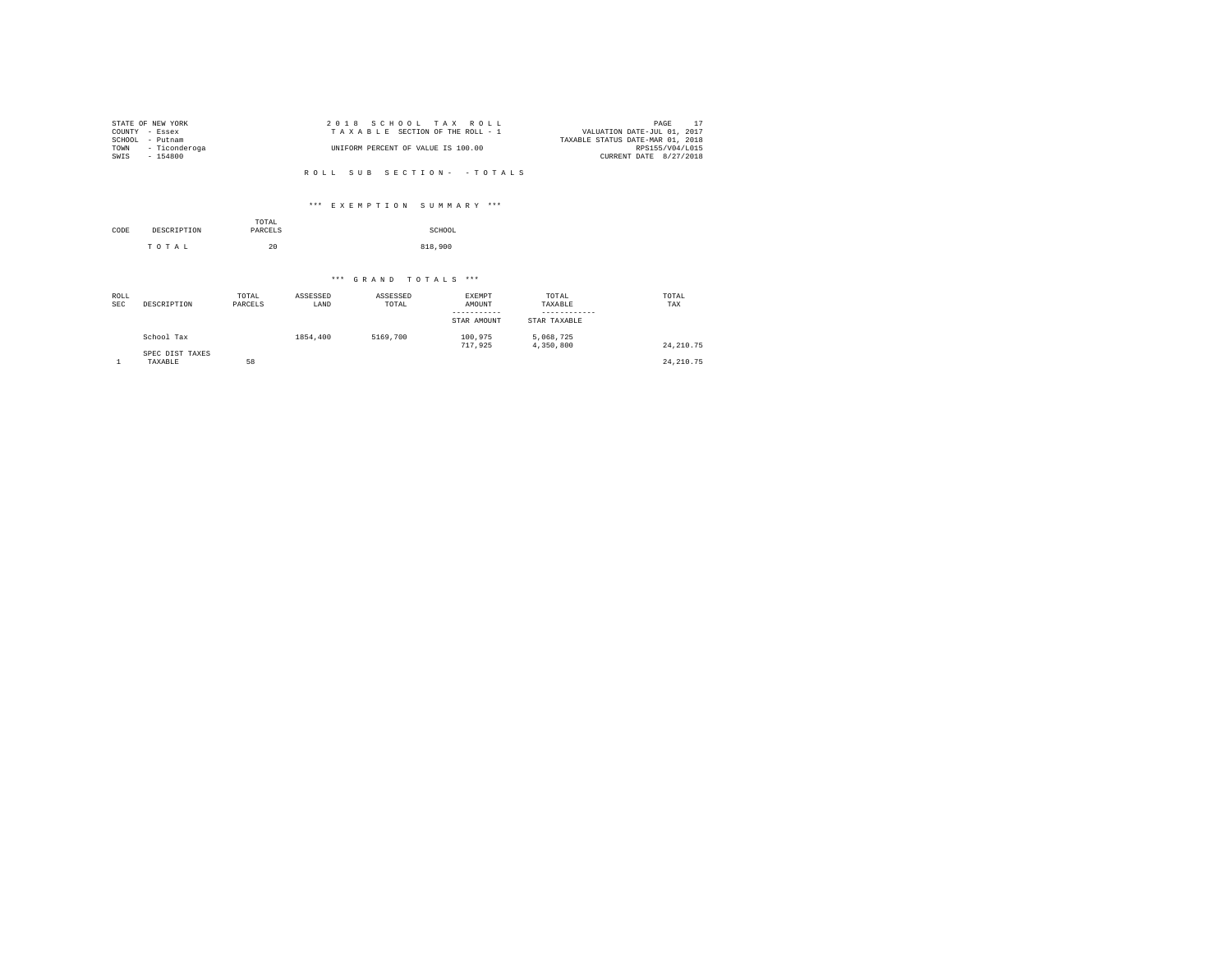|                 | STATE OF NEW YORK  | 2018 SCHOOL TAX ROLL               | PAGE                             |
|-----------------|--------------------|------------------------------------|----------------------------------|
| COUNTY - Essex  |                    | TAXABLE SECTION OF THE ROLL - 1    | VALUATION DATE-JUL 01, 2017      |
| SCHOOL - Putnam |                    |                                    | TAXABLE STATUS DATE-MAR 01, 2018 |
|                 | TOWN - Ticonderoga | UNIFORM PERCENT OF VALUE IS 100.00 | RPS155/V04/L015                  |
| SWIS            | - 154800           |                                    | CURRENT DATE 8/27/2018           |
|                 |                    |                                    |                                  |
|                 |                    | ROLL SECTION TOTALS                |                                  |

# TOTAL EXTENSION EXTENSION AD VALOREM EXEMPT TAXABLE TOTAL CODE DISTRICT NAME PARCELS TYPE VALUE VALUE AMOUNT VALUE TAX

## NO SPECIAL DISTRICTS AT THIS LEVEL

#### \*\*\* S C H O O L D I S T R I C T S U M M A R Y \*\*\*

| CODE   | DISTRICT NAME   | TOTAL<br>PARCELS | ASSESSED<br>LAND | ASSESSED<br>TOTAL | EXEMPT<br>AMOUNT<br>---------<br>STAR AMOUNT | TOTAL<br>TAXABLE<br>---------<br>STAR TAXABLE | TOTAL TAX   |
|--------|-----------------|------------------|------------------|-------------------|----------------------------------------------|-----------------------------------------------|-------------|
|        | Putnam          | 58               | 1854,400         | 5169,700          | 100.975                                      | 5,068,725                                     |             |
| 534601 |                 |                  |                  |                   | 717.925                                      | 4,350,800                                     | 24, 210, 75 |
|        | SUB-TOTAL       | 58               | 1854,400         | 5169,700          | 100.975                                      | 5,068,725                                     |             |
|        | SUB-TOTAL(CONT) |                  |                  |                   | 717.925                                      | 4,350,800                                     | 24, 210.75  |
|        | TOTAL           | 58               | 1854,400         | 5169,700          | 100.975                                      | 5.068.725                                     |             |
|        | TO TAL (CONT)   |                  |                  |                   | 717.925                                      | 4,350,800                                     | 24, 210, 75 |

#### \*\*\* S Y S T E M C O D E S S U M M A R Y \*\*\*

#### NO SYSTEM EXEMPTIONS AT THIS LEVEL

|       |                 | TOTAL   |         |
|-------|-----------------|---------|---------|
| CODE  | DESCRIPTION     | PARCELS | SCHOOL  |
|       |                 |         |         |
| 41730 | AG. DIST        |         |         |
| 41800 | AGED ALL        | 2       | 73,300  |
| 41804 | AGED S          |         | 27.675  |
| 41834 | ENH STAR        | ٩       | 507.925 |
| 41854 | <b>BAS STAR</b> | n       | 210,000 |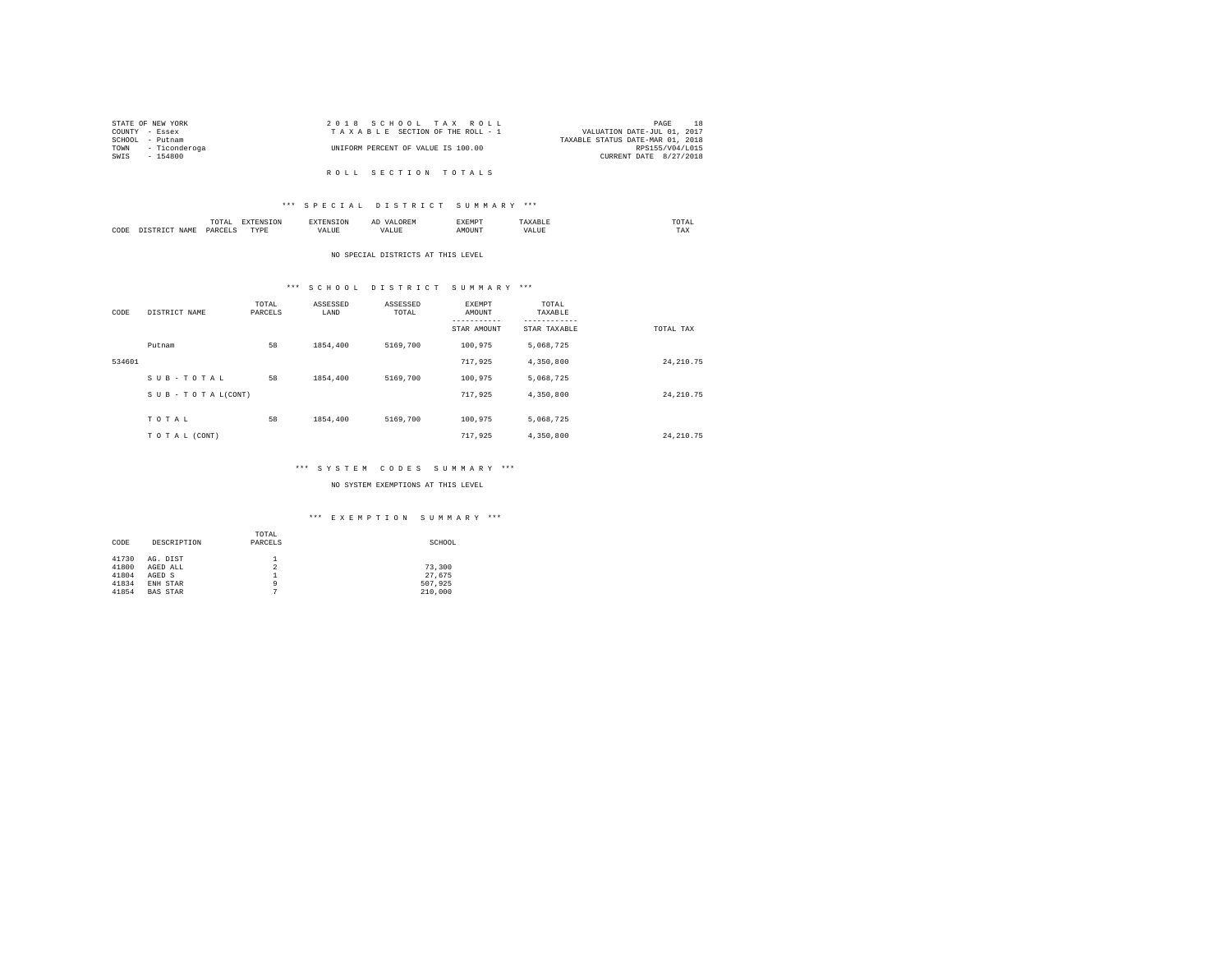| STATE OF NEW YORK  | 2018 SCHOOL TAX ROLL               | 19<br>PAGE                       |
|--------------------|------------------------------------|----------------------------------|
| COUNTY - Essex     | TAXABLE SECTION OF THE ROLL - 1    | VALUATION DATE-JUL 01, 2017      |
| SCHOOL<br>- Putnam |                                    | TAXABLE STATUS DATE-MAR 01, 2018 |
| TOWN - Ticonderoga | UNIFORM PERCENT OF VALUE IS 100.00 | RPS155/V04/L015                  |
| SWIS<br>$-154800$  |                                    | CURRENT DATE 8/27/2018           |
|                    |                                    |                                  |
|                    | ROLL SECTION TOTALS                |                                  |

# \*\*\* E X E M P T I O N S U M M A R Y \*\*\*

| CODE | DESCRIPTION | TOTAL<br>PARCELS | SCHOOL  |
|------|-------------|------------------|---------|
|      | TOTAL       | 20               | 818,900 |

| ROLL<br><b>SEC</b> | DESCRIPTION                | TOTAL<br>PARCELS | ASSESSED<br>LAND | ASSESSED<br>TOTAL | EXEMPT<br>AMOUNT<br>-----------<br>STAR AMOUNT | TOTAL<br>TAXABLE<br>STAR TAXABLE | TOTAL<br>TAX |
|--------------------|----------------------------|------------------|------------------|-------------------|------------------------------------------------|----------------------------------|--------------|
|                    | School Tax                 |                  | 1854,400         | 5169,700          | 100.975<br>717.925                             | 5,068,725<br>4,350,800           | 24, 210, 75  |
|                    | SPEC DIST TAXES<br>TAXABLE | 58               |                  |                   |                                                |                                  | 24, 210, 75  |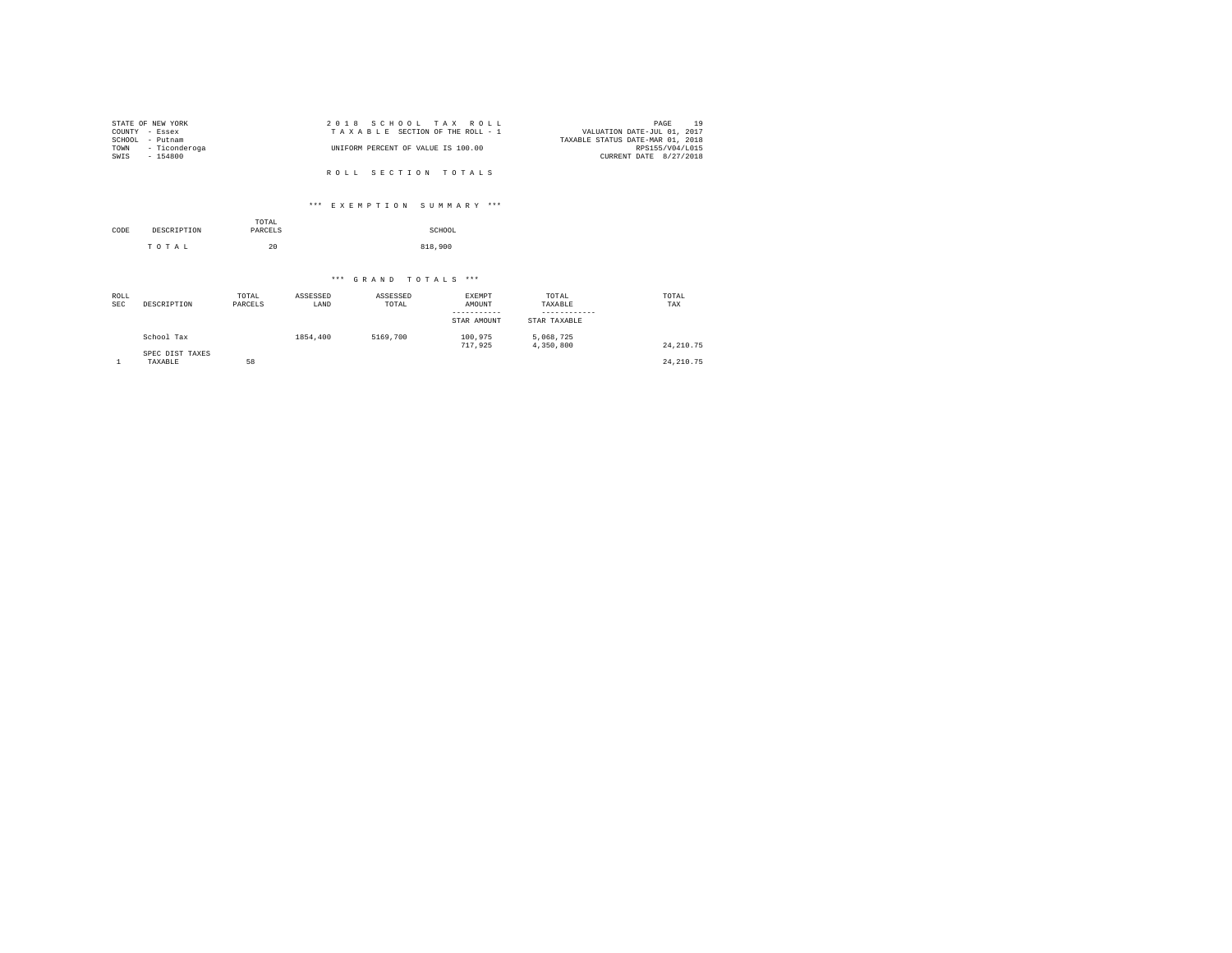| STATE OF NEW YORK                             | 2018                                 |          | SCHOOL TAX ROLL                           |                                  | 20<br>PAGE                  |
|-----------------------------------------------|--------------------------------------|----------|-------------------------------------------|----------------------------------|-----------------------------|
| COUNTY - Essex                                |                                      |          | SPECIAL FRANCHISE SECTION OF THE ROLL - 5 |                                  | VALUATION DATE-JUL 01, 2017 |
| SCHOOL<br>- Putnam                            |                                      |          | OWNERS NAME SEQUENCE                      | TAXABLE STATUS DATE-MAR 01, 2018 |                             |
| - Ticonderoga<br>TOWN                         |                                      |          | UNIFORM PERCENT OF VALUE IS 100.00        |                                  |                             |
| $-154800$<br>SWIS                             |                                      |          |                                           |                                  |                             |
|                                               |                                      |          |                                           |                                  |                             |
| TAX MAP PARCEL NUMBER                         | PROPERTY LOCATION & CLASS ASSESSMENT |          |                                           |                                  |                             |
| CURRENT OWNERS NAME                           | SCHOOL DISTRICT                      | LAND     | TAX DESCRIPTION                           | TAXABLE VALUE                    |                             |
| CURRENT OWNERS ADDRESS PARCEL SIZE/GRID COORD |                                      | TOTAL    | SPECIAL DISTRICTS                         |                                  | TAX AMOUNT                  |
|                                               |                                      |          |                                           |                                  |                             |
|                                               | Townwide                             |          |                                           | ACCT 715J190027                  | BILL.<br>59                 |
| 548. - 9999 - 132. 350/8602                   | 861 Elec & gas                       |          | School Tax                                | 350,930                          | 1,952.81                    |
|                                               |                                      | $\Omega$ |                                           |                                  |                             |
| National Grid                                 | 534601<br>Putnam                     |          |                                           |                                  |                             |
| Real Estate Tax Dept                          | Special Franchise Town               | 350,930  |                                           |                                  |                             |
| 300 Erie Blyd W                               | 132350-154800-860 7.0                |          |                                           |                                  |                             |
| Syracuse, NY 13202                            | Improvements Only                    |          |                                           |                                  |                             |
|                                               | EAST-0734068 NRTH-1402577            |          |                                           |                                  |                             |
|                                               | DEED BOOK 7<br>$PG - 03$             |          |                                           |                                  |                             |
|                                               | FULL MARKET VALUE                    | 350,930  |                                           |                                  |                             |
|                                               |                                      |          | TOTAL TAX $---$                           |                                  | $1.952.81**$                |
|                                               |                                      |          |                                           | DATE #1                          | 10/01/18                    |
|                                               |                                      |          |                                           | AMT DUR                          | 1,952.81                    |
|                                               |                                      |          |                                           |                                  |                             |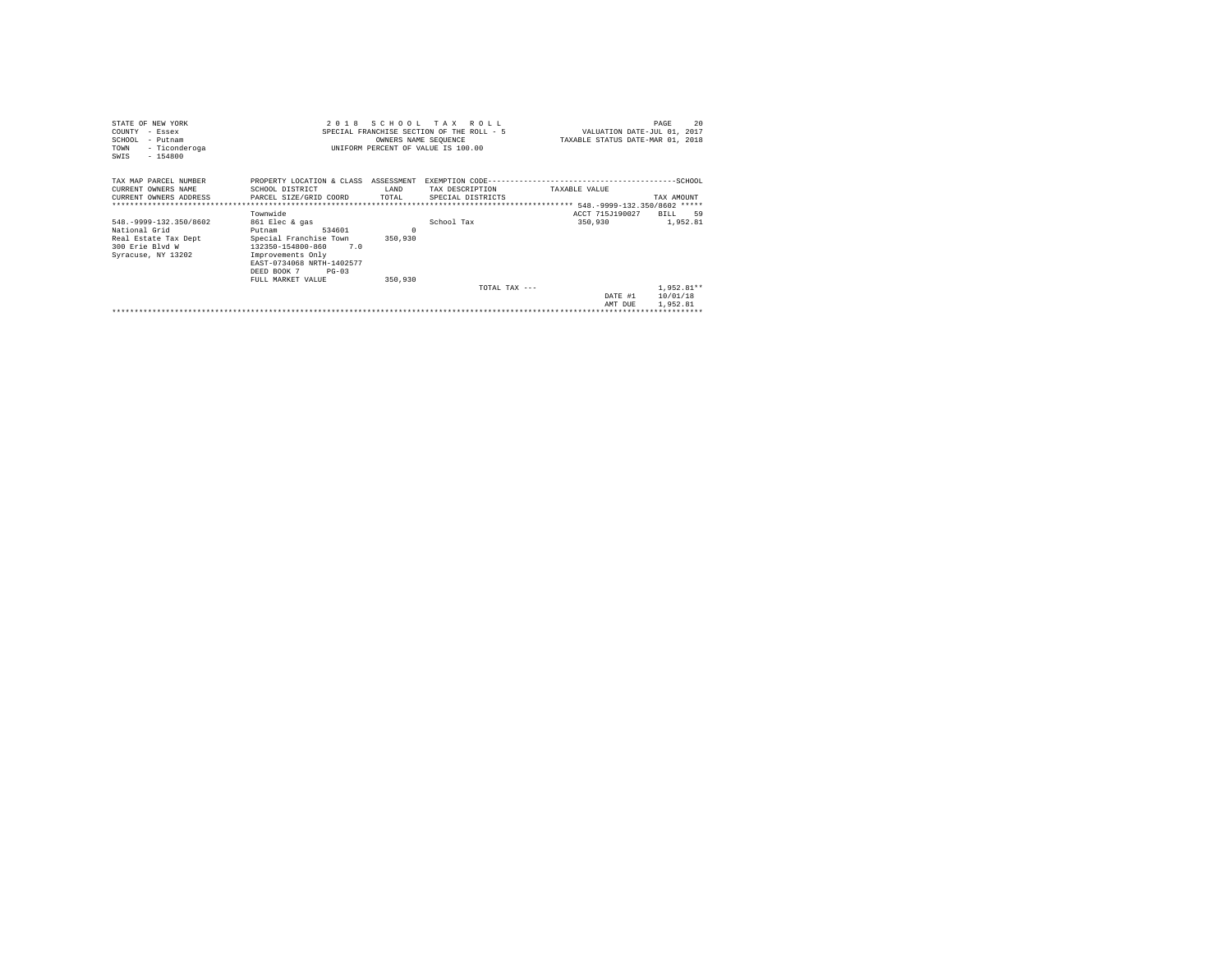|                | STATE OF NEW YORK  | 2018 SCHOOL TAX ROLL                      | PAGE                             |
|----------------|--------------------|-------------------------------------------|----------------------------------|
| COUNTY - Essex |                    | SPECIAL FRANCHISE SECTION OF THE ROLL - 5 | VALUATION DATE-JUL 01, 2017      |
| SCHOOL         | - Putnam           |                                           | TAXABLE STATUS DATE-MAR 01, 2018 |
|                | TOWN - Ticonderoga | UNIFORM PERCENT OF VALUE IS 100.00        | RPS155/V04/L015                  |
| SWIS           | $-154800$          |                                           | CURRENT DATE 8/27/2018           |
|                |                    |                                           |                                  |

#### \*\*\* S P E C I A L D I S T R I C T S U M M A R Y \*\*\*

|      | $\cdots$<br>.<br>the contract of the contract of the contract of | the contract of the contract of the contract of the contract of the contract of |         | ▵<br>- |   | the contract of the contract of the contract of |  |
|------|------------------------------------------------------------------|---------------------------------------------------------------------------------|---------|--------|---|-------------------------------------------------|--|
| CODE | DARCEL.<br>.                                                     | $- - - -$<br>.                                                                  | ٠.<br>. |        | . | ----<br>1'A.X                                   |  |

NO SPECIAL DISTRICTS AT THIS LEVEL

#### \*\*\* S C H O O L D I S T R I C T S U M M A R Y \*\*\*

| CODE   | DISTRICT NAME   | TOTAL<br>PARCELS | ASSESSED<br>LAND | ASSESSED<br>TOTAL | EXEMPT<br>AMOUNT | TOTAL<br>TAXABLE |           |
|--------|-----------------|------------------|------------------|-------------------|------------------|------------------|-----------|
|        |                 |                  |                  |                   | STAR AMOUNT      | STAR TAXABLE     | TOTAL TAX |
|        | Putnam          | $\mathbf{1}$     |                  | 350,930           |                  | 350,930          |           |
| 534601 |                 |                  |                  |                   |                  | 350,930          | 1,952.81  |
|        | SUB-TOTAL       | 1                |                  | 350,930           |                  | 350,930          |           |
|        | SUB-TOTAL(CONT) |                  |                  |                   |                  | 350,930          | 1,952.81  |
|        |                 |                  |                  |                   |                  |                  |           |
|        | TOTAL           | $\mathbf{1}$     |                  | 350,930           |                  | 350,930          |           |
|        | TO TAL (CONT)   |                  |                  |                   |                  | 350,930          | 1,952.81  |

#### \*\*\* S Y S T E M C O D E S S U M M A R Y \*\*\*

NO SYSTEM EXEMPTIONS AT THIS LEVEL

# \*\*\* E X E M P T I O N S U M M A R Y \*\*\*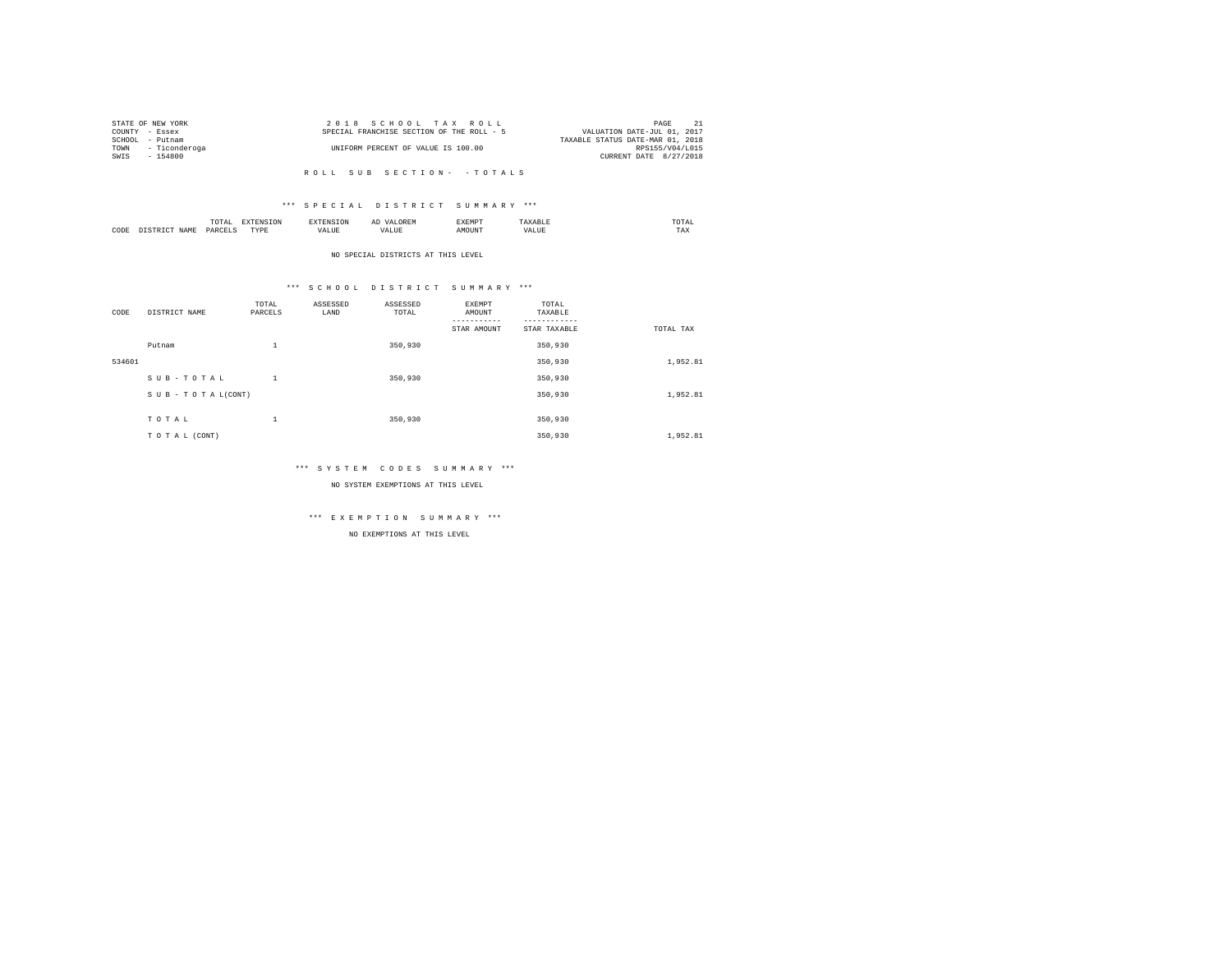|                | STATE OF NEW YORK  | 2018 SCHOOL TAX ROLL                      | PAGE                             |  |
|----------------|--------------------|-------------------------------------------|----------------------------------|--|
| COUNTY - Essex |                    | SPECIAL FRANCHISE SECTION OF THE ROLL - 5 | VALUATION DATE-JUL 01, 2017      |  |
|                | SCHOOL - Putnam    |                                           | TAXABLE STATUS DATE-MAR 01, 2018 |  |
|                | TOWN - Ticonderoga | UNIFORM PERCENT OF VALUE IS 100.00        | RPS155/V04/L015                  |  |
| SWIS           | - 154800           |                                           | CURRENT DATE 8/27/2018           |  |
|                |                    |                                           |                                  |  |
|                |                    | ROLL SUB SECTION- - TOTALS                |                                  |  |

| ROLL<br><b>SEC</b> | DESCRIPTION                          | TOTAL<br>PARCELS | ASSESSED<br>LAND | ASSESSED<br>TOTAL | EXEMPT<br>AMOUNT<br>-----------<br>STAR AMOUNT | TOTAL<br>TAXABLE<br>STAR TAXABLE | TOTAL<br>TAX |
|--------------------|--------------------------------------|------------------|------------------|-------------------|------------------------------------------------|----------------------------------|--------------|
|                    | School Tax                           |                  |                  | 350,930           |                                                | 350,930<br>350,930               | 1,952.81     |
|                    | SPEC DIST TAXES<br>SPECIAL FRANCHISE |                  |                  |                   |                                                |                                  | 1,952.81     |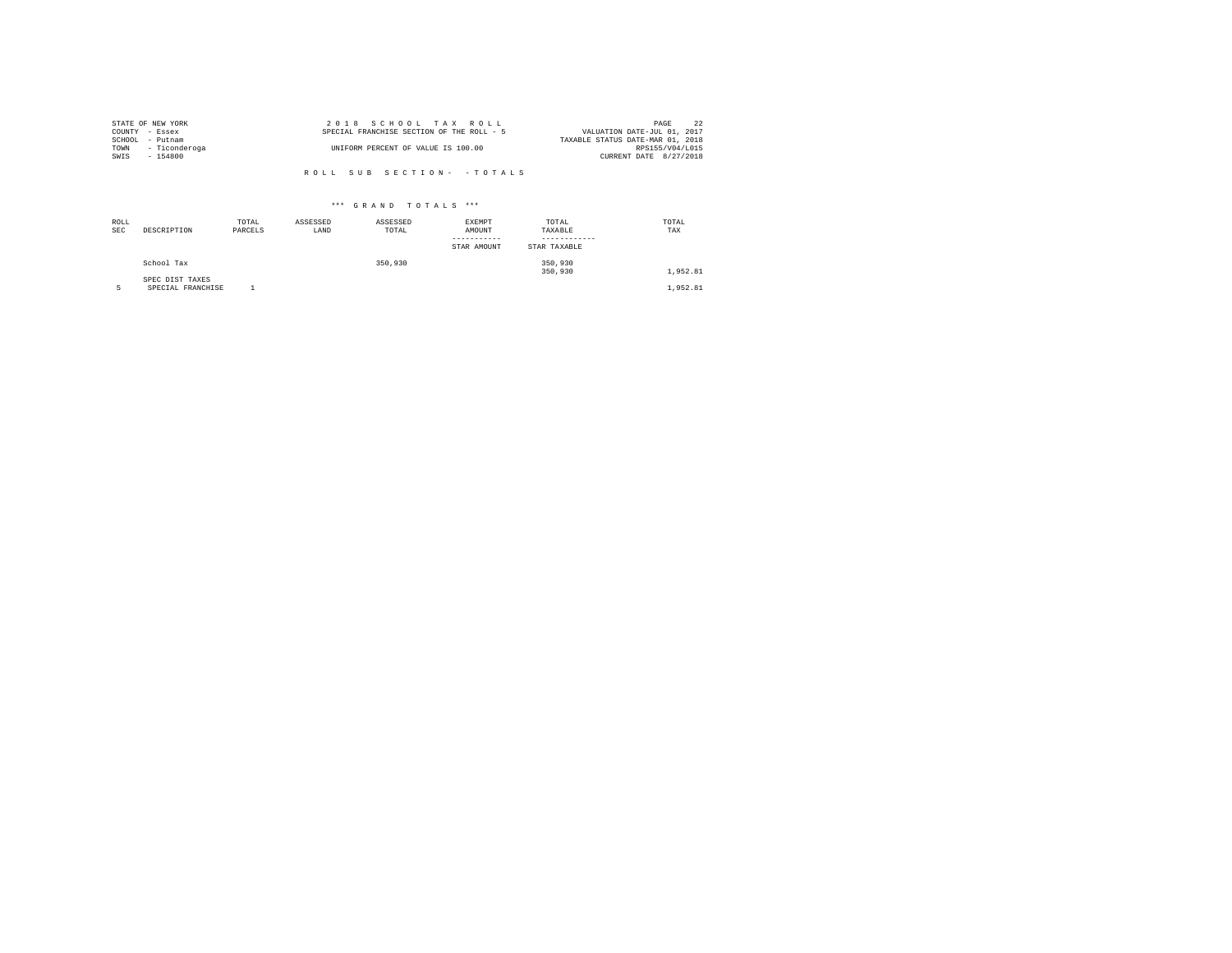|                | STATE OF NEW YORK | 2018 SCHOOL TAX ROLL                      | 23<br>PAGE                       |
|----------------|-------------------|-------------------------------------------|----------------------------------|
| COUNTY - Essex |                   | SPECIAL FRANCHISE SECTION OF THE ROLL - 5 | VALUATION DATE-JUL 01, 2017      |
| SCHOOL         | - Putnam          |                                           | TAXABLE STATUS DATE-MAR 01, 2018 |
| TOWN           | - Ticonderoga     | UNIFORM PERCENT OF VALUE IS 100.00        | RPS155/V04/L015                  |
| SWIS           | - 154800          |                                           | CURRENT DATE 8/27/2018           |
|                |                   |                                           |                                  |
|                |                   | ROLL SECTION TOTALS                       |                                  |

|      | $\cdots$<br>1017<br>the contract of the contract of the contract of | the contract of the contract of the contract of the contract of the contract of |    | ▵<br>.<br>a. | .             |          | the contract of the contract of the contract of |
|------|---------------------------------------------------------------------|---------------------------------------------------------------------------------|----|--------------|---------------|----------|-------------------------------------------------|
| CODE | <b>DARCET</b><br>.                                                  | -----<br>.                                                                      | ٠. |              | <b>NETATI</b> | .<br>--- | TAX                                             |

NO SPECIAL DISTRICTS AT THIS LEVEL

#### \*\*\* S C H O O L D I S T R I C T S U M M A R Y \*\*\*

| CODE   | DISTRICT NAME   | TOTAL<br>PARCELS | ASSESSED<br>LAND | ASSESSED<br>TOTAL | EXEMPT<br>AMOUNT | TOTAL<br>TAXABLE |           |
|--------|-----------------|------------------|------------------|-------------------|------------------|------------------|-----------|
|        |                 |                  |                  |                   | STAR AMOUNT      | STAR TAXABLE     | TOTAL TAX |
|        | Putnam          | $\mathbf{1}$     |                  | 350,930           |                  | 350,930          |           |
| 534601 |                 |                  |                  |                   |                  | 350,930          | 1,952.81  |
|        | SUB-TOTAL       | $\mathbf{1}$     |                  | 350,930           |                  | 350,930          |           |
|        | SUB-TOTAL(CONT) |                  |                  |                   |                  | 350,930          | 1,952.81  |
|        | TOTAL           | $\mathbf{1}$     |                  | 350,930           |                  | 350,930          |           |
|        | TO TAL (CONT)   |                  |                  |                   |                  | 350,930          | 1,952.81  |

#### \*\*\* S Y S T E M C O D E S S U M M A R Y \*\*\*

NO SYSTEM EXEMPTIONS AT THIS LEVEL

# \*\*\* E X E M P T I O N S U M M A R Y \*\*\*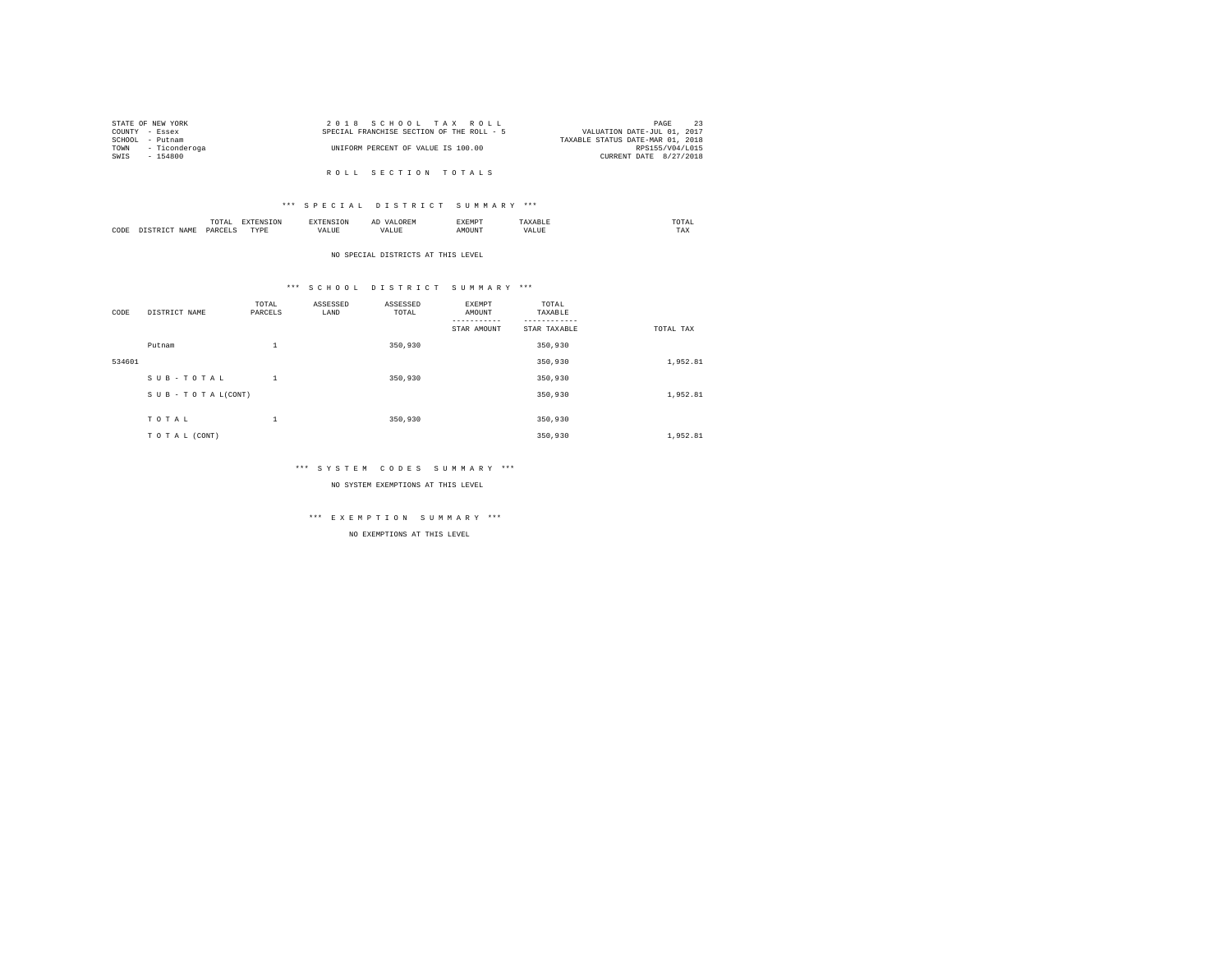|                | STATE OF NEW YORK | 2018 SCHOOL TAX ROLL                      | PAGE                        | 24 |
|----------------|-------------------|-------------------------------------------|-----------------------------|----|
| COUNTY - Essex |                   | SPECIAL FRANCHISE SECTION OF THE ROLL - 5 | VALUATION DATE-JUL 01, 2017 |    |
|                | SCHOOL - Putnam   | TAXABLE STATUS DATE-MAR 01, 2018          |                             |    |
| TOWN           | - Ticonderoga     | UNIFORM PERCENT OF VALUE IS 100.00        | RPS155/V04/L015             |    |
| SWIS           | $-154800$         |                                           | CURRENT DATE 8/27/2018      |    |
|                |                   |                                           |                             |    |
|                |                   | ROLL SECTION TOTALS                       |                             |    |

| ROLL<br><b>SEC</b> | DESCRIPTION                          | TOTAL<br>PARCELS | ASSESSED<br>LAND | ASSESSED<br>TOTAL | EXEMPT<br>AMOUNT<br>-----------<br>STAR AMOUNT | TOTAL<br>TAXABLE<br>STAR TAXABLE | TOTAL<br>TAX |
|--------------------|--------------------------------------|------------------|------------------|-------------------|------------------------------------------------|----------------------------------|--------------|
|                    | School Tax                           |                  |                  | 350,930           |                                                | 350,930<br>350,930               | 1,952.81     |
|                    | SPEC DIST TAXES<br>SPECIAL FRANCHISE |                  |                  |                   |                                                |                                  | 1,952.81     |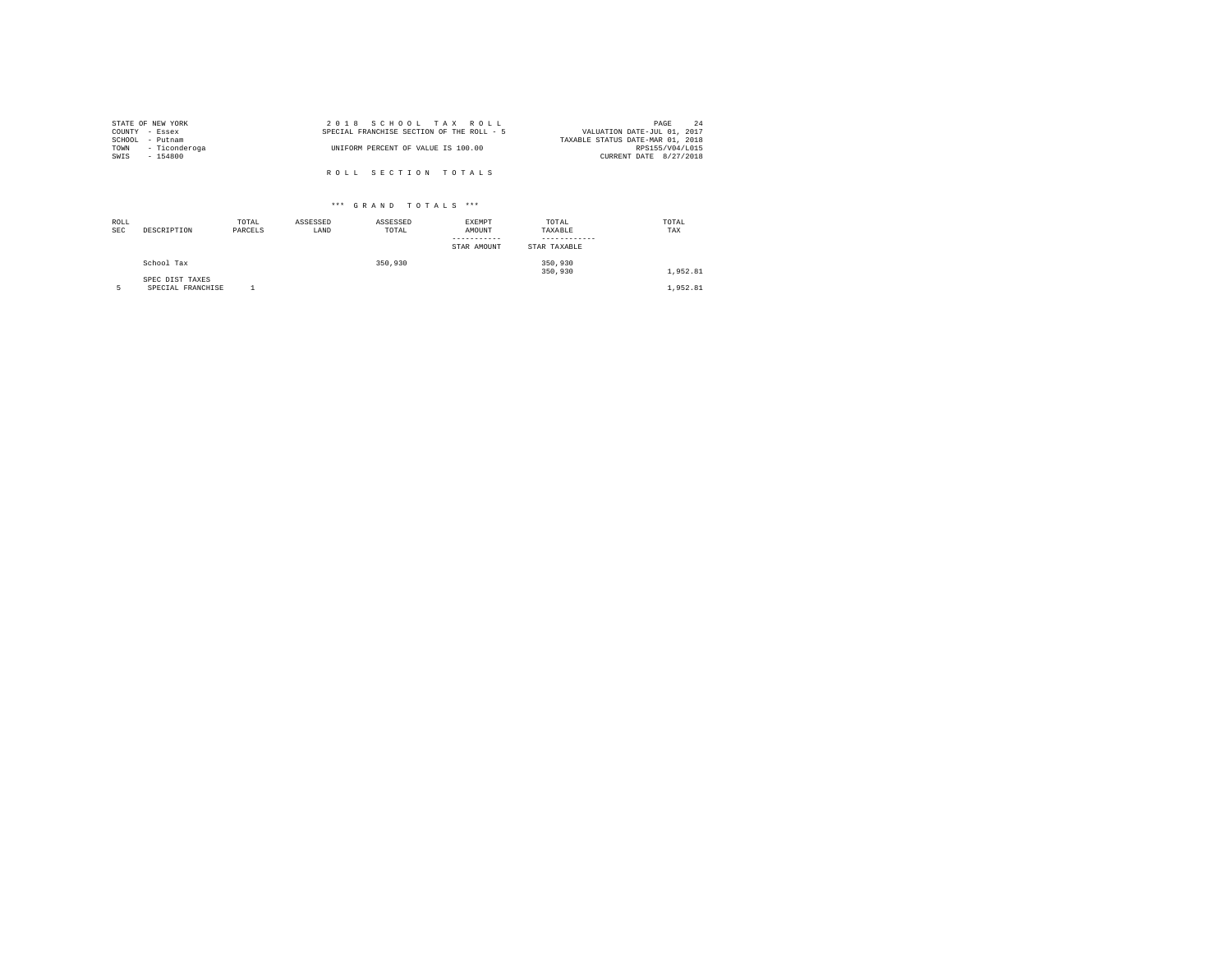| STATE OF NEW YORK<br>COUNTY - Essex<br>SCHOOL - Putnam<br>TOWN - Ticonderoga<br>$-154800$<br>SWIS              |                                                                                                                                                                                                     |                              | 2018 SCHOOL TAX ROLL<br>UTILITY & R.R. SECTION OF THE ROLL - 6<br>OWNERS NAME SEQUENCE<br>UNIFORM PERCENT OF VALUE IS 100.00 | VALUATION DATE-JUL $01, 2017$<br>TAXABLE STATUS DATE-MAR 01, 2018                                                                                                | PAGE<br>25                       |
|----------------------------------------------------------------------------------------------------------------|-----------------------------------------------------------------------------------------------------------------------------------------------------------------------------------------------------|------------------------------|------------------------------------------------------------------------------------------------------------------------------|------------------------------------------------------------------------------------------------------------------------------------------------------------------|----------------------------------|
| TAX MAP PARCEL NUMBER<br>CURRENT OWNERS NAME<br>CURRENT OWNERS ADDRESS                                         | SCHOOL DISTRICT<br>PARCEL SIZE/GRID COORD                                                                                                                                                           | LAND<br>TOTAL                | TAX DESCRIPTION<br>SPECIAL DISTRICTS                                                                                         | PROPERTY LOCATION & CLASS ASSESSMENT EXEMPTION CODE-----------------------------------SCHOOL<br>TAXABLE VALUE<br>****************** 160.2-2-2.000 ************** | TAX AMOUNT                       |
| $160.2 - 2 - 2.000$<br>National Grid<br>Real Estate Tax Dept<br>300 Erie Blvd West<br>Syracuse, NY 13202       | NYS Route 22<br>380 Pub Util Vac<br>Putnam 534601<br>Public Service<br>132350-817210<br>Station Equipment<br>ACRES 18.56<br>EAST-0742570 NRTH-1390947<br>DEED BOOK 193 PG-171                       | 87,600<br>87,600             | School Tax                                                                                                                   | ACCT 715N218512<br>87,600                                                                                                                                        | BILL 60<br>487.46                |
|                                                                                                                | FULL MARKET VALUE                                                                                                                                                                                   | 87,600                       | TOTAL TAX ---                                                                                                                | DATE #1<br>AMT DUE                                                                                                                                               | $487.46**$<br>10/01/18<br>487.46 |
|                                                                                                                |                                                                                                                                                                                                     |                              |                                                                                                                              |                                                                                                                                                                  |                                  |
| 648. - 9999 - 132. 350/1002<br>National Grid<br>Real Estate Tax Dept<br>300 Erie Blvd West                     | In # $160.2 - 2 - 2.000$<br>882 Elec Trans Imp<br>Putnam 534601<br>Public Service Town<br>132350-912072-100.00630<br>Tic-Whitehall #3 1150 Kv                                                       | $\Omega$<br>7,981            | School Tax                                                                                                                   | ACCT 715J198041 BILL 61<br>7.981                                                                                                                                 | 44.41                            |
| Syracuse, NY 13202                                                                                             | EAST-0742572 NRTH-1390976<br>DEED BOOK 29 PG-8588<br>FULL MARKET VALUE                                                                                                                              | 7,981                        | TOTAL TAX ---                                                                                                                | DATE #1                                                                                                                                                          | $44.41**$<br>10/01/18            |
|                                                                                                                |                                                                                                                                                                                                     |                              |                                                                                                                              | AMT DUE                                                                                                                                                          | 44.41                            |
| 648. - 9999-132. 350/1882<br>National Grid<br>Real Estate Tax Dept<br>300 Erie Blyd West<br>Syracuse, NY 13202 | 884 Elec Dist Out<br>Putnam 534601<br>Public Service Town<br>132350-888888-188 Total<br>Electric Distribution .0                                                                                    | $\sim$<br>12,996             | School Tax                                                                                                                   | ACCT 715Z000018 BILL 62<br>12,996                                                                                                                                | 72.32                            |
|                                                                                                                | EAST-0740300 NRTH-1393030<br>FULL MARKET VALUE                                                                                                                                                      | 12,996                       | TOTAL TAX ---                                                                                                                | DATE #1<br>AMT DUE                                                                                                                                               | $72.32**$<br>10/01/18<br>72.32   |
|                                                                                                                |                                                                                                                                                                                                     |                              |                                                                                                                              |                                                                                                                                                                  |                                  |
| 648. - 9999-631. 900/1883<br>Verizon New York Inc<br>$c$ /o Duff & Phelps<br>PO Box 2749<br>Addison, TX 75001  | erratta<br>831 Tele Comm<br>Putnam 534601<br>Public Serv/Outside Plant<br>631900-888888-188 & Wi<br>Apportion School .86%<br>EAST-0737375 NRTH-1403391<br>DEED BOOK 28 PG-4846<br>FULL MARKET VALUE | $^{\circ}$<br>1.727<br>1,727 | School Tax                                                                                                                   | ACCT 715N015006<br>1,727                                                                                                                                         | BILL 63<br>9.61                  |
|                                                                                                                |                                                                                                                                                                                                     |                              | TOTAL TAX ---                                                                                                                | DATE #1<br>AMT DUE                                                                                                                                               | $9.61**$<br>10/01/18<br>9.61     |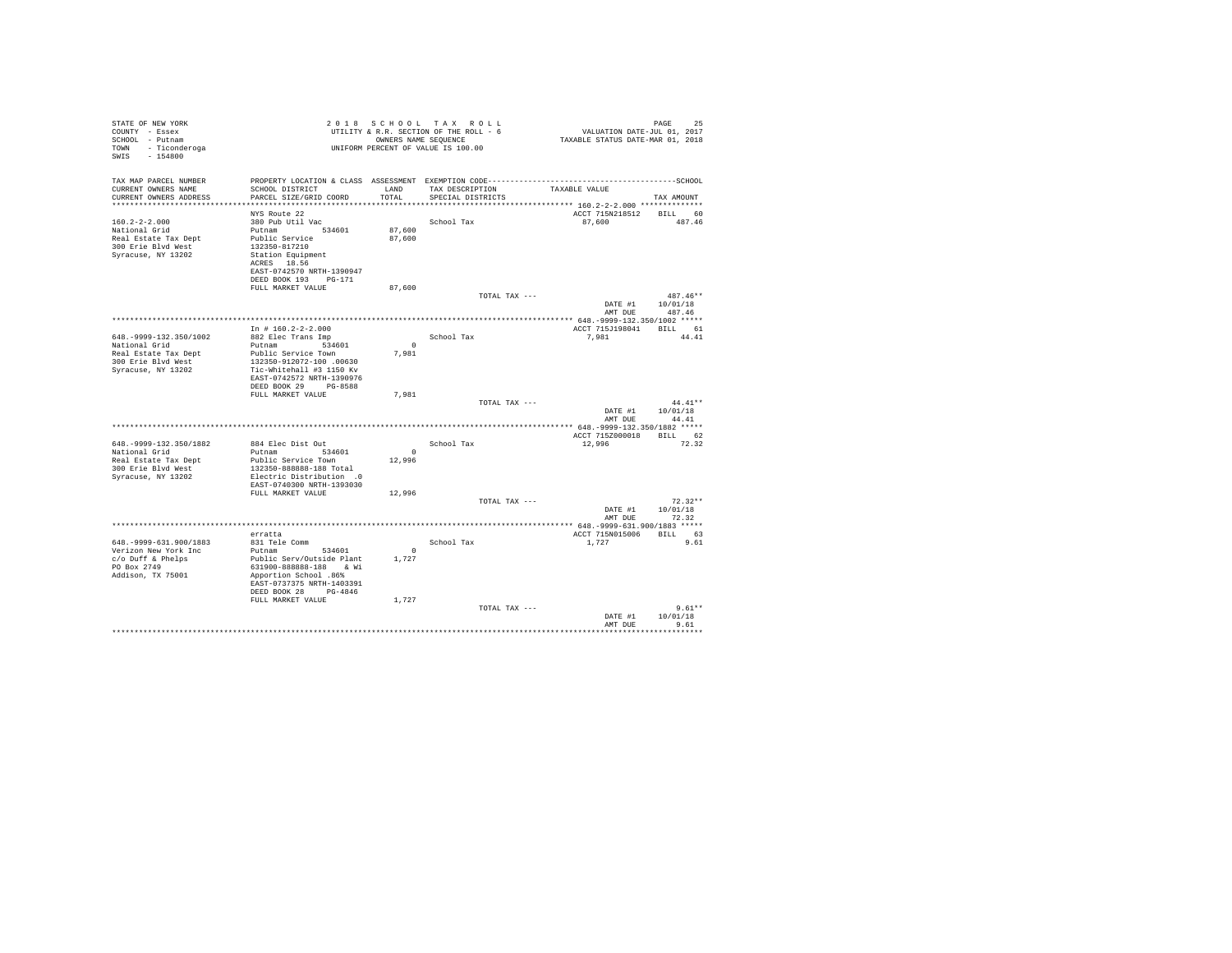|                 | STATE OF NEW YORK  | 2018 SCHOOL TAX ROLL                                                  | PAGE            | 26 |
|-----------------|--------------------|-----------------------------------------------------------------------|-----------------|----|
| COUNTY - Essex  |                    | VALUATION DATE-JUL 01, 2017<br>UTILITY & R.R. SECTION OF THE ROLL - 6 |                 |    |
| SCHOOL - Putnam |                    | TAXABLE STATUS DATE-MAR 01, 2018                                      |                 |    |
|                 | TOWN - Ticonderoga |                                                                       | RPS155/V04/L015 |    |
| SWIS            | - 154800           | CURRENT DATE 8/27/2018                                                |                 |    |
|                 |                    |                                                                       |                 |    |

#### \*\*\* S P E C I A L D I S T R I C T S U M M A R Y \*\*\*

|      |       | .             |                  |    | -- | <b>EXEMPT</b><br>----- |           | ™UIAL<br>the contract of the contract of the contract of |  |
|------|-------|---------------|------------------|----|----|------------------------|-----------|----------------------------------------------------------|--|
| CODE | 1 A M | <b>DARCEL</b> | <b>TVDL</b><br>. | ,, |    | )UN.                   | - 19<br>. | $- - - -$<br>1 A.A                                       |  |

#### NO SPECIAL DISTRICTS AT THIS LEVEL

#### \*\*\* S C H O O L D I S T R I C T S U M M A R Y \*\*\*

| CODE   | DISTRICT NAME   | TOTAL<br>PARCELS | ASSESSED<br>LAND | ASSESSED<br>TOTAL | EXEMPT<br>AMOUNT | TOTAL<br>TAXABLE |           |
|--------|-----------------|------------------|------------------|-------------------|------------------|------------------|-----------|
|        |                 |                  |                  |                   | STAR AMOUNT      | STAR TAXABLE     | TOTAL TAX |
|        | Putnam          | $\overline{4}$   | 87,600           | 110,304           |                  | 110,304          |           |
| 534601 |                 |                  |                  |                   |                  | 110,304          | 613.80    |
|        | SUB-TOTAL       | $\overline{4}$   | 87,600           | 110,304           |                  | 110,304          |           |
|        | SUB-TOTAL(CONT) |                  |                  |                   |                  | 110,304          | 613.80    |
|        |                 |                  |                  |                   |                  |                  |           |
|        | TOTAL           | $\overline{4}$   | 87,600           | 110,304           |                  | 110,304          |           |
|        | TO TAL (CONT)   |                  |                  |                   |                  | 110,304          | 613.80    |

#### \*\*\* S Y S T E M C O D E S S U M M A R Y \*\*\*

NO SYSTEM EXEMPTIONS AT THIS LEVEL

# \*\*\* E X E M P T I O N S U M M A R Y \*\*\*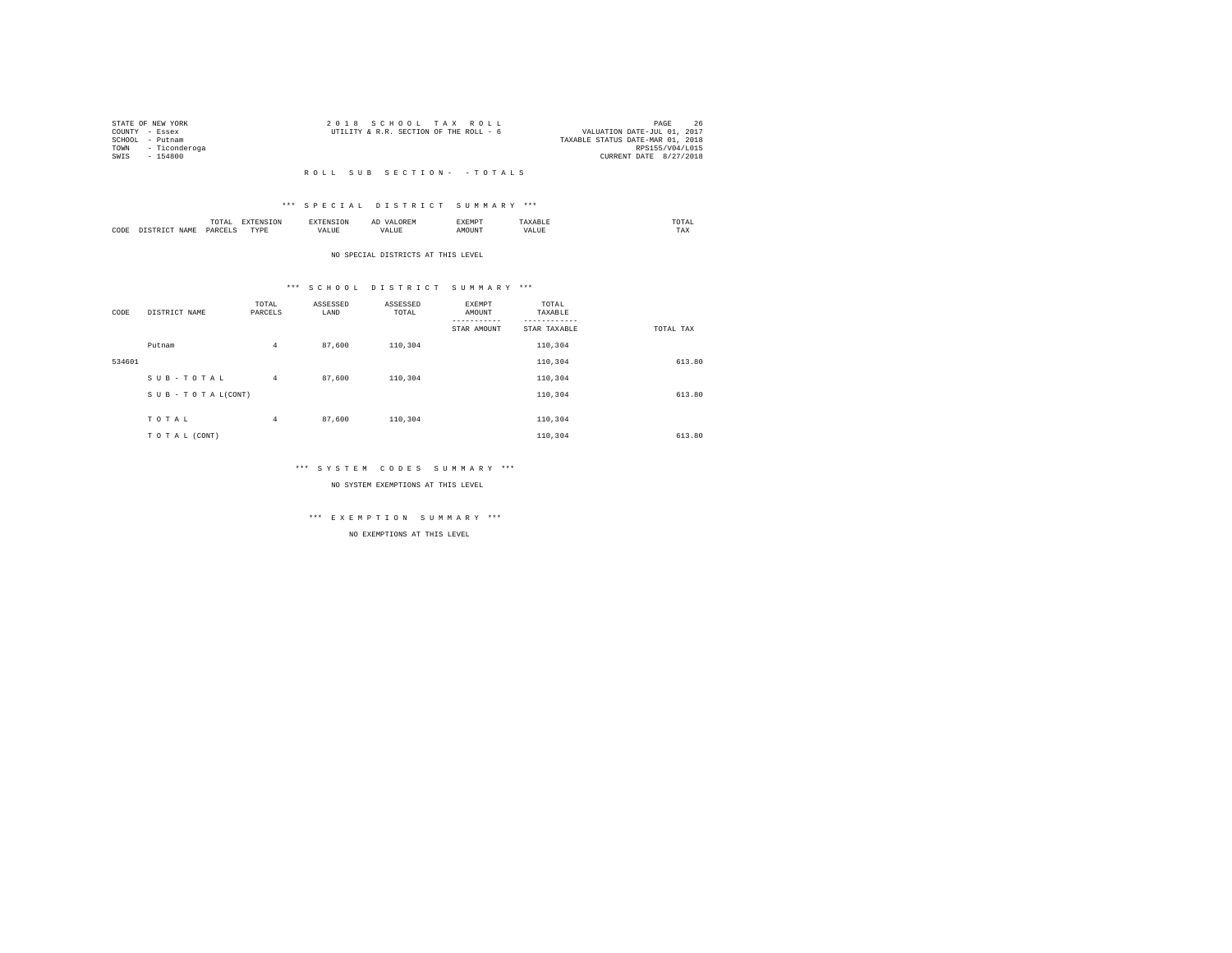| STATE OF NEW YORK     | 2018 SCHOOL TAX ROLL                   | PAGE                             |
|-----------------------|----------------------------------------|----------------------------------|
| COUNTY<br>- Essex     | UTILITY & R.R. SECTION OF THE ROLL - 6 | VALUATION DATE-JUL 01, 2017      |
| SCHOOL<br>- Putnam    |                                        | TAXABLE STATUS DATE-MAR 01, 2018 |
| - Ticonderoga<br>TOWN |                                        | RPS155/V04/L015                  |
| SWIS<br>$-154800$     |                                        | CURRENT DATE 8/27/2018           |
|                       |                                        |                                  |

| ROLL<br><b>SEC</b> | DESCRIPTION                         | TOTAL<br>PARCELS | ASSESSED<br>LAND | ASSESSED<br>TOTAL | EXEMPT<br>AMOUNT<br>--------<br>STAR AMOUNT | TOTAL<br>TAXABLE<br>STAR TAXABLE | TOTAL<br>TAX |
|--------------------|-------------------------------------|------------------|------------------|-------------------|---------------------------------------------|----------------------------------|--------------|
|                    | School Tax                          |                  | 87,600           | 110,304           |                                             | 110,304<br>110,304               | 613.80       |
| 6                  | SPEC DIST TAXES<br>UTILITIES & N.C. |                  |                  |                   |                                             |                                  | 613.80       |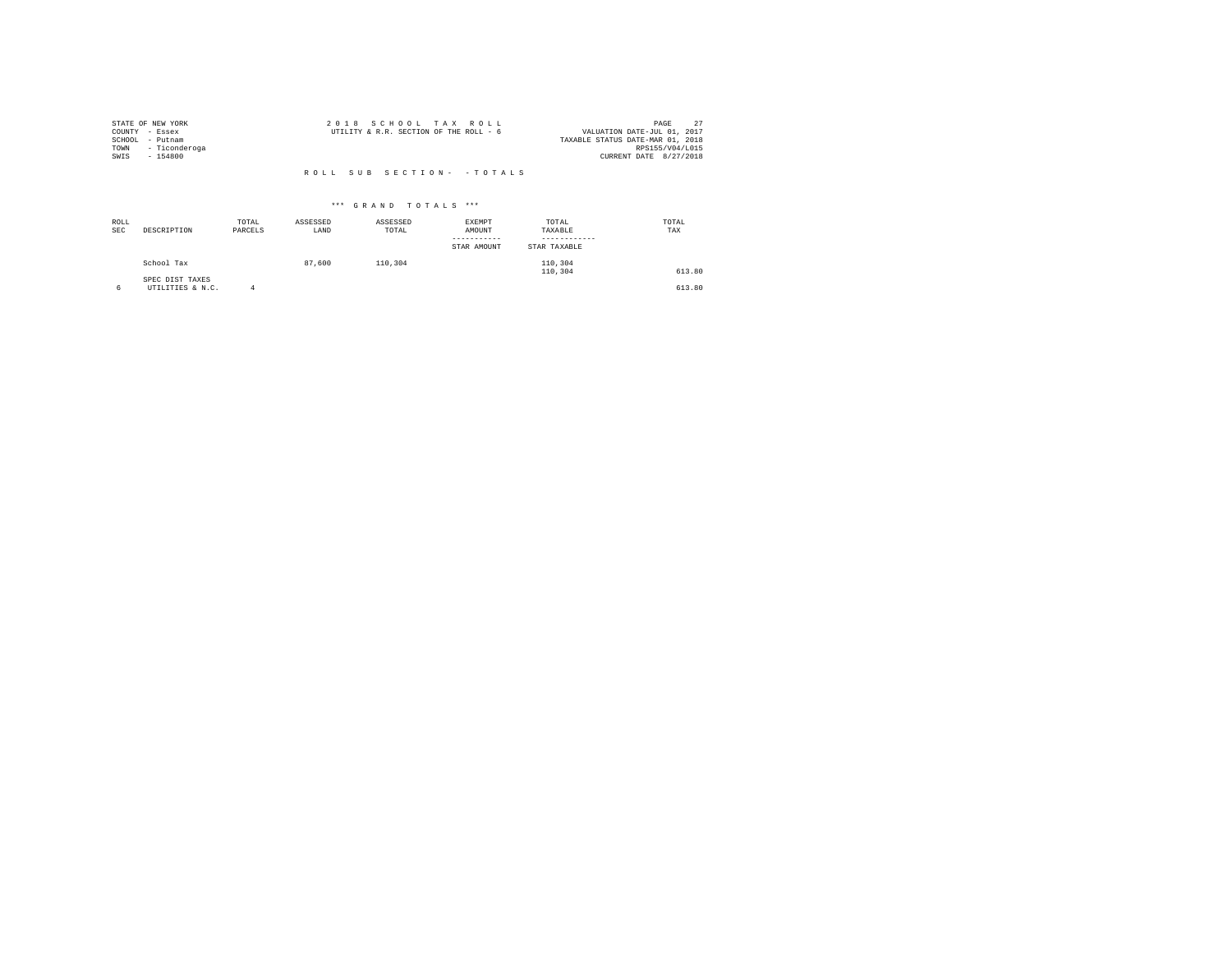|                 | STATE OF NEW YORK  | 2018 SCHOOL TAX ROLL                                                  | PAGE            | 28 |
|-----------------|--------------------|-----------------------------------------------------------------------|-----------------|----|
| COUNTY - Essex  |                    | VALUATION DATE-JUL 01, 2017<br>UTILITY & R.R. SECTION OF THE ROLL - 6 |                 |    |
| SCHOOL - Putnam |                    | TAXABLE STATUS DATE-MAR 01, 2018                                      |                 |    |
|                 | TOWN - Ticonderoga |                                                                       | RPS155/V04/L015 |    |
| SWTS            | - 154800           | CURRENT DATE 8/27/2018                                                |                 |    |
|                 |                    |                                                                       |                 |    |

#### R O L L S E C T I O N T O T A L S

#### \*\*\* S P E C I A L D I S T R I C T S U M M A R Y \*\*\*

|      |       | .<br>the contract of the contract of the contract of | the contract of the contract of the contract of the contract of the contract of |          | АΙ<br>. | <b>RYEMPT</b> |              | UIAL<br>the contract of the contract of the contract of |
|------|-------|------------------------------------------------------|---------------------------------------------------------------------------------|----------|---------|---------------|--------------|---------------------------------------------------------|
| CODE | 1 A M | $0 \Delta F'$                                        | <b>TVD</b><br>.                                                                 | $\cdots$ |         | ۱UN.          | n<br>حائلاته | ----<br>1'AX                                            |

#### NO SPECIAL DISTRICTS AT THIS LEVEL

#### \*\*\* S C H O O L D I S T R I C T S U M M A R Y \*\*\*

| CODE   | DISTRICT NAME   | TOTAL<br>PARCELS | ASSESSED<br>LAND | ASSESSED<br>TOTAL | EXEMPT<br>AMOUNT<br>STAR AMOUNT | TOTAL<br>TAXABLE<br>---------<br>STAR TAXABLE | TOTAL TAX |
|--------|-----------------|------------------|------------------|-------------------|---------------------------------|-----------------------------------------------|-----------|
|        | Putnam          | $\overline{4}$   | 87,600           | 110,304           |                                 | 110,304                                       |           |
| 534601 |                 |                  |                  |                   |                                 | 110,304                                       | 613.80    |
|        | SUB-TOTAL       | $\overline{4}$   | 87,600           | 110,304           |                                 | 110,304                                       |           |
|        | SUB-TOTAL(CONT) |                  |                  |                   |                                 | 110,304                                       | 613.80    |
|        | TOTAL           | $\overline{4}$   | 87,600           | 110,304           |                                 | 110,304                                       |           |
|        | TO TAL (CONT)   |                  |                  |                   |                                 | 110,304                                       | 613.80    |

#### \*\*\* S Y S T E M C O D E S S U M M A R Y \*\*\*

NO SYSTEM EXEMPTIONS AT THIS LEVEL

# \*\*\* E X E M P T I O N S U M M A R Y \*\*\*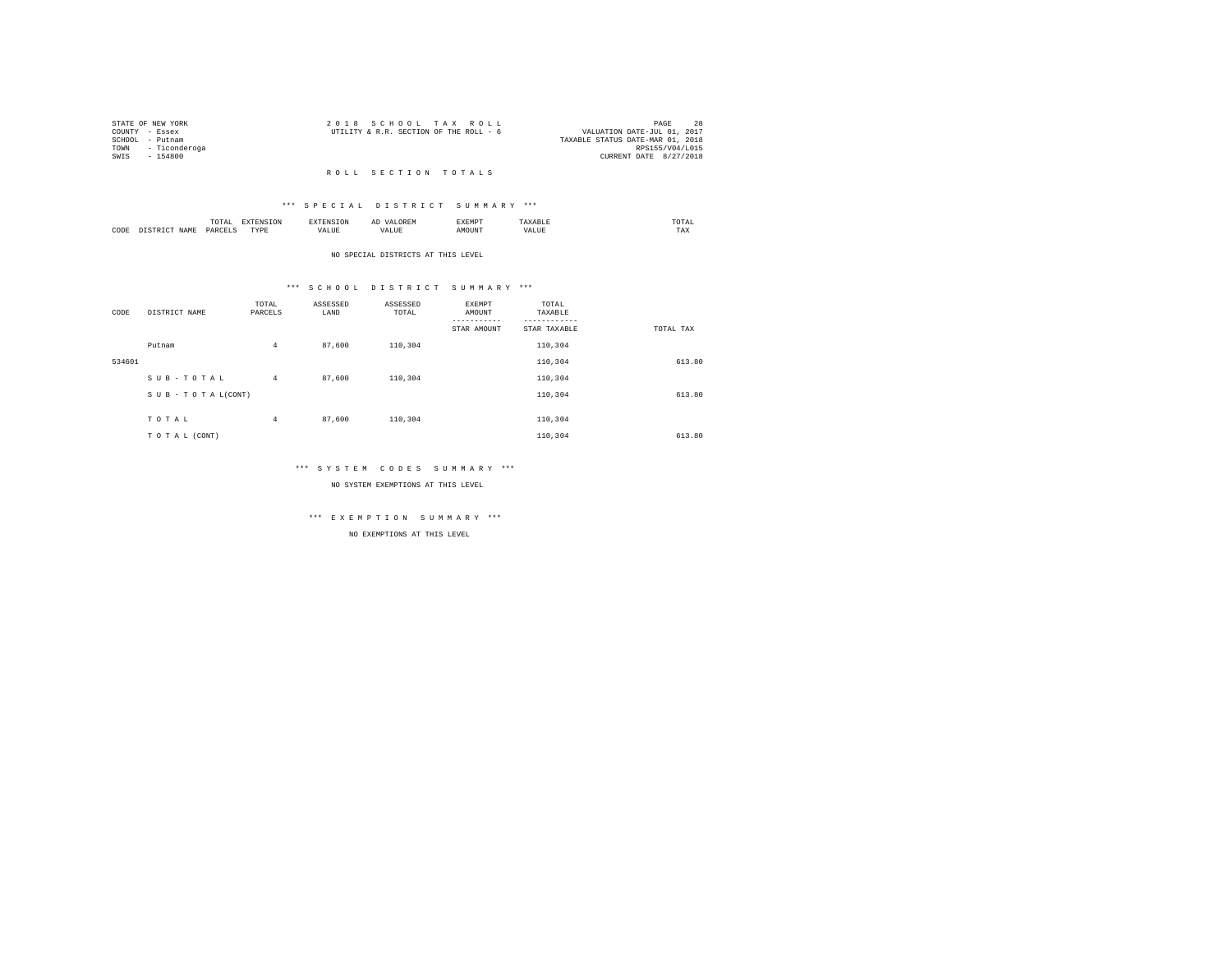| STATE OF NEW YORK<br>COUNTY - Essex<br>SCHOOL<br>- Putnam<br>- Ticonderoga<br>TOWN<br>SWIS<br>$-154800$ | 2018 SCHOOL TAX ROLL<br>UTILITY & R.R. SECTION OF THE ROLL - 6 | 29<br>PAGE<br>VALUATION DATE-JUL 01, 2017<br>TAXABLE STATUS DATE-MAR 01, 2018<br>RPS155/V04/L015<br>CURRENT DATE 8/27/2018 |
|---------------------------------------------------------------------------------------------------------|----------------------------------------------------------------|----------------------------------------------------------------------------------------------------------------------------|
|                                                                                                         | ROLL SECTION TOTALS                                            |                                                                                                                            |

| ROLL<br><b>SEC</b> | DESCRIPTION                         | TOTAL<br>PARCELS | ASSESSED<br>LAND | ASSESSED<br>TOTAL | EXEMPT<br>AMOUNT<br>STAR AMOUNT | TOTAL<br>TAXABLE<br>STAR TAXABLE | TOTAL<br>TAX |
|--------------------|-------------------------------------|------------------|------------------|-------------------|---------------------------------|----------------------------------|--------------|
|                    | School Tax                          |                  | 87,600           | 110,304           |                                 | 110,304<br>110,304               | 613.80       |
| 6                  | SPEC DIST TAXES<br>UTILITIES & N.C. | Δ                |                  |                   |                                 |                                  | 613.80       |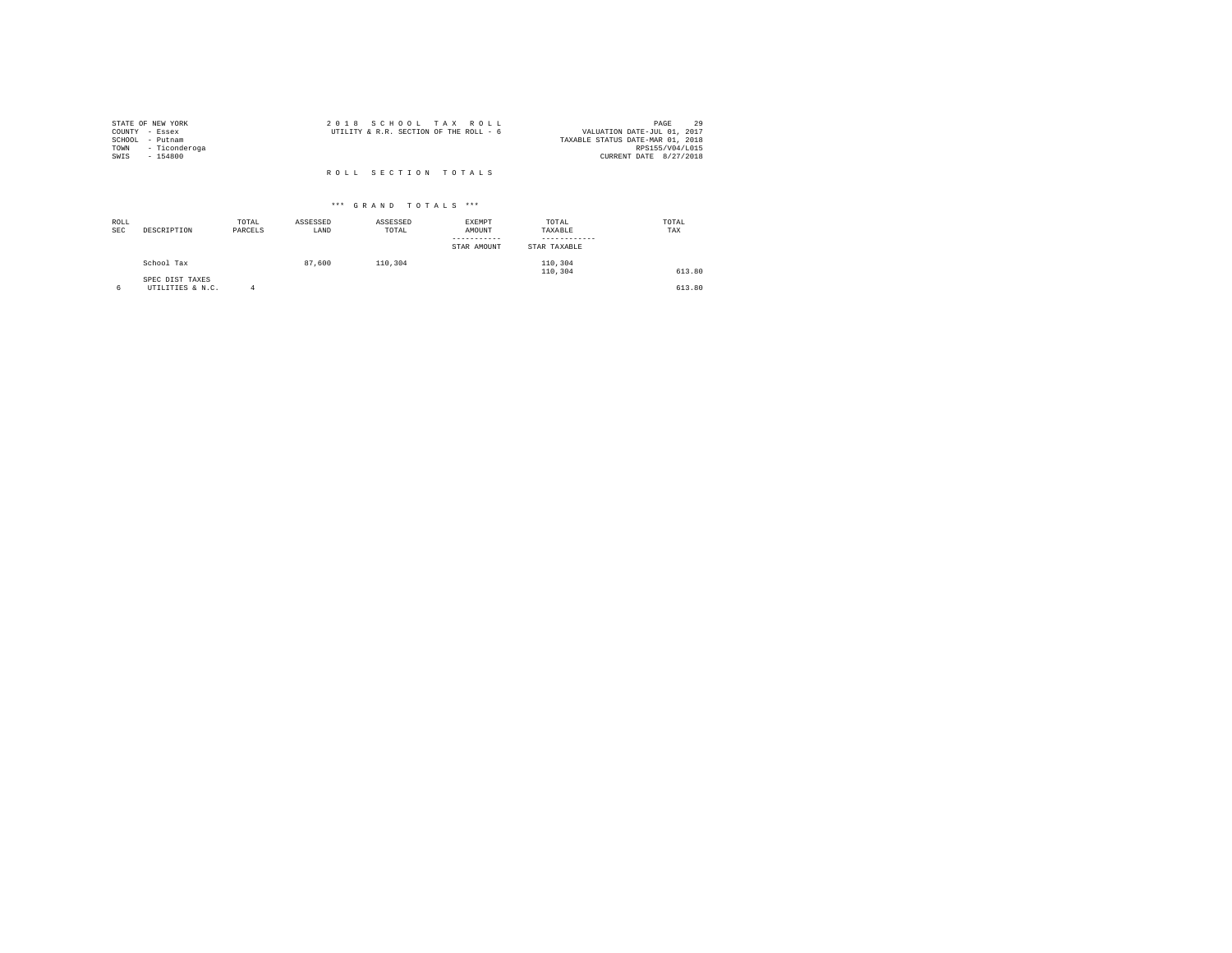| STATE OF NEW YORK<br>COUNTY - Essex<br>SCHOOL - Putnam<br>- Ticonderoga<br>TOWN<br>$-154800$<br>SWIS  | 2018                                                                                                                                                                                                                               | OWNERS NAME SEQUENCE    | SCHOOL TAX ROLL<br>CEILING RAILROAD SECTION OF THE ROLL - 7<br>UNIFORM PERCENT OF VALUE IS 100.00 | VALUATION DATE-JUL 01, 2017<br>TAXABLE STATUS DATE-MAR 01, 2018 | 30<br>PAGE                       |
|-------------------------------------------------------------------------------------------------------|------------------------------------------------------------------------------------------------------------------------------------------------------------------------------------------------------------------------------------|-------------------------|---------------------------------------------------------------------------------------------------|-----------------------------------------------------------------|----------------------------------|
| TAX MAP PARCEL NUMBER<br>CURRENT OWNERS NAME<br>**************************                            | PROPERTY LOCATION & CLASS ASSESSMENT<br>SCHOOL DISTRICT<br>CURRENT OWNERS ADDRESS PARCEL SIZE/GRID COORD                                                                                                                           | T.AND<br>TOTAL          | TAX DESCRIPTION<br>SPECIAL DISTRICTS                                                              | TAXABLE VALUE                                                   | TAX AMOUNT                       |
| 140.1-1-7.100<br>D&H Railway Corp<br>7th Floor Tax Dept<br>120 S 6th St<br>Minneapolis, MN 55402-1803 | 15 Wilson Bay Rd<br>842 Ceiling rr<br>534601<br>Putnam<br>A Mcintosh Pat Ceiling Rr<br>Main Line Thru Town<br>Apport For School-5.55%<br>ACRES 120.30<br>EAST-0746587 NRTH-1420618<br>DEED BOOK 985<br>$PG-1$<br>FULL MARKET VALUE | 100<br>95,642<br>95.642 | School Tax                                                                                        | ACCT 715N218410<br>95,642                                       | 64<br>BTLL.<br>532.22            |
|                                                                                                       |                                                                                                                                                                                                                                    |                         | TOTAL TAX $---$                                                                                   | DATE #1<br>AMT DUE                                              | $532.22**$<br>10/01/18<br>532.22 |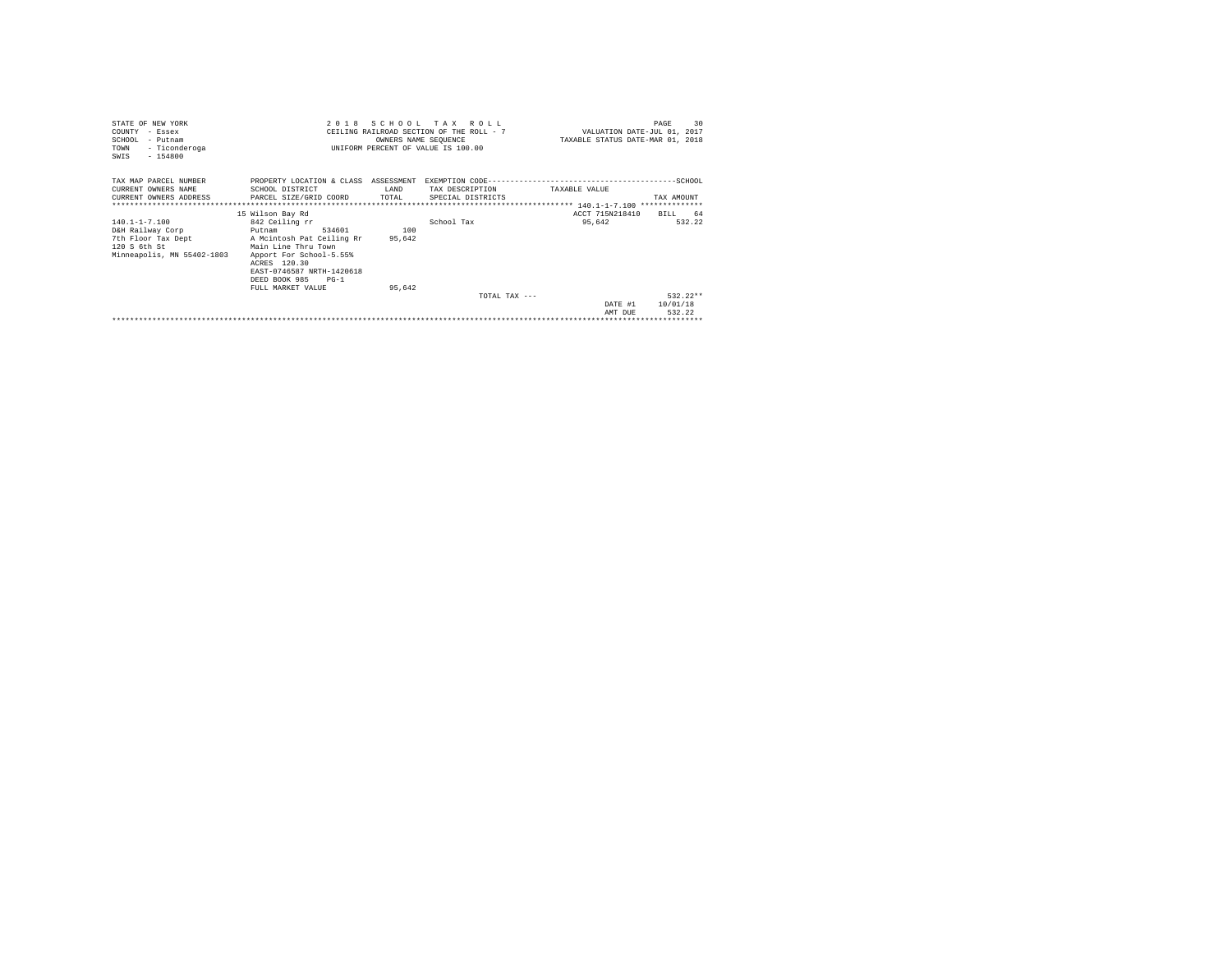|                | STATE OF NEW YORK | 2018 SCHOOL TAX ROLL                                                    | PAGE                   |  |
|----------------|-------------------|-------------------------------------------------------------------------|------------------------|--|
| COUNTY - Essex |                   | VALUATION DATE-JUL 01, 2017<br>CEILING RAILROAD SECTION OF THE ROLL - 7 |                        |  |
|                | SCHOOL - Putnam   | TAXABLE STATUS DATE-MAR 01, 2018                                        |                        |  |
| TOWN           | - Ticonderoga     | UNIFORM PERCENT OF VALUE IS 100.00                                      | RPS155/V04/L015        |  |
| SWIS           | - 154800          |                                                                         | CURRENT DATE 8/27/2018 |  |
|                |                   |                                                                         |                        |  |

#### \*\*\* S P E C I A L D I S T R I C T S U M M A R Y \*\*\*

|      | .<br>the contract of the contract of the contract of | the contract of the contract of the contract of the contract of the contract of |         | ▵<br>a. |              |     | the contract of the contract of the contract of |
|------|------------------------------------------------------|---------------------------------------------------------------------------------|---------|---------|--------------|-----|-------------------------------------------------|
| CODE | DARCEL'<br>.                                         | $- - - -$<br>.                                                                  | ''Alili |         | <b>NETNE</b> | $-$ | ---<br>1'A.X                                    |

NO SPECIAL DISTRICTS AT THIS LEVEL

#### \*\*\* S C H O O L D I S T R I C T S U M M A R Y \*\*\*

| CODE   | DISTRICT NAME   | TOTAL<br>PARCELS | ASSESSED<br>LAND | ASSESSED<br>TOTAL | EXEMPT<br>AMOUNT | TOTAL<br>TAXABLE |           |
|--------|-----------------|------------------|------------------|-------------------|------------------|------------------|-----------|
|        |                 |                  |                  |                   | STAR AMOUNT      | STAR TAXABLE     | TOTAL TAX |
|        | Putnam          | $\mathbf{1}$     | 100              | 95,642            |                  | 95,642           |           |
| 534601 |                 |                  |                  |                   |                  | 95,642           | 532.22    |
|        | SUB-TOTAL       | $\mathbf{1}$     | 100              | 95.642            |                  | 95,642           |           |
|        | SUB-TOTAL(CONT) |                  |                  |                   |                  | 95,642           | 532.22    |
|        |                 |                  |                  |                   |                  |                  |           |
|        | TOTAL           | $\,1\,$          | 100              | 95,642            |                  | 95,642           |           |
|        | TO TAL (CONT)   |                  |                  |                   |                  | 95.642           | 532.22    |

#### \*\*\* S Y S T E M C O D E S S U M M A R Y \*\*\*

NO SYSTEM EXEMPTIONS AT THIS LEVEL

# \*\*\* E X E M P T I O N S U M M A R Y \*\*\*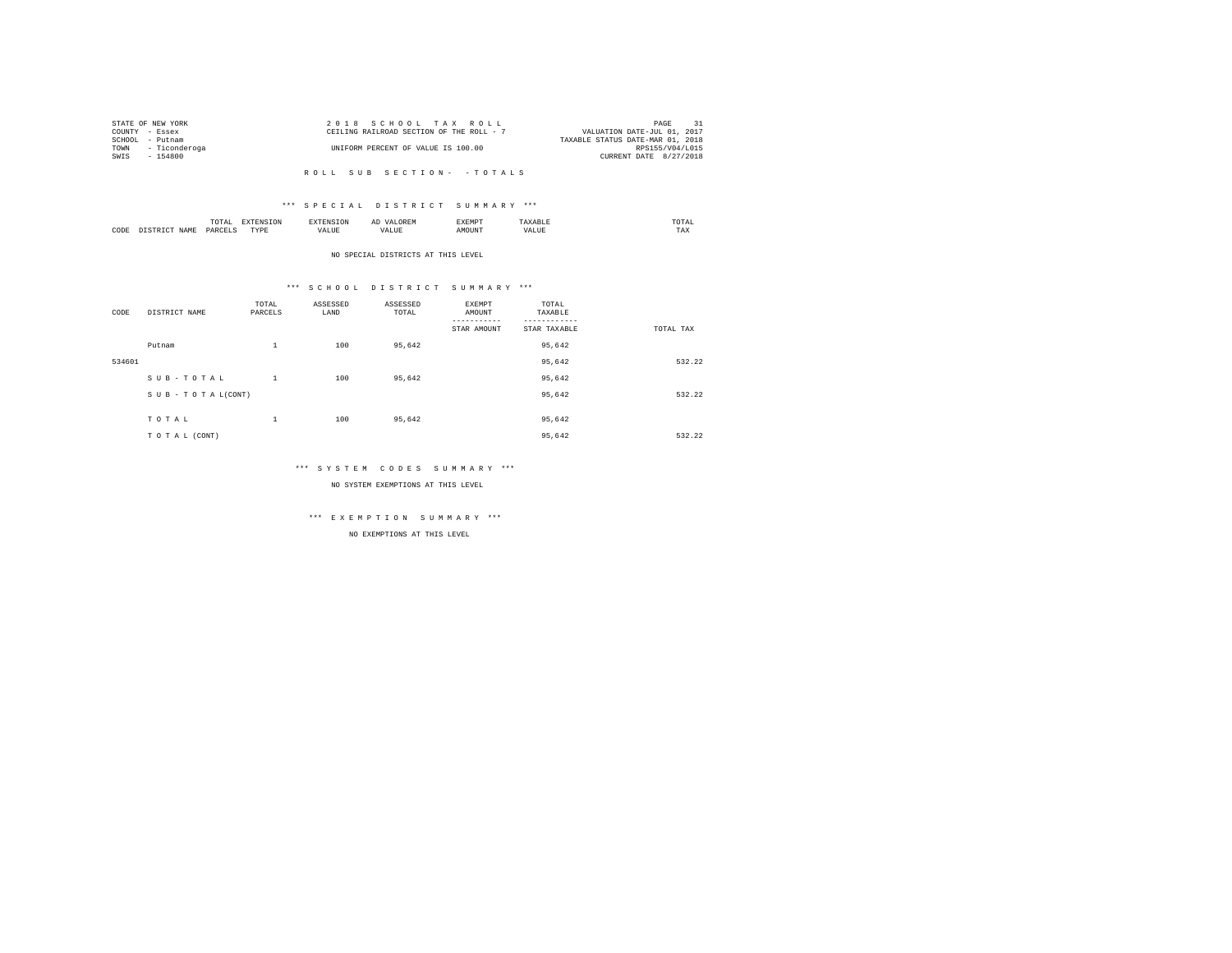|      | STATE OF NEW YORK  | 2018 SCHOOL TAX ROLL                     | 32<br>PAGE                       |
|------|--------------------|------------------------------------------|----------------------------------|
|      | COUNTY - Essex     | CEILING RAILROAD SECTION OF THE ROLL - 7 | VALUATION DATE-JUL 01, 2017      |
|      | SCHOOL - Putnam    |                                          | TAXABLE STATUS DATE-MAR 01, 2018 |
|      | TOWN - Ticonderoga | UNIFORM PERCENT OF VALUE IS 100.00       | RPS155/V04/L015                  |
| SWIS | - 154800           |                                          | CURRENT DATE 8/27/2018           |
|      |                    |                                          |                                  |
|      |                    | ROLL SUB SECTION- - TOTALS               |                                  |

| ROLL<br><b>SEC</b> | DESCRIPTION                          | TOTAL<br>PARCELS | ASSESSED<br>LAND | ASSESSED<br>TOTAL | EXEMPT<br>AMOUNT<br>STAR AMOUNT | TOTAL<br>TAXABLE<br>STAR TAXABLE | TOTAL<br>TAX |
|--------------------|--------------------------------------|------------------|------------------|-------------------|---------------------------------|----------------------------------|--------------|
|                    | School Tax                           |                  | 100              | 95.642            |                                 | 95,642<br>95,642                 | 532.22       |
| $\sim$             | SPEC DIST TAXES<br>CEILING RAILROADS |                  |                  |                   |                                 |                                  | 532.22       |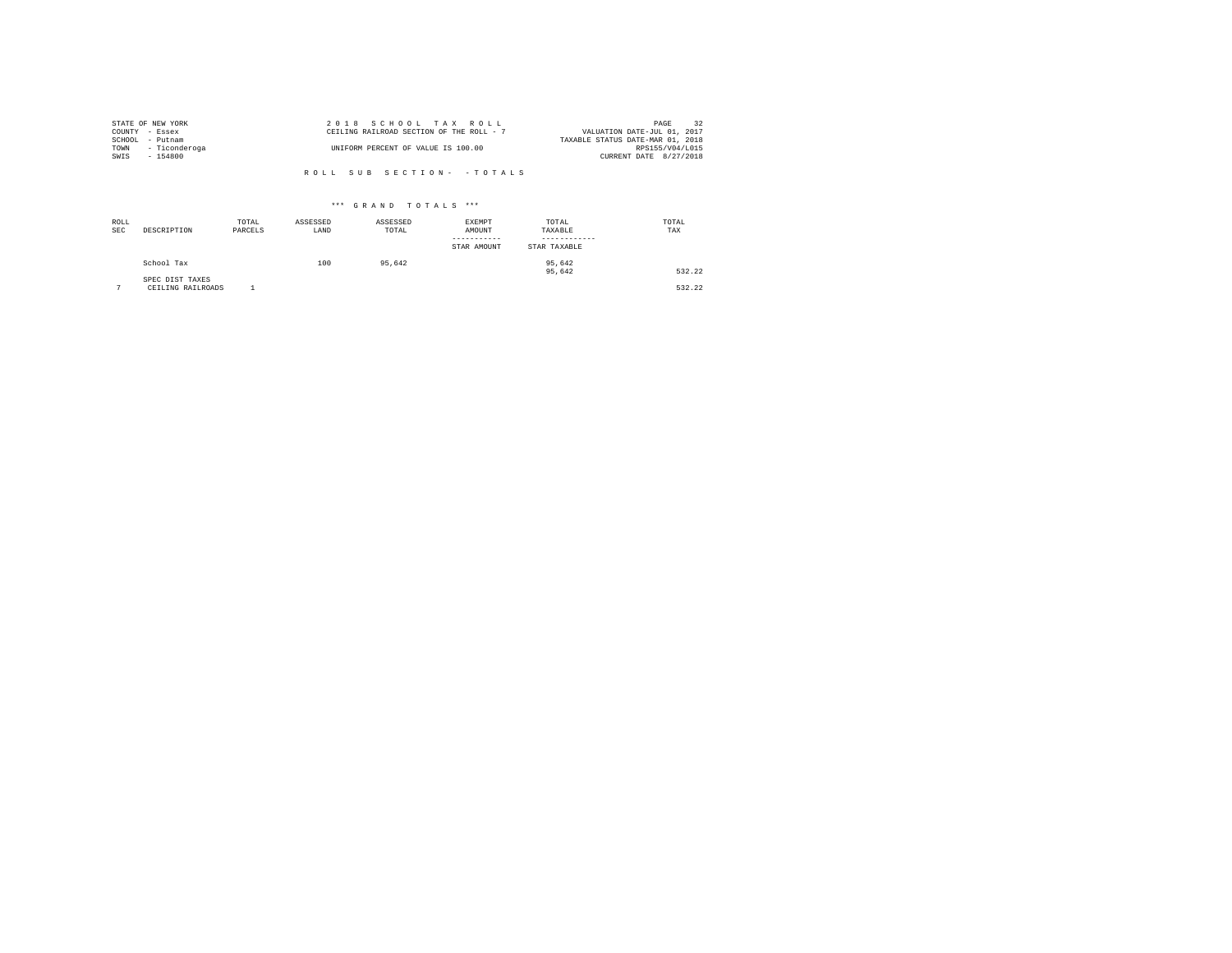| STATE OF NEW YORK |               | 2018 SCHOOL TAX ROLL                     |  |  | -33<br>PAGE                      |
|-------------------|---------------|------------------------------------------|--|--|----------------------------------|
| COUNTY - Essex    |               | CEILING RAILROAD SECTION OF THE ROLL - 7 |  |  | VALUATION DATE-JUL 01, 2017      |
| SCHOOL            | - Putnam      |                                          |  |  | TAXABLE STATUS DATE-MAR 01, 2018 |
| TOWN              | - Ticonderoga | UNIFORM PERCENT OF VALUE IS 100.00       |  |  | RPS155/V04/L015                  |
| SWIS              | - 154800      |                                          |  |  | CURRENT DATE 8/27/2018           |
|                   |               |                                          |  |  |                                  |
|                   |               | ROLL SECTION TOTALS                      |  |  |                                  |

|      | $\cdots$  |   | ▵ |     | the contract of the contract of the contract of |
|------|-----------|---|---|-----|-------------------------------------------------|
| CODE | ⊃¤¤ר<br>. | . |   | $-$ | ---<br>1'A.X                                    |

NO SPECIAL DISTRICTS AT THIS LEVEL

# \*\*\* S C H O O L D I S T R I C T S U M M A R Y \*\*\*

| CODE   | DISTRICT NAME   | TOTAL<br>PARCELS | ASSESSED<br>LAND | ASSESSED<br>TOTAL | EXEMPT<br>AMOUNT | TOTAL<br>TAXABLE |           |
|--------|-----------------|------------------|------------------|-------------------|------------------|------------------|-----------|
|        |                 |                  |                  |                   | STAR AMOUNT      | STAR TAXABLE     | TOTAL TAX |
|        | Putnam          | $\mathbf{1}$     | 100              | 95,642            |                  | 95,642           |           |
| 534601 |                 |                  |                  |                   |                  | 95,642           | 532.22    |
|        | SUB-TOTAL       | 1                | 100              | 95,642            |                  | 95,642           |           |
|        | SUB-TOTAL(CONT) |                  |                  |                   |                  | 95,642           | 532.22    |
|        |                 |                  |                  |                   |                  |                  |           |
|        | TOTAL           | $\,1\,$          | 100              | 95,642            |                  | 95,642           |           |
|        | TO TAL (CONT)   |                  |                  |                   |                  | 95,642           | 532.22    |

#### \*\*\* S Y S T E M C O D E S S U M M A R Y \*\*\*

NO SYSTEM EXEMPTIONS AT THIS LEVEL

# \*\*\* E X E M P T I O N S U M M A R Y \*\*\*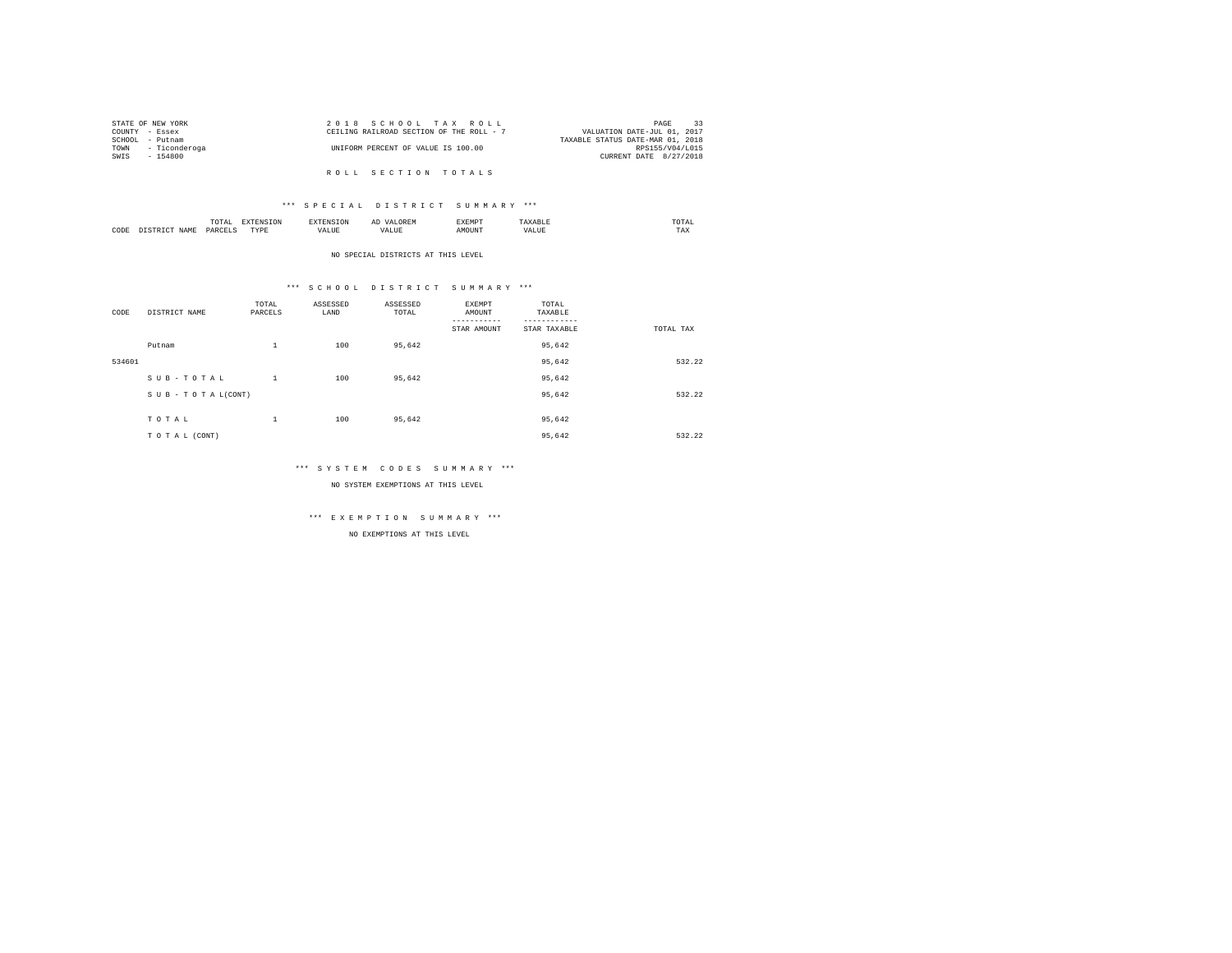|                | STATE OF NEW YORK | 2018 SCHOOL TAX ROLL                                                    | PAGE            | 34 |
|----------------|-------------------|-------------------------------------------------------------------------|-----------------|----|
| COUNTY - Essex |                   | CEILING RAILROAD SECTION OF THE ROLL - 7<br>VALUATION DATE-JUL 01, 2017 |                 |    |
|                | SCHOOL - Putnam   | TAXABLE STATUS DATE-MAR 01, 2018                                        |                 |    |
| TOWN           | - Ticonderoga     | UNIFORM PERCENT OF VALUE IS 100.00                                      | RPS155/V04/L015 |    |
| SWIS           | $-154800$         | CURRENT DATE 8/27/2018                                                  |                 |    |
|                |                   |                                                                         |                 |    |
|                |                   | ROLL SECTION TOTALS                                                     |                 |    |

| ROLL<br><b>SEC</b> | DESCRIPTION                          | TOTAL<br>PARCELS | ASSESSED<br>LAND | ASSESSED<br>TOTAL | <b>EXEMPT</b><br>AMOUNT<br>-----------<br>STAR AMOUNT | TOTAL<br>TAXABLE<br>STAR TAXABLE | TOTAL<br>TAX |
|--------------------|--------------------------------------|------------------|------------------|-------------------|-------------------------------------------------------|----------------------------------|--------------|
|                    | School Tax                           |                  | 100              | 95.642            |                                                       | 95.642<br>95,642                 | 532.22       |
| $\sim$             | SPEC DIST TAXES<br>CEILING RAILROADS |                  |                  |                   |                                                       |                                  | 532.22       |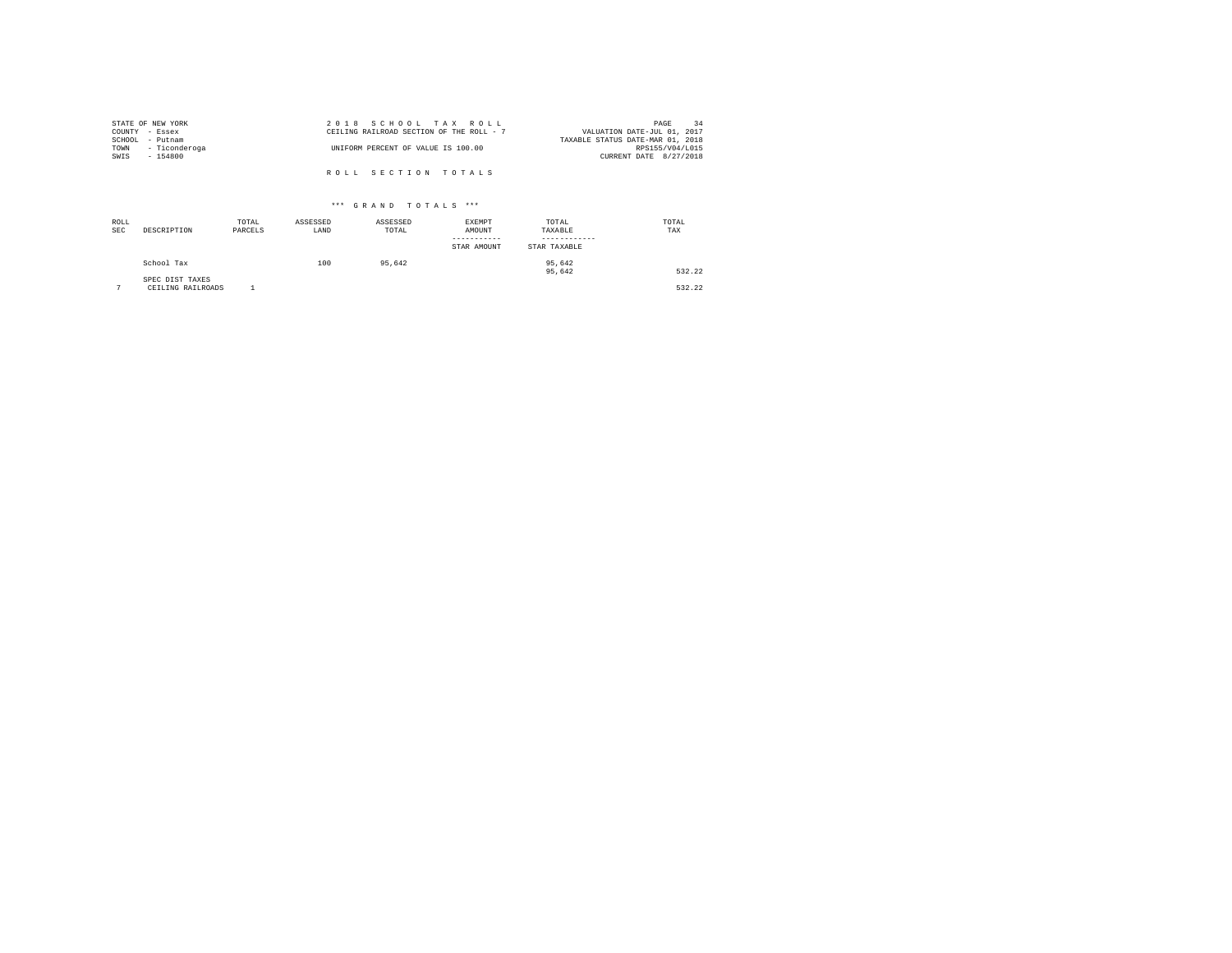| STATE OF NEW YORK                          | 2018                       |                      | SCHOOL TAX ROLL                       |                                  | 35<br>PAGE                  |
|--------------------------------------------|----------------------------|----------------------|---------------------------------------|----------------------------------|-----------------------------|
| COUNTY<br>- Essex                          |                            |                      | WHOLLY EXEMPT SECTION OF THE ROLL - 8 |                                  | VALUATION DATE-JUL 01, 2017 |
| SCHOOL<br>- Putnam                         |                            | OWNERS NAME SEOUENCE |                                       | TAXABLE STATUS DATE-MAR 01, 2018 |                             |
| - Ticonderoga<br>TOWN<br>SWIS<br>$-154800$ |                            |                      | UNIFORM PERCENT OF VALUE IS 100.00    |                                  |                             |
| TAX MAP PARCEL NUMBER                      | PROPERTY LOCATION & CLASS  | ASSESSMENT           |                                       |                                  |                             |
| CURRENT OWNERS NAME                        | SCHOOL DISTRICT            | LAND                 | TAX DESCRIPTION                       | TAXABLE VALUE                    |                             |
| CURRENT OWNERS ADDRESS                     | PARCEL SIZE/GRID COORD     | TOTAL                | SPECIAL DISTRICTS                     |                                  | TAX AMOUNT                  |
|                                            |                            |                      |                                       |                                  |                             |
|                                            | River Rd                   |                      |                                       | ACCT 715Z016001                  |                             |
| $140.1 - 1 - 7.200$                        | 821 Flood contrl           |                      | TOWN OWN I 13500                      |                                  | 45,000                      |
| Town of Ticonderoga                        | 534601<br>Putnam           |                      | 45,000 School Tax                     | 0.00                             | 0.00                        |
| 132 Montcalm St                            | 18 19 20 Stoughton         | 45,000               |                                       |                                  |                             |
| Ticonderoga, NY 12883                      | ACRES<br>7.70              |                      |                                       |                                  |                             |
|                                            | EAST-0743031 NRTH-1402825  |                      |                                       |                                  |                             |
|                                            | DEED BOOK 1803<br>$PG-170$ |                      |                                       |                                  |                             |
|                                            | FULL MARKET VALUE          | 45,000               |                                       |                                  |                             |
|                                            |                            |                      | TOTAL TAX $---$                       |                                  | $0.00**$                    |
|                                            |                            |                      |                                       |                                  |                             |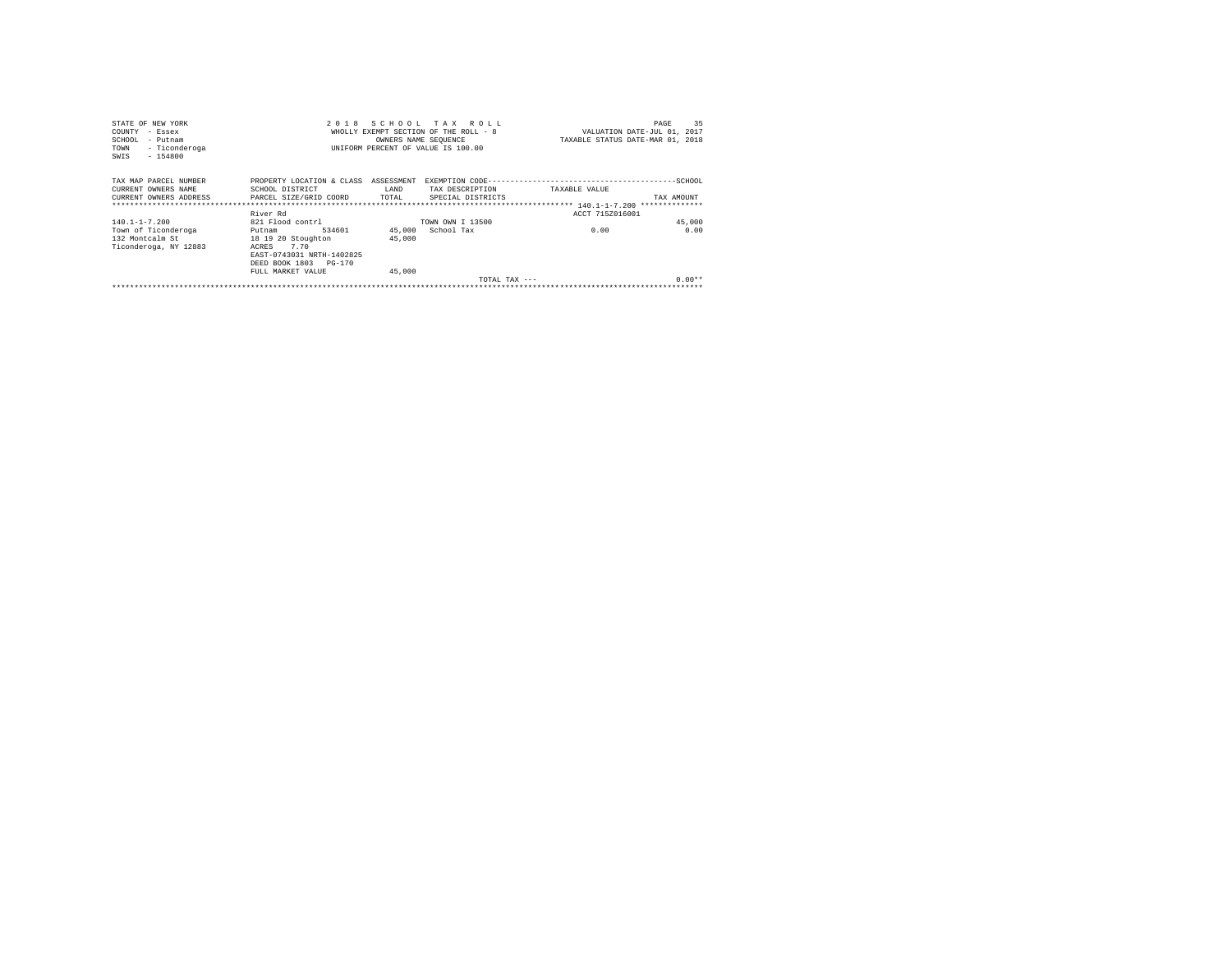|  |                                                                                          | PAGE                 | 36                                                                                                           |
|--|------------------------------------------------------------------------------------------|----------------------|--------------------------------------------------------------------------------------------------------------|
|  | WHOLLY EXEMPT SECTION OF THE ROLL - 8                                                    |                      |                                                                                                              |
|  |                                                                                          |                      |                                                                                                              |
|  | UNIFORM PERCENT OF VALUE IS 100.00                                                       |                      |                                                                                                              |
|  |                                                                                          |                      |                                                                                                              |
|  | STATE OF NEW YORK<br>COUNTY - Essex<br>SCHOOL - Putnam<br>TOWN - Ticonderoga<br>- 154800 | 2018 SCHOOL TAX ROLL | VALUATION DATE-JUL 01, 2017<br>TAXABLE STATUS DATE-MAR 01, 2018<br>RPS155/V04/L015<br>CURRENT DATE 8/27/2018 |

#### \*\*\* S P E C I A L D I S T R I C T S U M M A R Y \*\*\*

|      |   | moms<br>TAI<br>the contract of the contract of the contract of | the contract of the contract of the contract of the contract of the contract of | SION  | д١ | <b>************</b><br>ہ دے تا | .      | the contract of the contract of the contract of |
|------|---|----------------------------------------------------------------|---------------------------------------------------------------------------------|-------|----|--------------------------------|--------|-------------------------------------------------|
| CODE | . | PARCEL                                                         | <b>TVDL</b><br>.                                                                | 'ALUL | .  | MOTIN'                         | $\sim$ | 1 M.A                                           |

#### NO SPECIAL DISTRICTS AT THIS LEVEL

#### \*\*\* S C H O O L D I S T R I C T S U M M A R Y \*\*\*

| CODE   | DISTRICT NAME      | TOTAL<br>PARCELS | ASSESSED<br>LAND | ASSESSED<br>TOTAL | EXEMPT<br>AMOUNT        | TOTAL<br>TAXABLE         |           |
|--------|--------------------|------------------|------------------|-------------------|-------------------------|--------------------------|-----------|
|        |                    |                  |                  |                   | --------<br>STAR AMOUNT | --------<br>STAR TAXABLE | TOTAL TAX |
|        | Putnam             | $\mathbf{1}$     | 45,000           | 45,000            | 45,000                  |                          |           |
| 534601 |                    |                  |                  |                   |                         |                          |           |
|        | SUB-TOTAL          | $\mathbf{1}$     | 45,000           | 45,000            | 45,000                  |                          |           |
|        | SUB - TO TAL(CONT) |                  |                  |                   |                         |                          |           |
|        | TOTAL              | $\mathbf{1}$     | 45,000           | 45,000            | 45,000                  |                          |           |
|        | TO TAL (CONT)      |                  |                  |                   |                         |                          |           |
|        |                    |                  |                  |                   |                         |                          |           |

#### \*\*\* S Y S T E M C O D E S S U M M A R Y \*\*\*

#### NO SYSTEM EXEMPTIONS AT THIS LEVEL

| CODE  | DESCRIPTION         | TOTAL<br>PARCELS | SCHOOL           |
|-------|---------------------|------------------|------------------|
| 13500 | TOWN OWN I<br>TOTAL |                  | 45,000<br>45,000 |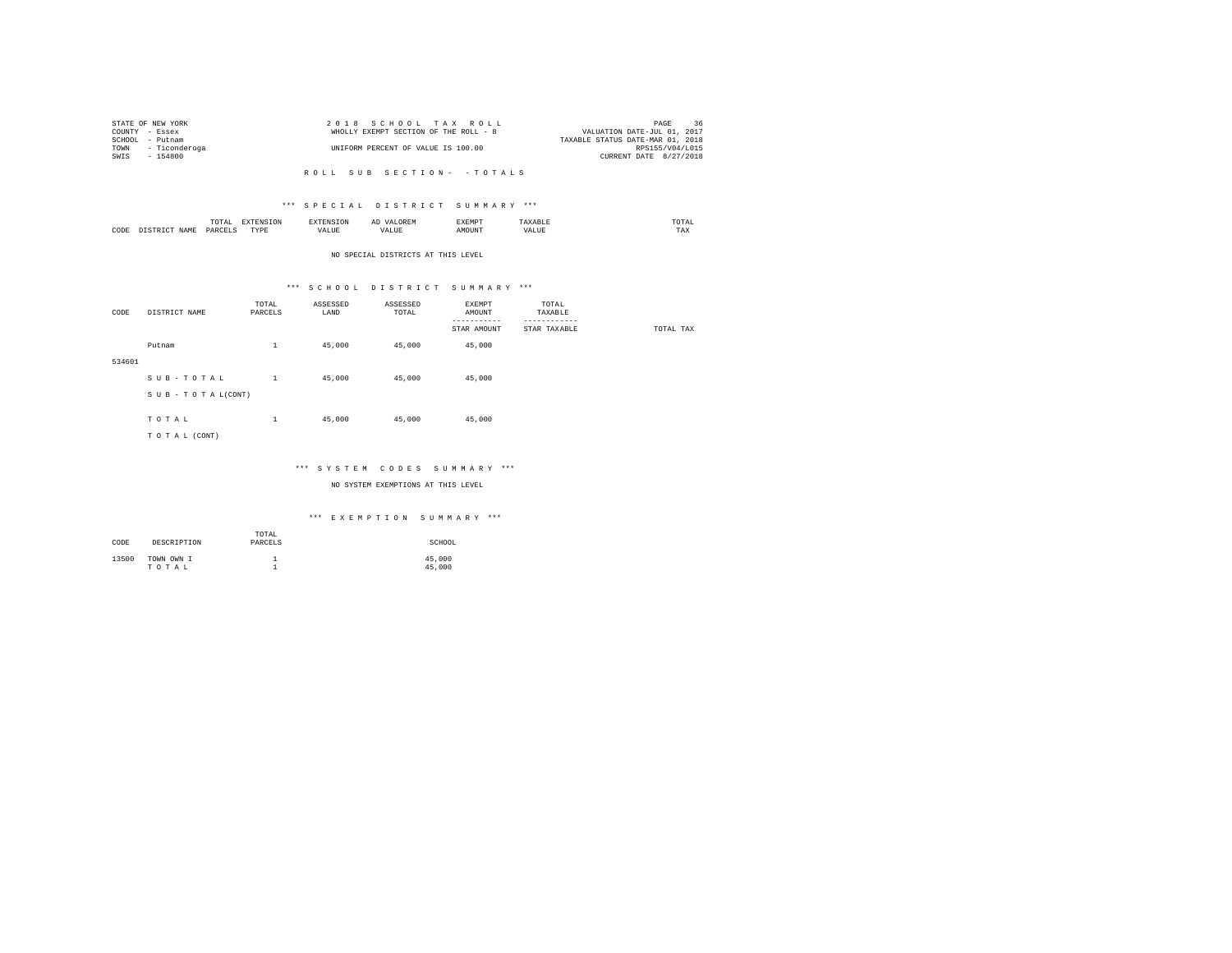| STATE OF NEW YORK |                    | 2018 SCHOOL TAX ROLL                  | 37<br>PAGE                       |
|-------------------|--------------------|---------------------------------------|----------------------------------|
| COUNTY - Essex    |                    | WHOLLY EXEMPT SECTION OF THE ROLL - 8 | VALUATION DATE-JUL 01, 2017      |
| SCHOOL            | - Putnam           |                                       | TAXABLE STATUS DATE-MAR 01, 2018 |
|                   | TOWN - Ticonderoga | UNIFORM PERCENT OF VALUE IS 100.00    | RPS155/V04/L015                  |
| SWIS              | - 154800           |                                       | CURRENT DATE 8/27/2018           |

| ROLL<br><b>SEC</b> | DESCRIPTION                                    | TOTAL<br>PARCELS | ASSESSED<br>LAND | ASSESSED<br>TOTAL | <b>EXEMPT</b><br>AMOUNT<br>-----------<br>STAR AMOUNT | TOTAL<br>TAXABLE<br>STAR TAXABLE | TOTAL<br>TAX |
|--------------------|------------------------------------------------|------------------|------------------|-------------------|-------------------------------------------------------|----------------------------------|--------------|
| 8                  | RS 8 TOTAL<br>SPEC DIST TAXES<br>WHOLLY EXEMPT |                  | 45,000           | 45,000            | 45,000                                                |                                  |              |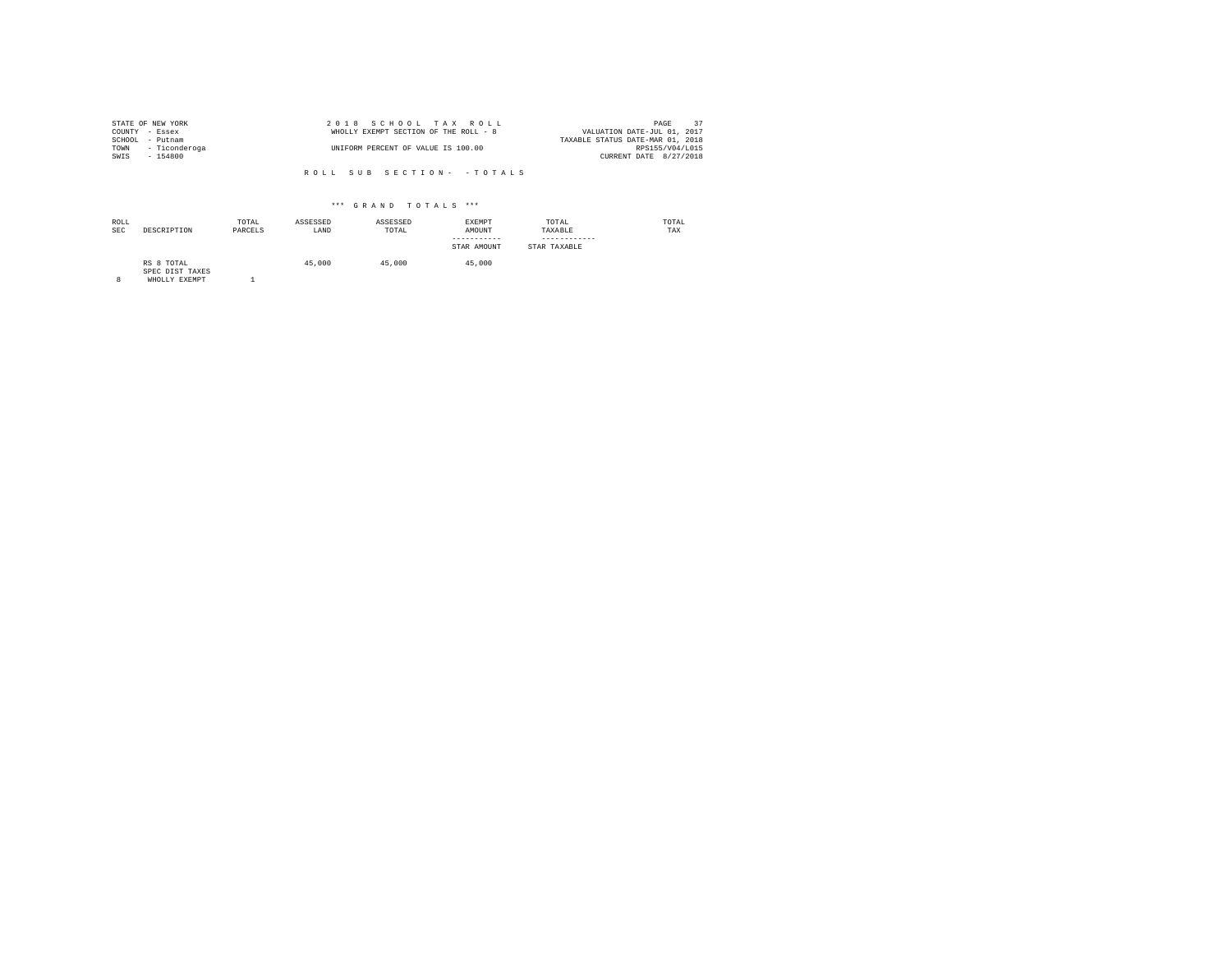|                | STATE OF NEW YORK | 2018 SCHOOL TAX ROLL                                                 | 38<br>PAGE             |
|----------------|-------------------|----------------------------------------------------------------------|------------------------|
| COUNTY - Essex |                   | WHOLLY EXEMPT SECTION OF THE ROLL - 8<br>VALUATION DATE-JUL 01, 2017 |                        |
|                | SCHOOL - Putnam   | TAXABLE STATUS DATE-MAR 01, 2018                                     |                        |
| TOWN           | - Ticonderoga     | UNIFORM PERCENT OF VALUE IS 100.00                                   | RPS155/V04/L015        |
| SWIS           | - 154800          |                                                                      | CURRENT DATE 8/27/2018 |
|                |                   |                                                                      |                        |
|                |                   | ROLL SECTION TOTALS                                                  |                        |

|      | $m \wedge m$<br>.<br>the contract of the contract of the contract of | the contract of the contract of the contract of the contract of the contract of | $\cdots$<br>and the contract of the contract of the contract of the contract of the contract of the contract of the contract of the contract of the contract of the contract of the contract of the contract of the contract of the contra | . | , , , ,<br>the contract of the contract of the contract of |
|------|----------------------------------------------------------------------|---------------------------------------------------------------------------------|--------------------------------------------------------------------------------------------------------------------------------------------------------------------------------------------------------------------------------------------|---|------------------------------------------------------------|
| CODE | YAR                                                                  | <b>TVD</b><br>.                                                                 | uUi                                                                                                                                                                                                                                        |   | 77.3.37<br>⊥n∧                                             |

NO SPECIAL DISTRICTS AT THIS LEVEL

# \*\*\* S C H O O L D I S T R I C T S U M M A R Y \*\*\*

| CODE   | DISTRICT NAME   | TOTAL<br>PARCELS | ASSESSED<br>LAND | ASSESSED<br>TOTAL | EXEMPT<br>AMOUNT<br>--------- | TOTAL<br>TAXABLE<br>--------- |           |
|--------|-----------------|------------------|------------------|-------------------|-------------------------------|-------------------------------|-----------|
|        |                 |                  |                  |                   | STAR AMOUNT                   | STAR TAXABLE                  | TOTAL TAX |
|        | Putnam          | $\mathbf{1}$     | 45,000           | 45,000            | 45,000                        |                               |           |
| 534601 |                 |                  |                  |                   |                               |                               |           |
|        | SUB-TOTAL       | $\mathbf{1}$     | 45,000           | 45,000            | 45,000                        |                               |           |
|        | SUB-TOTAL(CONT) |                  |                  |                   |                               |                               |           |
|        | TOTAL           | $\mathbf{1}$     | 45,000           | 45,000            | 45,000                        |                               |           |
|        | TO TAL (CONT)   |                  |                  |                   |                               |                               |           |
|        |                 |                  |                  |                   |                               |                               |           |

# \*\*\* S Y S T E M C O D E S S U M M A R Y \*\*\*

NO SYSTEM EXEMPTIONS AT THIS LEVEL

| CODE  | DESCRIPTION         | TOTAL<br>PARCELS | SCHOOL           |
|-------|---------------------|------------------|------------------|
| 13500 | TOWN OWN I<br>TOTAL | <b>.</b>         | 45,000<br>45,000 |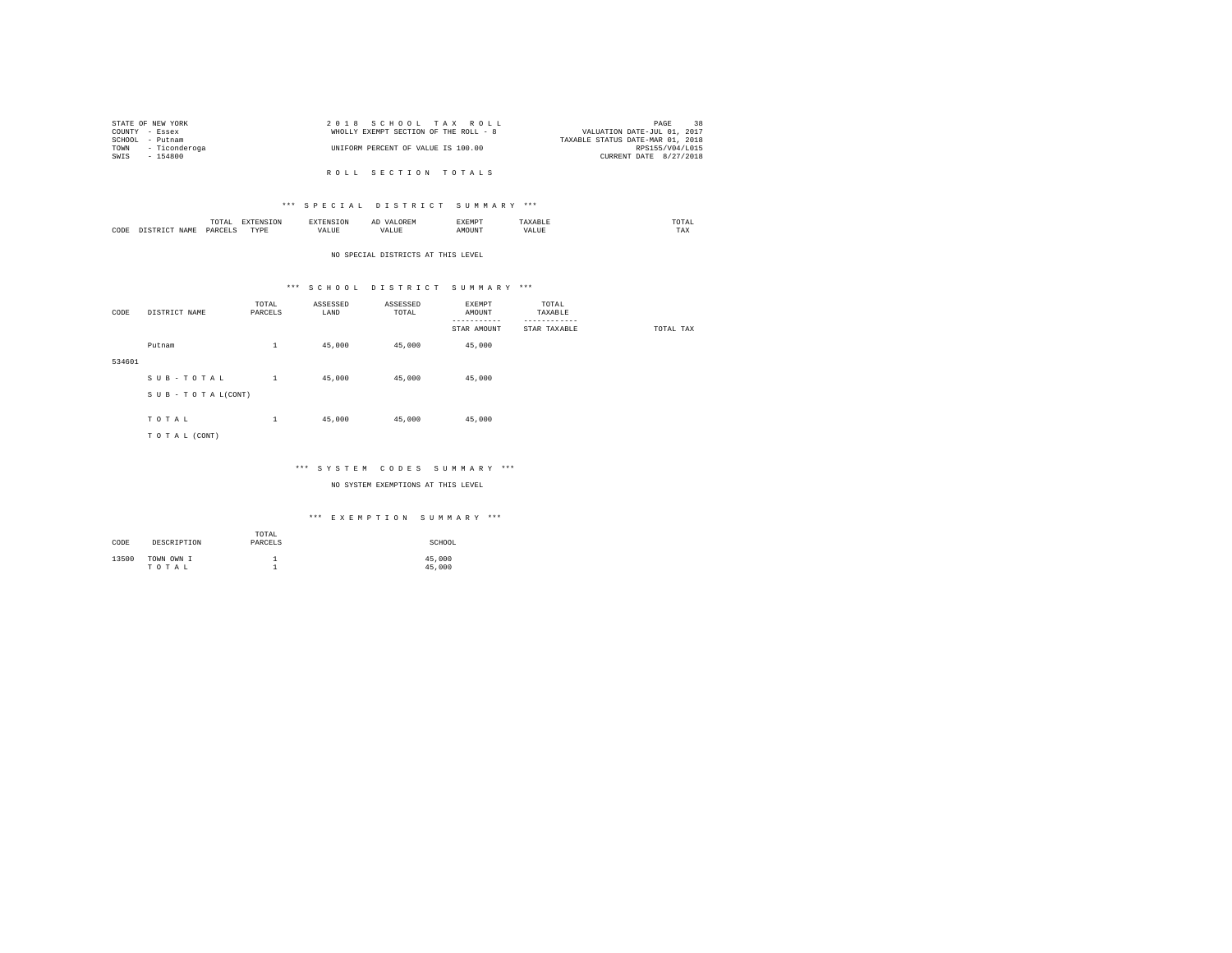| STATE OF NEW YORK  | 2018 SCHOOL TAX ROLL                  | 39<br>PAGE                       |
|--------------------|---------------------------------------|----------------------------------|
| COUNTY - Essex     | WHOLLY EXEMPT SECTION OF THE ROLL - 8 | VALUATION DATE-JUL 01, 2017      |
| SCHOOL<br>- Putnam |                                       | TAXABLE STATUS DATE-MAR 01, 2018 |
| TOWN - Ticonderoga | UNIFORM PERCENT OF VALUE IS 100.00    | RPS155/V04/L015                  |
| SWIS<br>$-154800$  |                                       | CURRENT DATE 8/27/2018           |
|                    |                                       |                                  |
|                    | ROLL SECTION TOTALS                   |                                  |

| ROLL<br><b>SEC</b> | DESCRIPTION                   | TOTAL<br>PARCELS | ASSESSED<br>LAND | ASSESSED<br>TOTAL | <b>EXEMPT</b><br>AMOUNT<br>-----------<br>STAR AMOUNT | TOTAL<br>TAXABLE<br>------------<br>STAR TAXABLE | TOTAL<br>TAX |
|--------------------|-------------------------------|------------------|------------------|-------------------|-------------------------------------------------------|--------------------------------------------------|--------------|
|                    | RS 8 TOTAL<br>SPEC DIST TAXES |                  | 45,000           | 45,000            | 45,000                                                |                                                  |              |

SPEC DIST TAXES 8 WHOLLY EXEMPT 1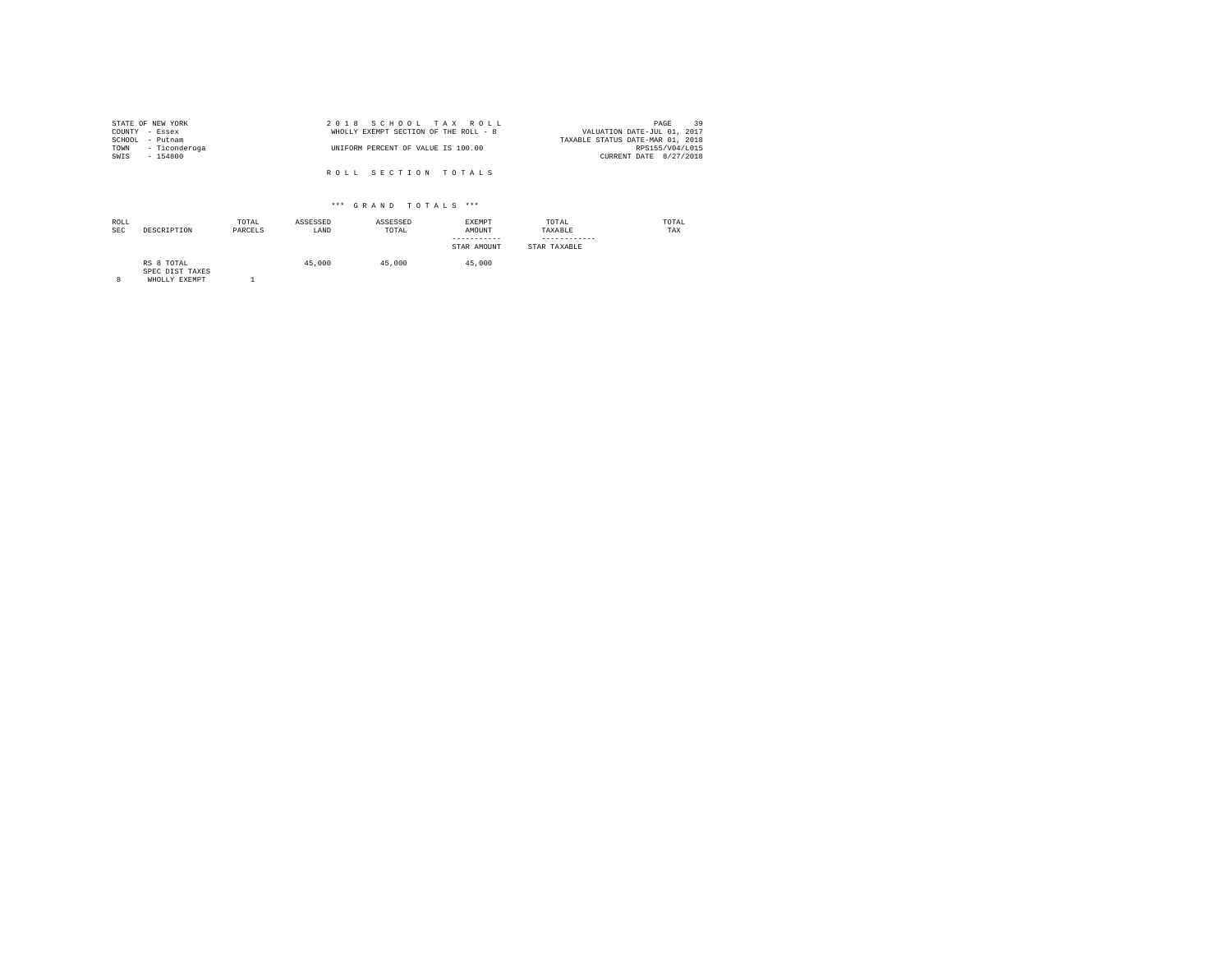| STATE OF NEW YORK     | 2018 SCHOOL TAX ROLL | PAGE<br>4 C                      |
|-----------------------|----------------------|----------------------------------|
| COUNTY - Essex        |                      | VALUATION DATE-JUL 01, 2017      |
| SCHOOL<br>- Putnam    | SWIS TOTALS          | TAXABLE STATUS DATE-MAR 01, 2018 |
| - Ticonderoga<br>TOWN |                      | RPS155/V04/L015                  |
| SWIS<br>$-154800$     |                      | CURRENT DATE 8/27/2018           |

|           |                    | LUTAI<br>the contract of the contract of the contract of | $- - - -$ |      | <br>,,,,,,,,,<br>. |     | TAX         | <b>TOTAL</b><br>the contract of the contract of the contract of |
|-----------|--------------------|----------------------------------------------------------|-----------|------|--------------------|-----|-------------|-----------------------------------------------------------------|
| CODE<br>. | <b>ATMP</b><br>-11 | D∆R                                                      | "VDE<br>. | ALUE | DUN.               | . . | .<br>RA I I | TAX                                                             |

NO SPECIAL DISTRICTS AT THIS LEVEL

#### \*\*\* S C H O O L D I S T R I C T S U M M A R Y \*\*\*

| CODE   | DISTRICT NAME      | TOTAL<br>PARCELS | ASSESSED<br>LAND | ASSESSED<br>TOTAL | <b>EXEMPT</b><br>AMOUNT<br>STAR AMOUNT | TOTAL<br>TAXABLE<br>---------<br>STAR TAXABLE | TAX RATE | TOTAL TAX |
|--------|--------------------|------------------|------------------|-------------------|----------------------------------------|-----------------------------------------------|----------|-----------|
|        | Putnam             | 65               | 1987.100         | 5771.576          | 145,975                                | 5.625.601                                     |          |           |
| 534601 |                    |                  |                  |                   | 717.925                                | 4.907.676                                     | 5.564664 | 27,309.58 |
|        | SUB-TOTAL          | 65               | 1987.100         | 5771.576          | 145,975                                | 5.625.601                                     |          |           |
|        | SUB - TO TAL(CONT) |                  |                  |                   | 717.925                                | 4.907.676                                     |          | 27,309.58 |
|        | TOTAL              | 65               | 1987.100         | 5771.576          | 145,975                                | 5.625.601                                     |          |           |
|        | TO TAL (CONT)      |                  |                  |                   | 717.925                                | 4.907.676                                     |          | 27,309.58 |

#### \*\*\* S Y S T E M C O D E S S U M M A R Y \*\*\*

#### NO SYSTEM EXEMPTIONS AT THIS LEVEL

|       |             | TOTAL          |         |
|-------|-------------|----------------|---------|
| CODE  | DESCRIPTION | PARCELS        | SCHOOL  |
|       |             |                |         |
| 13500 | TOWN OWN I  |                | 45,000  |
| 41730 | AG. DIST    | ∸              |         |
| 41800 | AGED ALL    | $\overline{2}$ | 73,300  |
| 41804 | AGED S      | 1              | 27.675  |
| 41834 | ENH STAR    | Q              | 507.925 |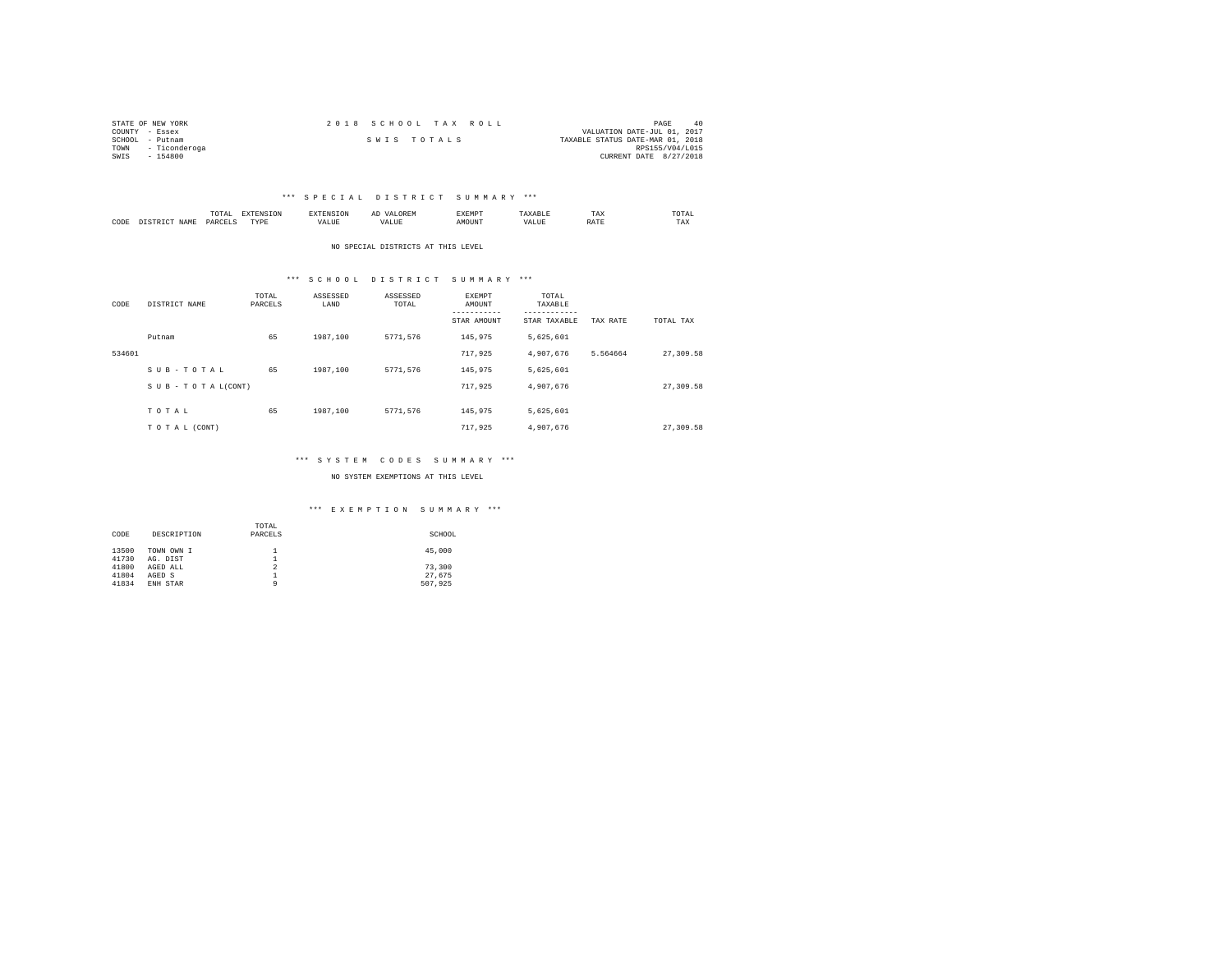| STATE OF NEW YORK     | 2018 SCHOOL TAX ROLL | PAGE                             |
|-----------------------|----------------------|----------------------------------|
| COUNTY - Essex        |                      | VALUATION DATE-JUL 01, 2017      |
| SCHOOL<br>- Putnam    | SWIS TOTALS          | TAXABLE STATUS DATE-MAR 01, 2018 |
| - Ticonderoga<br>TOWN |                      | RPS155/V04/L015                  |
| SWIS<br>$-154800$     |                      | CURRENT DATE 8/27/2018           |

# \*\*\* E X E M P T I O N S U M M A R Y \*\*\*

| CODE  | DESCRIPTION              | TOTAL<br>PARCELS | SCHOOL             |
|-------|--------------------------|------------------|--------------------|
| 41854 | <b>BAS STAR</b><br>TOTAL | 21               | 210,000<br>863,900 |

| ROLL<br><b>SEC</b> | DESCRIPTION                          | TOTAL<br>PARCELS | ASSESSED<br>LAND | ASSESSED<br>TOTAL | <b>EXEMPT</b><br>AMOUNT<br>-----------<br>STAR AMOUNT | TOTAL<br>TAXABLE<br>------------<br>STAR TAXABLE | TAX<br>RATE |             |
|--------------------|--------------------------------------|------------------|------------------|-------------------|-------------------------------------------------------|--------------------------------------------------|-------------|-------------|
|                    | School Tax                           |                  | 1854,400         | 5169,700          | 100,975<br>717.925                                    | 5,068,725<br>4,350,800                           | 5.564664    | 24, 210, 75 |
| $\mathbf{1}$       | SPEC DIST TAXES<br>TAXABLE           | 58               |                  |                   |                                                       |                                                  |             | 24, 210.75  |
|                    | School Tax                           |                  |                  | 350,930           |                                                       | 350,930<br>350,930                               | 5.564664    | 1,952.81    |
| 5                  | SPEC DIST TAXES<br>SPECIAL FRANCHISE | 1                |                  |                   |                                                       |                                                  |             | 1,952.81    |
|                    | School Tax                           |                  | 87.600           | 110,304           |                                                       | 110,304<br>110,304                               | 5.564664    | 613.80      |
| 6                  | SPEC DIST TAXES<br>UTILITIES & N.C.  | $\overline{4}$   |                  |                   |                                                       |                                                  |             | 613.80      |
|                    | School Tax                           |                  | 100              | 95.642            |                                                       | 95.642<br>95.642                                 | 5.564664    | 532.22      |
| 7                  | SPEC DIST TAXES<br>CEILING RAILROADS | 1                |                  |                   |                                                       |                                                  |             | 532.22      |
| 8                  | SPEC DIST TAXES<br>WHOLLY EXEMPT     | $\mathbf{1}$     |                  |                   | 45,000                                                |                                                  |             |             |
|                    | School Tax                           |                  | 1987.100         | 5771.576          | 145,975<br>717.925                                    | 5,625,601<br>4.907.676                           | 5.564664    | 27.309.58   |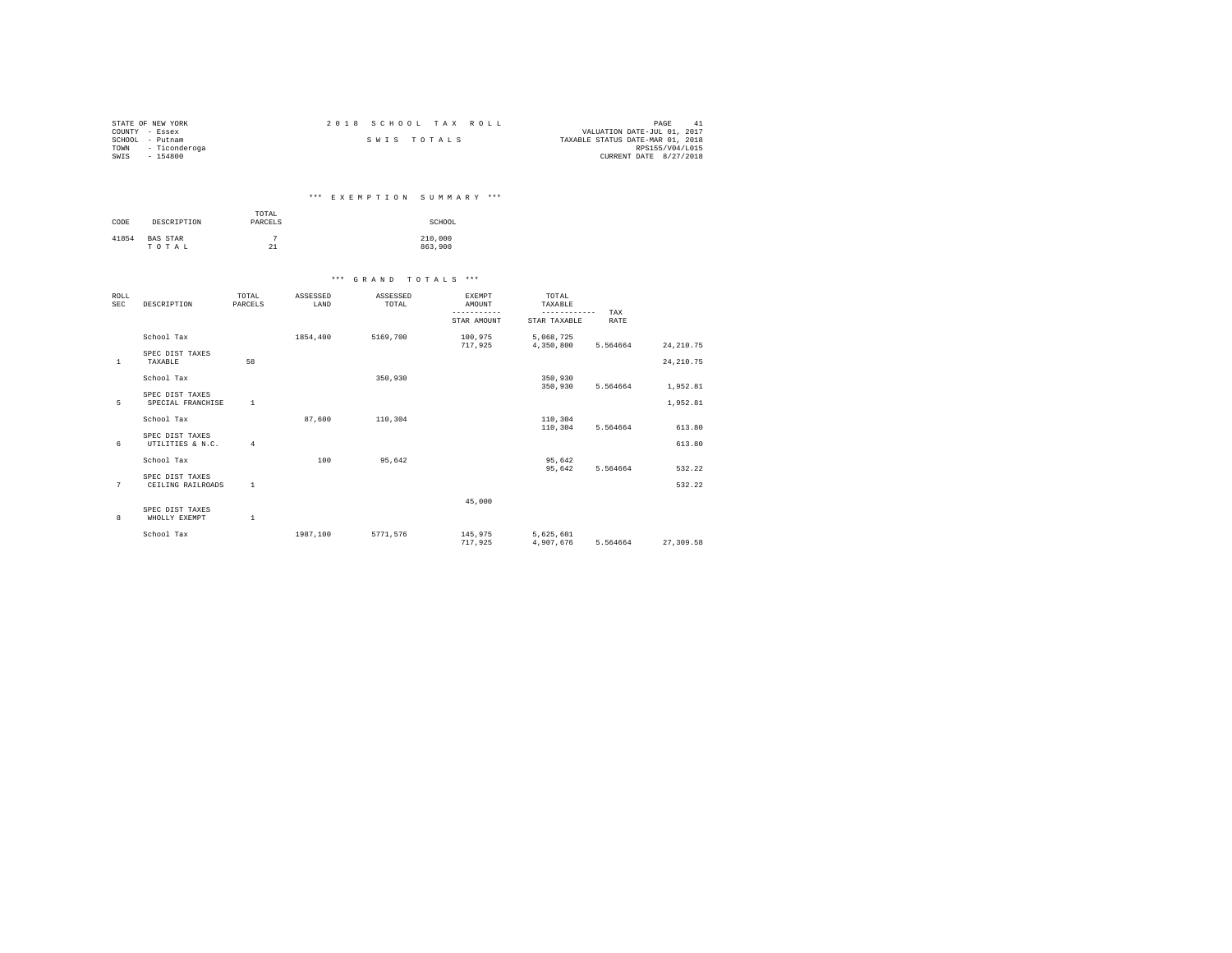| STATE OF NEW YORK     | 2018 SCHOOL TAX ROLL | PAGE<br>-42                      |
|-----------------------|----------------------|----------------------------------|
| COUNTY - Essex        |                      | VALUATION DATE-JUL 01, 2017      |
| SCHOOL<br>- Putnam    | SWIS TOTALS          | TAXABLE STATUS DATE-MAR 01, 2018 |
| - Ticonderoga<br>TOWN |                      | RPS155/V04/L015                  |
| SWIS<br>$-154800$     |                      | CURRENT DATE 8/27/2018           |

|                    |                     |                  |                  | *** GRAND TOTALS  | $***$                           |                                                  |             |           |
|--------------------|---------------------|------------------|------------------|-------------------|---------------------------------|--------------------------------------------------|-------------|-----------|
| ROLL<br><b>SEC</b> | DESCRIPTION         | TOTAL<br>PARCELS | ASSESSED<br>LAND | ASSESSED<br>TOTAL | EXEMPT<br>AMOUNT<br>STAR AMOUNT | TOTAL<br>TAXABLE<br>------------<br>STAR TAXABLE | TAX<br>RATE |           |
|                    | SPEC DIST TAXES     |                  |                  |                   |                                 |                                                  |             |           |
| $\star$            | TOTAL<br><b>SUB</b> | 65               |                  |                   |                                 |                                                  |             | 27,309.58 |
|                    | School Tax          |                  | 1987.100         | 5771.576          | 145,975<br>717,925              | 5,625,601<br>4,907,676                           | 5.564664    | 27,309.58 |
|                    | SPEC DIST TAXES     |                  |                  |                   |                                 |                                                  |             |           |
| $***$              | GRAND TOTAL         | 65               |                  |                   |                                 |                                                  |             | 27.309.58 |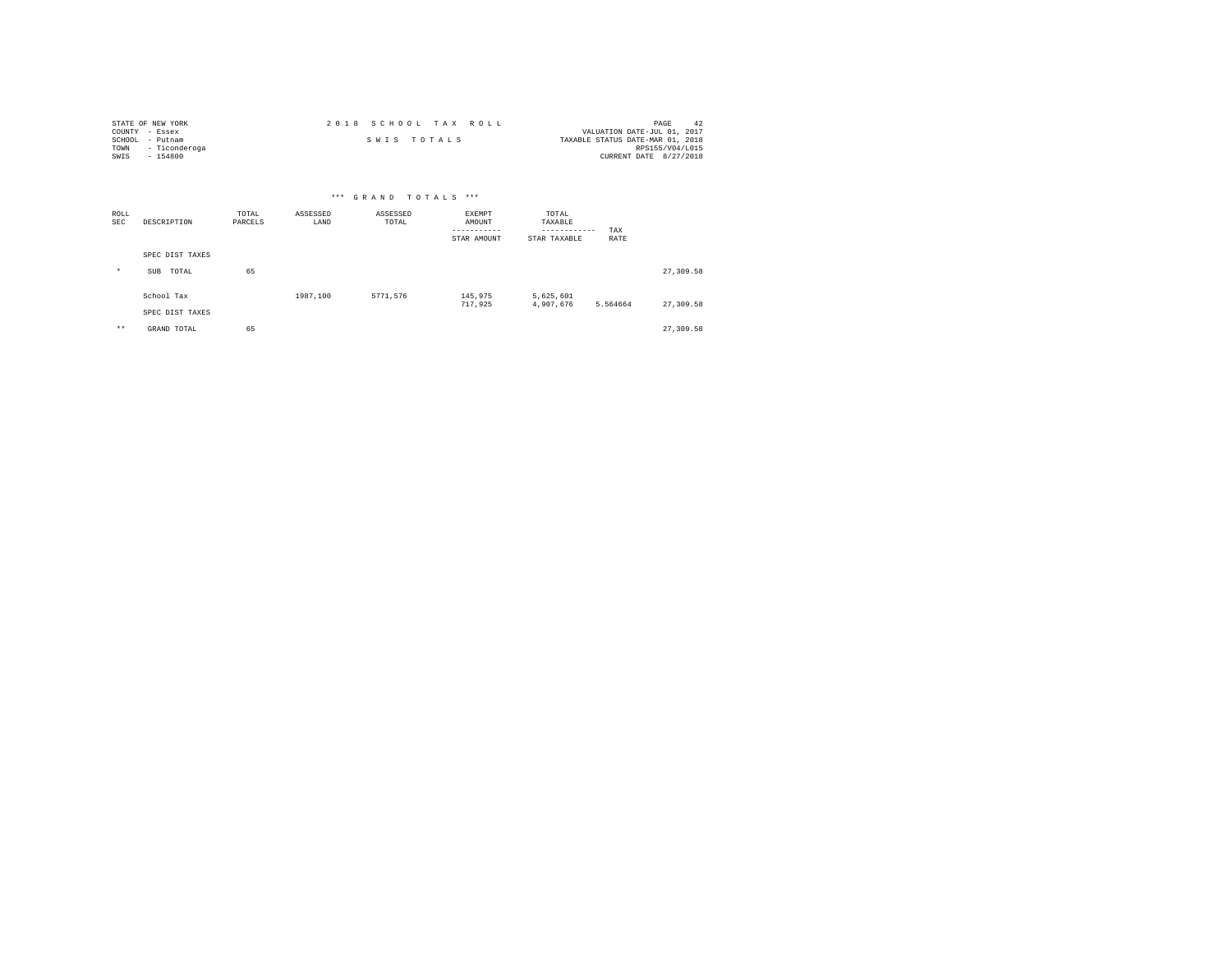| STATE OF NEW YORK | 2018 SCHOOL TAX ROLL | 43<br>PAGE                       |
|-------------------|----------------------|----------------------------------|
| COUNTY - Essex    | SCHOOL TOTALS 534601 | VALUATION DATE-JUL 01, 2017      |
| SCHOOL - Putnam   |                      | TAXABLE STATUS DATE-MAR 01, 2018 |
|                   |                      | RPS155/V04/L015                  |
|                   |                      | CURRENT DATE 8/27/2018           |

|      |           | ٠<br>.<br>the contract of the contract of the contract of |      |      | <br>-41<br>⊔∪≀⊾ | £XEMP?  |      | UTAI<br>the contract of the contract of the contract of |
|------|-----------|-----------------------------------------------------------|------|------|-----------------|---------|------|---------------------------------------------------------|
| CODE | .7.14<br> | DARCET<br>י יוברי                                         | TYPE | ALUE | .               | M(1116) | ALUE | $- - -$<br>1 A.A                                        |

NO SPECIAL DISTRICTS AT THIS LEVEL

#### \*\*\* S C H O O L D I S T R I C T S U M M A R Y \*\*\*

| CODE   | DISTRICT NAME      | TOTAL<br>PARCELS | ASSESSED<br>LAND | ASSESSED<br>TOTAL | <b>EXEMPT</b><br>AMOUNT<br>-----------<br>STAR AMOUNT | TOTAL<br>TAXABLE<br>---------<br>STAR TAXABLE | TAX RATE | TOTAL TAX |
|--------|--------------------|------------------|------------------|-------------------|-------------------------------------------------------|-----------------------------------------------|----------|-----------|
|        | Putnam             | 65               | 1987.100         | 5771.576          | 145.975                                               | 5,625,601                                     |          |           |
| 534601 |                    |                  |                  |                   | 717.925                                               | 4.907.676                                     |          | 27,309.58 |
|        | SUB-TOTAL          | 65               | 1987.100         | 5771.576          | 145.975                                               | 5.625.601                                     |          |           |
|        | SUB - TO TAL(CONT) |                  |                  |                   | 717.925                                               | 4.907.676                                     |          | 27,309.58 |
|        | TOTAL              | 65               | 1987.100         | 5771.576          | 145.975                                               | 5.625.601                                     |          |           |
|        | TO TAL (CONT)      |                  |                  |                   | 717.925                                               | 4.907.676                                     |          | 27,309.58 |

#### \*\*\* S Y S T E M C O D E S S U M M A R Y \*\*\*

#### NO SYSTEM EXEMPTIONS AT THIS LEVEL

|       |             | TOTAL          |         |
|-------|-------------|----------------|---------|
| CODE  | DESCRIPTION | PARCELS        | SCHOOL  |
|       |             |                |         |
| 13500 | TOWN OWN I  | <b>.</b>       | 45,000  |
| 41730 | AG. DIST    | 1<br><b>.</b>  |         |
| 41800 | AGED ALL    | $\overline{2}$ | 73,300  |
| 41804 | AGED S      | <b>.</b>       | 27.675  |
| 41834 | ENH STAR    |                | 507.925 |